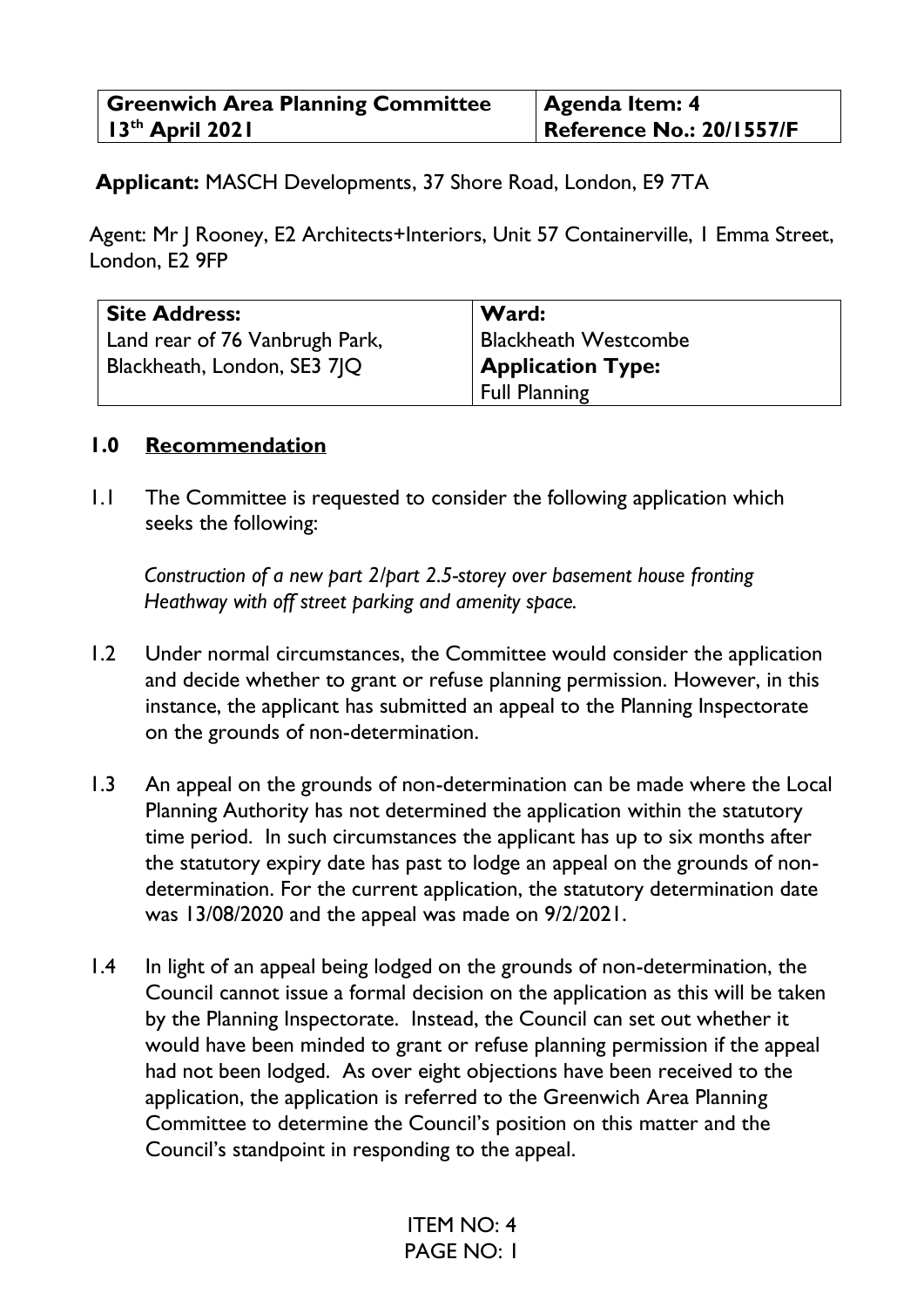- 1.5 It is the recommendation of Officers that if the appeal had not been lodged that planning permission should have been granted subject to:
	- i. The conditions set out in appendix 2 of the report; and
	- ii. To authorise the Assistant Director of Planning and Building Control to make any minor changes to the detailed wording of the recommended conditions as set out in this report, where the Assistant Director of Planning and Building Control considers it appropriate.

#### **2.0 Summary**

2.1 Detailed below is a summary of the application:

| The Site -                     |                                                                                                                                                                                                                                                                                                                                                                                      |
|--------------------------------|--------------------------------------------------------------------------------------------------------------------------------------------------------------------------------------------------------------------------------------------------------------------------------------------------------------------------------------------------------------------------------------|
| Site Area (m <sup>2</sup> )    | 98m <sup>2</sup>                                                                                                                                                                                                                                                                                                                                                                     |
| <b>Heritage Assets</b>         | within the Buffer Zone to the<br>$\bullet$<br>Maritime Greenwich World<br><b>Heritage Site</b><br>within the Blackheath Conservation<br>Area<br>does not contain any statutorily or<br>locally listed buildings but is within<br>the setting of the locally listed No.<br>76 Vanbrugh Park (part of a group<br>with Nos. $49 - 79$ (consec.))<br><b>Blackheath Conservation Area</b> |
| <b>Tree Preservation Order</b> | <b>No</b>                                                                                                                                                                                                                                                                                                                                                                            |
| <b>Flood Risk Zone</b>         | Zone I (Least Probability of Flooding)                                                                                                                                                                                                                                                                                                                                               |

| <b>Proposed Building</b>        |                      |
|---------------------------------|----------------------|
| <b>Building height (metres)</b> | 7.7 metres when      |
|                                 | viewed from Heathway |
| No. of storeys                  | 2.5                  |
| Floor area $(m2)$               | 181.7                |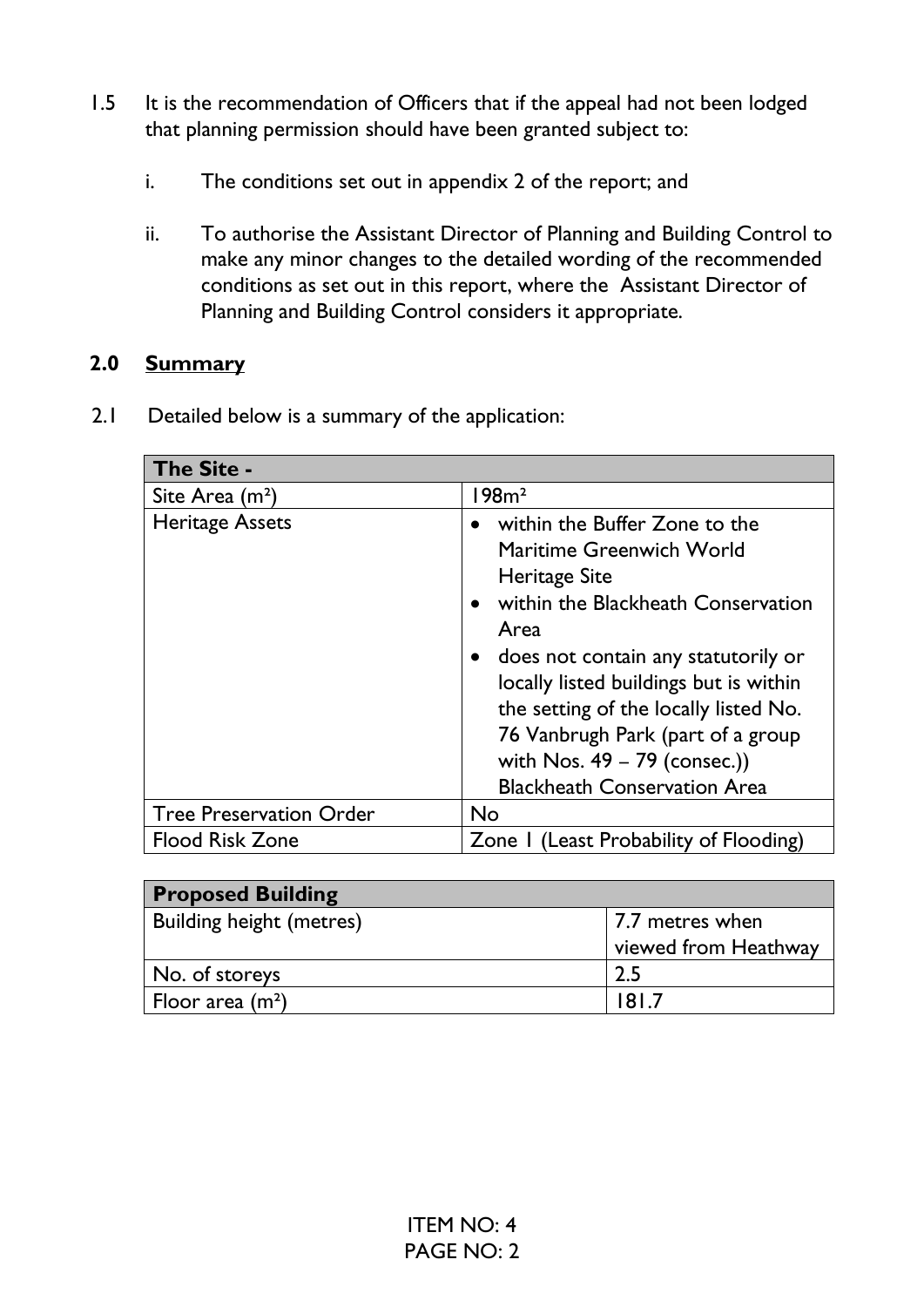| <b>Housing</b>    |                                                                                                                                  |     |
|-------------------|----------------------------------------------------------------------------------------------------------------------------------|-----|
| Housing Standards | Complies with<br><b>Technical housing</b><br>standards - nationally<br>described space<br>standard and London<br>Plan standards? | Yes |

| Transportation          |                            |                |
|-------------------------|----------------------------|----------------|
| Car Parking             | No. existing car           | N/A            |
|                         | parking spaces             |                |
|                         | No. Proposed Car           |                |
|                         | <b>Parking Spaces</b>      |                |
| <b>Cycle Parking</b>    | No. Proposed Cycle         | $\mathfrak{D}$ |
|                         | Parking                    |                |
|                         | Complies with policy       | Yes            |
| <b>Public Transport</b> | <b>Public Transport</b>    | $3 - 4$        |
|                         | <b>Accessibility Level</b> |                |
|                         | (PTAL) Rating              |                |

| <b>Public Consultation</b> |                                                |
|----------------------------|------------------------------------------------|
| Number in support          | $\overline{3}$                                 |
| Number of                  | 24                                             |
| objections                 |                                                |
| Number of                  | 3                                              |
| comments                   |                                                |
| Main issues raised by      | Impact on access along Heathway and the        |
| objectors                  | <b>Construction Method Statement</b>           |
|                            | - No agreement to remove boundary wall         |
|                            | - Proposals represent overdevelopment          |
|                            | Impact on the conservation area                |
|                            | - Overlooking into neighbouring properties and |
|                            | impact on daylight and sunlight                |
|                            | Loss of trees could change feel of the area    |
| Main issued raised in      | - Well-designed property                       |
| support                    | - Would bring about much-needed family housing |

2.2 The application is considered acceptable and was to be recommended for approval, subject to the conditions listed in Appendix 2.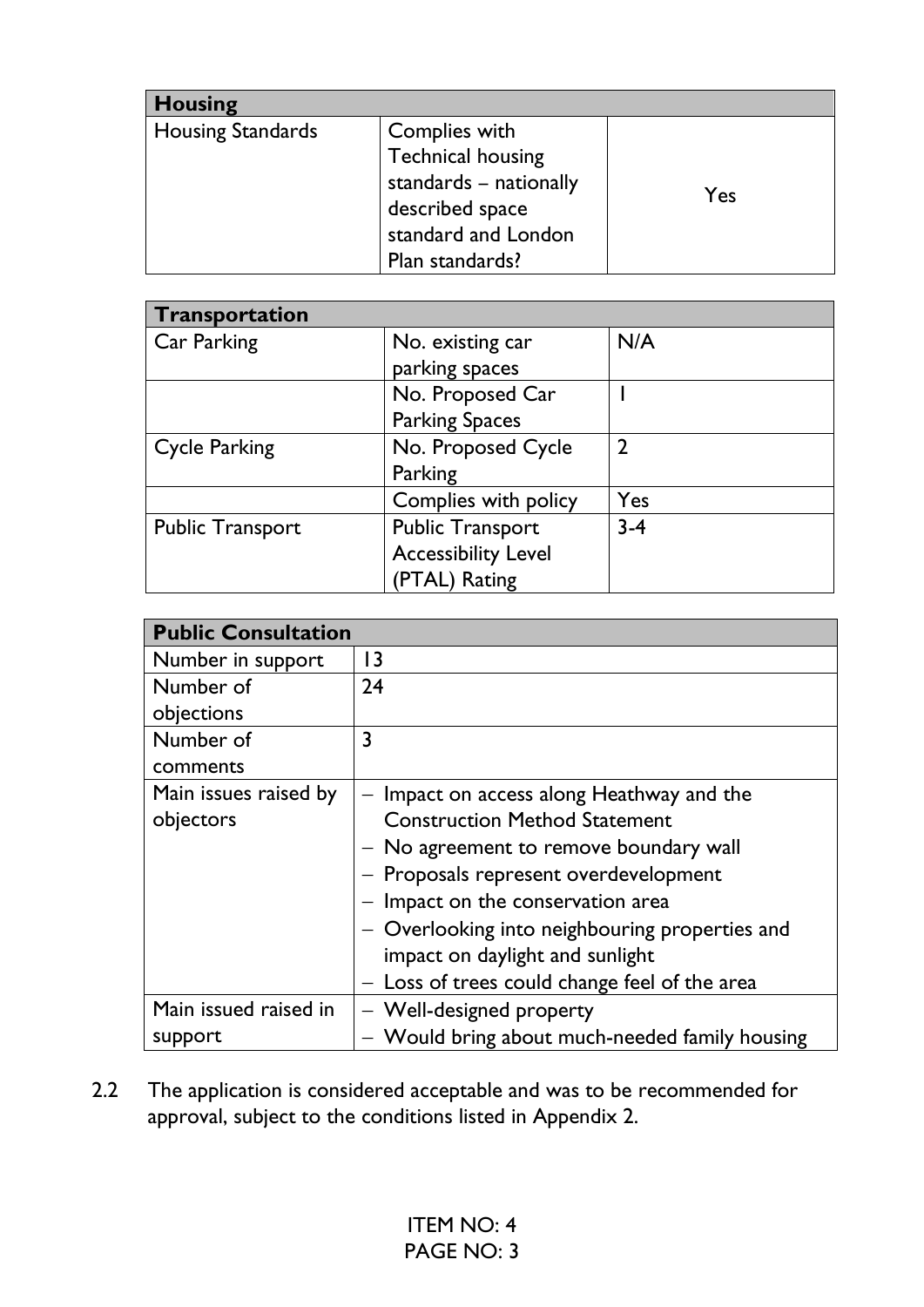#### **3.0 Site and Surroundings**

- 3.1 The application site comprises an area of land within the existing rear garden of No. 76 Vanbrugh Park, though it is understood that the land is under separate ownership. The site has a minimum width of 4.28m, a maximum width of 6.2m and maximum length of 38.4m.
- 3.2 The site fronts Heathway, an un-adopted, largely unmade private road that runs in an east/west direction from Stratheden Road to Vanbrugh Terrace. The street is formed principally by the gradual development of the rear gardens of large houses that front Vanbrugh Park to the north and St Johns Park to the south. Heathway, therefore, is characterised by inconsistent backland development comprising mainly of semi-detached and detached two/three storey houses, with the more recent dwellings benefitting from a more modern construction and contemporary design.
- 3.3 The application site is one of the few remaining plots that have not been redeveloped along Heathway for residential purposes. To the west of the site is a single storey garage belonging to 77 Vanbrugh Park and 3 Heathway, whilst immediately to the east of the site is the Little Coach House, which was redeveloped under application 14/3682/F. Next to this is 9 and 11 Heathway, which are a pair of semi-detached contemporary dwellings allowed on appeal under application 09/1496/F. Opposite the site is the Little House, whilst to the west of the Little House is the site of the former Orchard Cottage. Planning permission was allowed on appeal for the redevelopment of Orchard Cottage to provide two detached 2-storey 4-bedroom dwellings with associated parking, secure bin and cycle storage, amenity space and landscaping (18/4494/F – appeal decision issued on the  $3<sup>rd</sup>$  January 2020)
- 3.4 The site is located within the Blackheath Conservation Area and the Buffer Zone to the Maritime Greenwich World Heritage Site. The Blackheath Conservation Area Character Appraisal states that Heathway is an informal back lane to the rear of Vanbrugh Park and St John's Park and that there is no historical significance other than the coach house and the little house. The site does not contain any statutorily or locally listed buildings but it is noted that No. 76 Vanbrugh Park forms part of a group of locally listed buildings (Nos. 49 to 79 (consec.). The Royal Greenwich Local Heritage List (2020) contains the following description for the group:

*"Mid-Victorian 3-storey paired villas with basements in yellow stock brick with yellow/cream gault brick frontages and gabled slate roofs with wide eaves supported on console brackets. Projecting bay to basement, ground*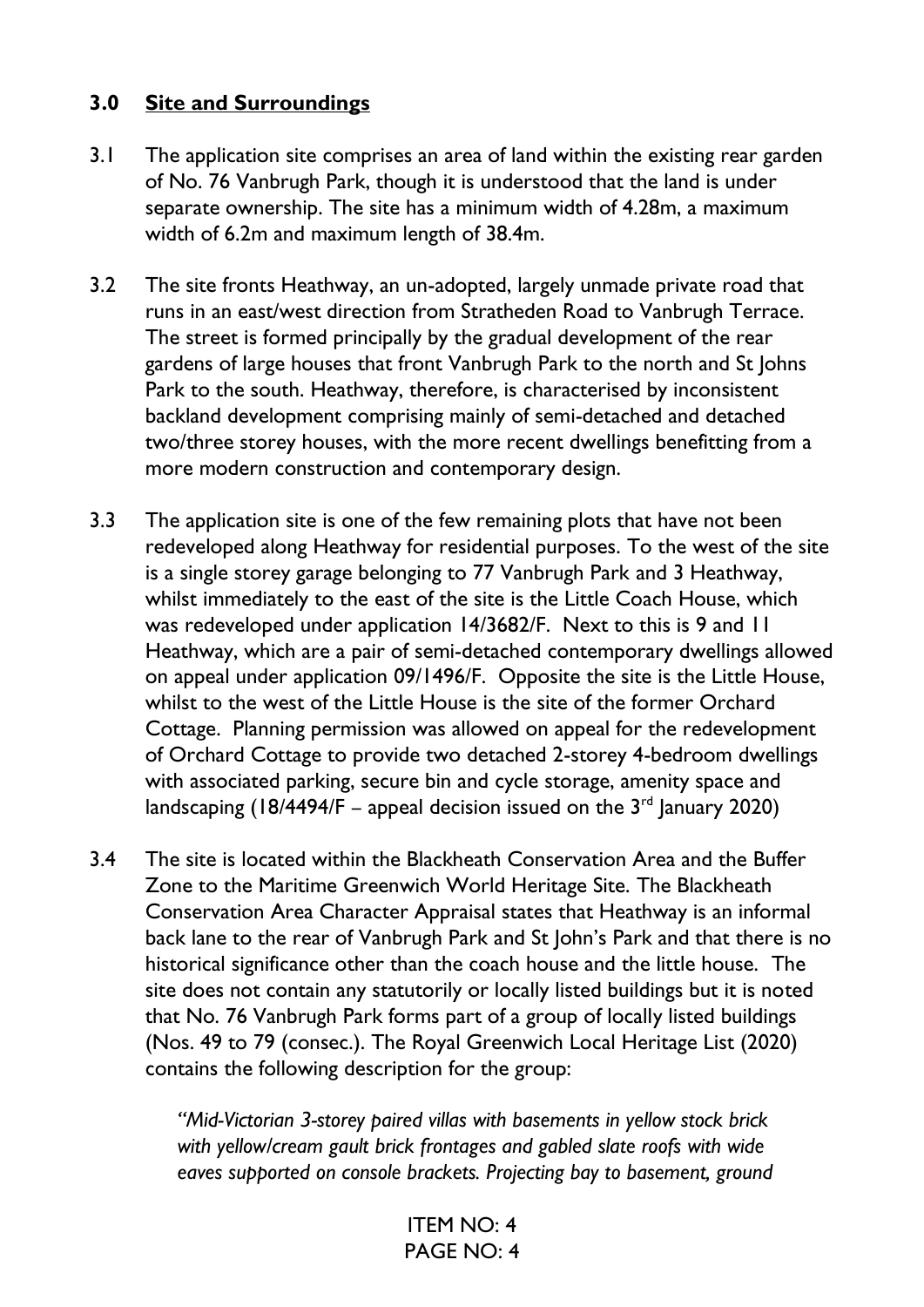*and first floors. "Whilst not hugely exciting in themselves, the integrity of this long terrace of 3-storey houses seems worth preserving. Nos. 49-62 were built during 1870-71 by John Bland (who built much of Kidbrooke Park Road). Although Nos. 63-79 were not erected until 1877-1881, they are in the same style as the earlier buildings" (Neil Rhind)".*

3.5 Figure 1 (below) shows the location of the site (outlined in red) in the context of the surrounding area.



**Figure 1: Site Location Plan**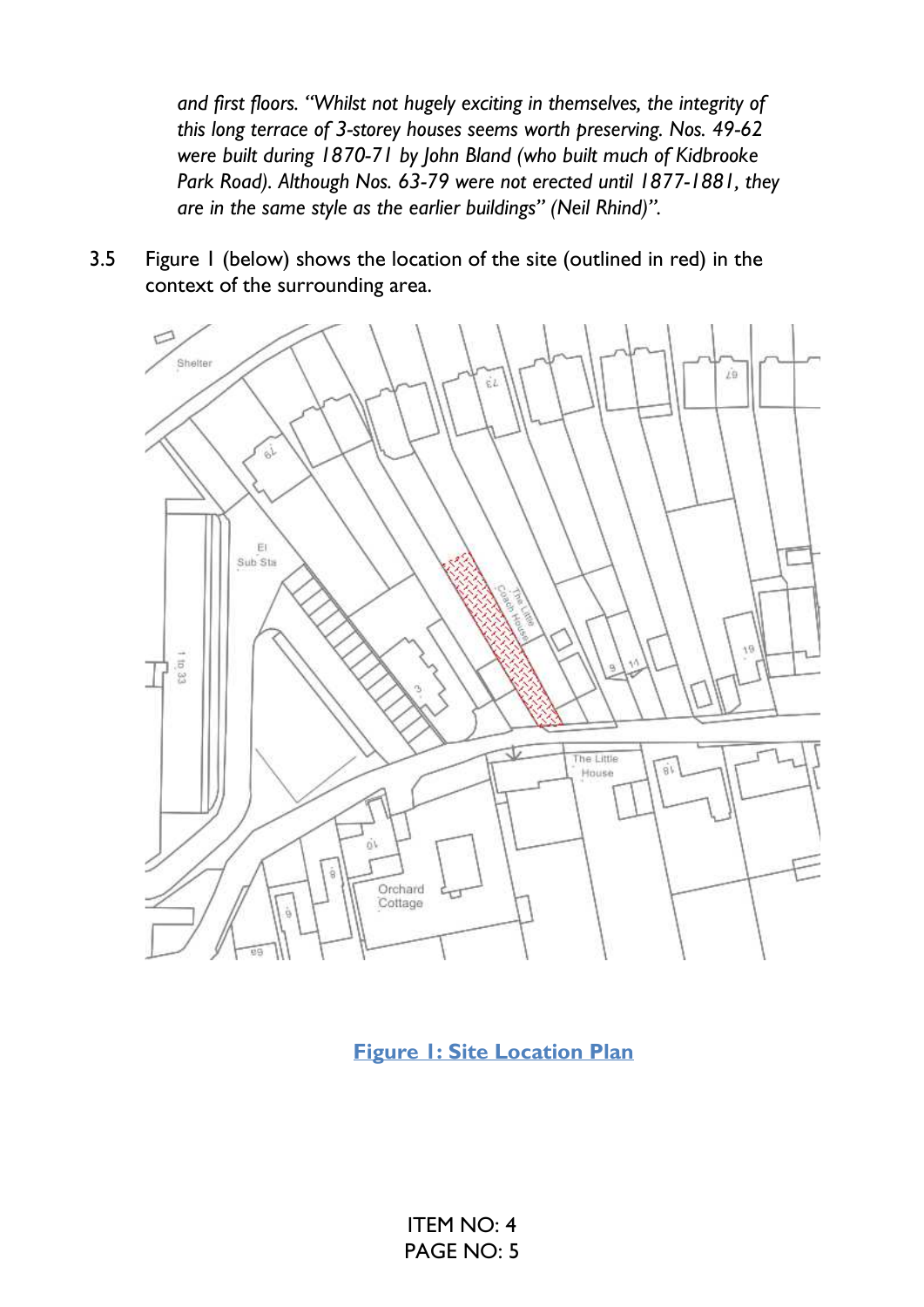## **4.0 Relevant Planning History**

4.1 The tables below set out the planning history for the application site, as well as other relevant applications within Heathway.

## *Application Site:*

| App<br>Number:     | 16/0428/F                                                                                                                                                                                                                                                                                                                                                                                                                                                                                                                                                                                                                                                                                                                                                                                                                                                                                                                                                                                                                                                 | Decision:                                                  | Approved | Decision<br>Date: | 17/02/2017 |  |  |
|--------------------|-----------------------------------------------------------------------------------------------------------------------------------------------------------------------------------------------------------------------------------------------------------------------------------------------------------------------------------------------------------------------------------------------------------------------------------------------------------------------------------------------------------------------------------------------------------------------------------------------------------------------------------------------------------------------------------------------------------------------------------------------------------------------------------------------------------------------------------------------------------------------------------------------------------------------------------------------------------------------------------------------------------------------------------------------------------|------------------------------------------------------------|----------|-------------------|------------|--|--|
| Address:           |                                                                                                                                                                                                                                                                                                                                                                                                                                                                                                                                                                                                                                                                                                                                                                                                                                                                                                                                                                                                                                                           | Land rear of 76 Vanbrugh Park, Blackheath, London, SE3 7JQ |          |                   |            |  |  |
| Description:       | Construction of a roof extension and terrace to the northern<br>roof slope, together with the lowering of the existing internal<br>floor level, creation of lowered stepped access and bin store to<br>the southern elevation, alterations to the existing fenestration<br>and doors on the western elevation, insertion of a new window<br>within the northern elevation at ground floor level, replacement<br>of the existing roller shutters in the southern elevation with<br>stable doors, removal of an existing roof projection to the<br>eastern roof slope, insertion of four rooflights within the<br>existing roof slopes and formation of external off-street parking<br>space, in order to facilitate to the conversion of the building into<br>a two-bed dwelling (Use Class C3). The committee report is<br>attached as appendix 4 of this report.                                                                                                                                                                                         |                                                            |          |                   |            |  |  |
| Planning<br>Appeal | The Decision Notice for this grant of planning permission<br>contained a total of 22 conditions. Condition 21 (referred to as<br>Condition 20 in the Minutes from the Greenwich Area Planning<br>Committee on 19/12/2016) was amended by Committee<br>Members to require that the glass balustrade of the front<br>terrace was obscured glazed to limit overlooking into the<br>adjacent property. The then applicant appealed against the<br>imposition of Conditions 2, 13, 14, 15 and 21 on the Decision<br>Notice (ref. APP/E5330/W/17/3179820). The outcome of the<br>appeal was that the Inspector allowed the deletion of Conditions<br>13, 14 and 15, granted a rewording of Condition 21, and<br>determined that Condition 2 was acceptable and, therefore,<br>remained applicable and unchanged. Regard has been had to the<br>outcome of the appeal when compiling the list of draft<br>conditions contained with Appendix 2 of this Report. A copy of<br>the Planning Inspectors decision letter is attached as appendix 5<br>of this report. |                                                            |          |                   |            |  |  |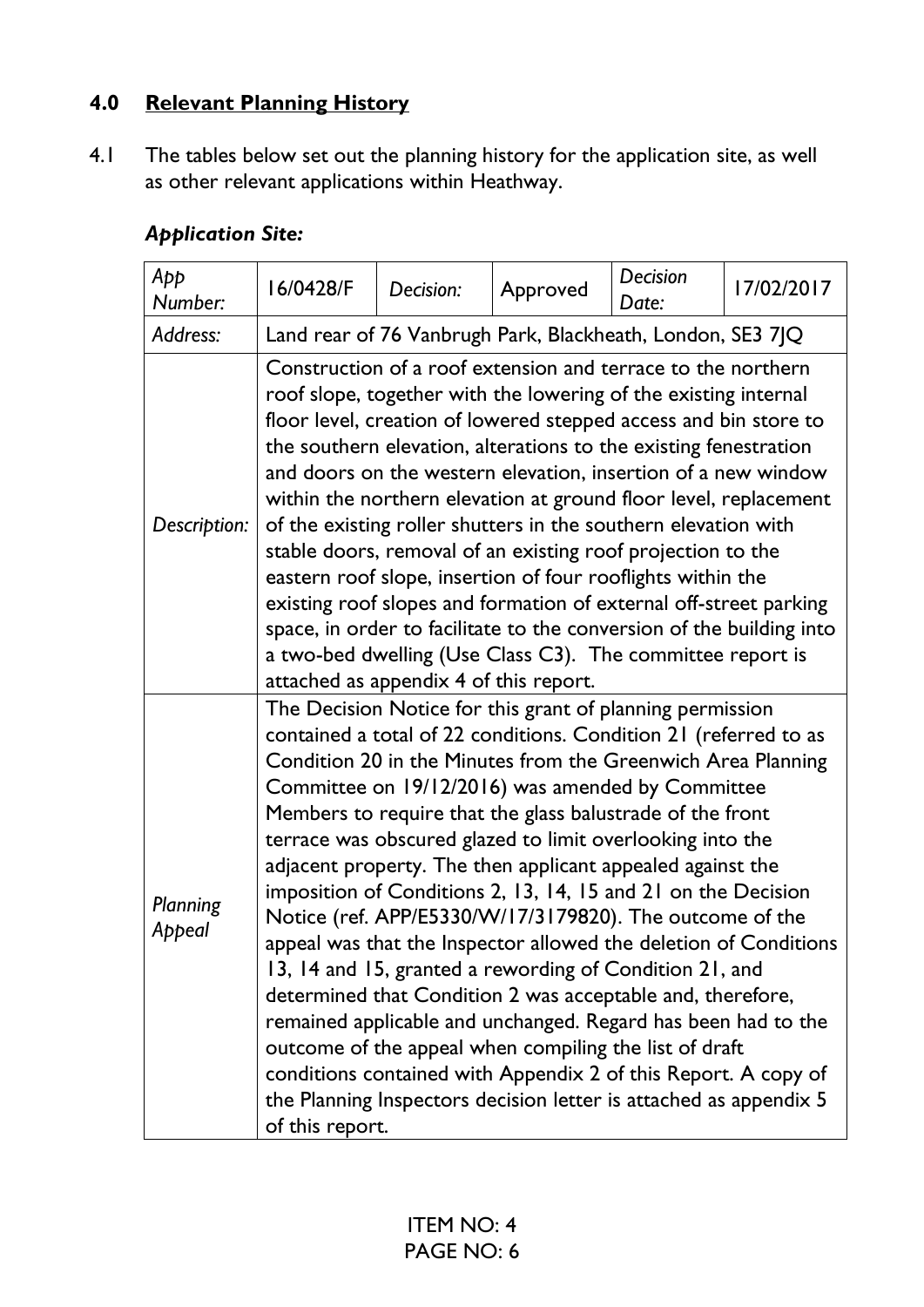| App<br>Number: | 18/0672/SD                                                                                                                                                                                                                                      | Decision: | <b>Refused</b> | <b>Decision</b><br>Date: | 20/04/2020 |
|----------------|-------------------------------------------------------------------------------------------------------------------------------------------------------------------------------------------------------------------------------------------------|-----------|----------------|--------------------------|------------|
| Address:       | Land r/o 76 VANBRUGH PARK, BLACKHEATH, LONDON,<br><b>SE3 7IQ</b>                                                                                                                                                                                |           |                |                          |            |
| Description:   | Submission of details pursuant to the discharge of conditions<br>2(Facing Materials), 8(Hard/Soft Landscaping), 11(Refuse<br>Storage), 18(Cycle Storage) & 20(Mirror Details) of Planning<br>Permission dated 17th of February 2017 (16/0428/F) |           |                |                          |            |

| Арр<br>Number: | 18/0850/SD                                                                  | Decision: | Refused | Decision<br>Date: | 12/09/2018 |
|----------------|-----------------------------------------------------------------------------|-----------|---------|-------------------|------------|
| Address:       | Land rear of 76 Vanbrugh Park, Blackheath, London, SE3 7 Q                  |           |         |                   |            |
|                | Submission of details pursuant to discharge condition 6                     |           |         |                   |            |
|                | Description:   (Construction Method Statement) of planning permission dated |           |         |                   |            |
|                | 17/02/2017 ref: 16/0428/F.                                                  |           |         |                   |            |

| App<br>Number: | 19/4371/SD                                                                                                                                                                                                | Decision: | <b>Refused</b> | Decision<br>Date: | 28/02/2020 |
|----------------|-----------------------------------------------------------------------------------------------------------------------------------------------------------------------------------------------------------|-----------|----------------|-------------------|------------|
| Address:       | Land rear of 76 Vanbrugh Park, Blackheath, London, SE3 7JQ                                                                                                                                                |           |                |                   |            |
| Description:   | Submission of details pursuant to the discharge of Conditions 6<br>(Construction Method Statement) & 7 (Basement Construction<br>Method Statement) of planning permission 16/0428/F, dated<br>17/02/2017. |           |                |                   |            |

| App<br>Number: | 20/0063/SD                                                                                                                      | Decision: | Refused | Decision<br>Date: | 28/02/2020 |
|----------------|---------------------------------------------------------------------------------------------------------------------------------|-----------|---------|-------------------|------------|
| Address:       | Land rear of 76 Vanbrugh Park, Blackheath, London, SE3 7 Q                                                                      |           |         |                   |            |
| Description:   | Submission of details pursuant to the discharge of Conditions 9<br>(Replacement Trees) & 22 (Tree Method Statement) of planning |           |         |                   |            |
|                | permission 16/0428/F, dated 17/02/2017.                                                                                         |           |         |                   |            |

| App<br>  Number: | 20/0064/SD                                                                                                                   | Decision: | Refused | Decision<br>Date: | 28/02/2020 |  |
|------------------|------------------------------------------------------------------------------------------------------------------------------|-----------|---------|-------------------|------------|--|
| Address:         | Land rear of 76 Vanbrugh Park, Blackheath, London, SE3 7 Q                                                                   |           |         |                   |            |  |
| Description:     | Submission of details pursuant to the discharge of Condition 12<br>(Accessible & Adaptable Dwellings) of planning permission |           |         |                   |            |  |
|                  | 16/0428/F, dated 17/02/2017.                                                                                                 |           |         |                   |            |  |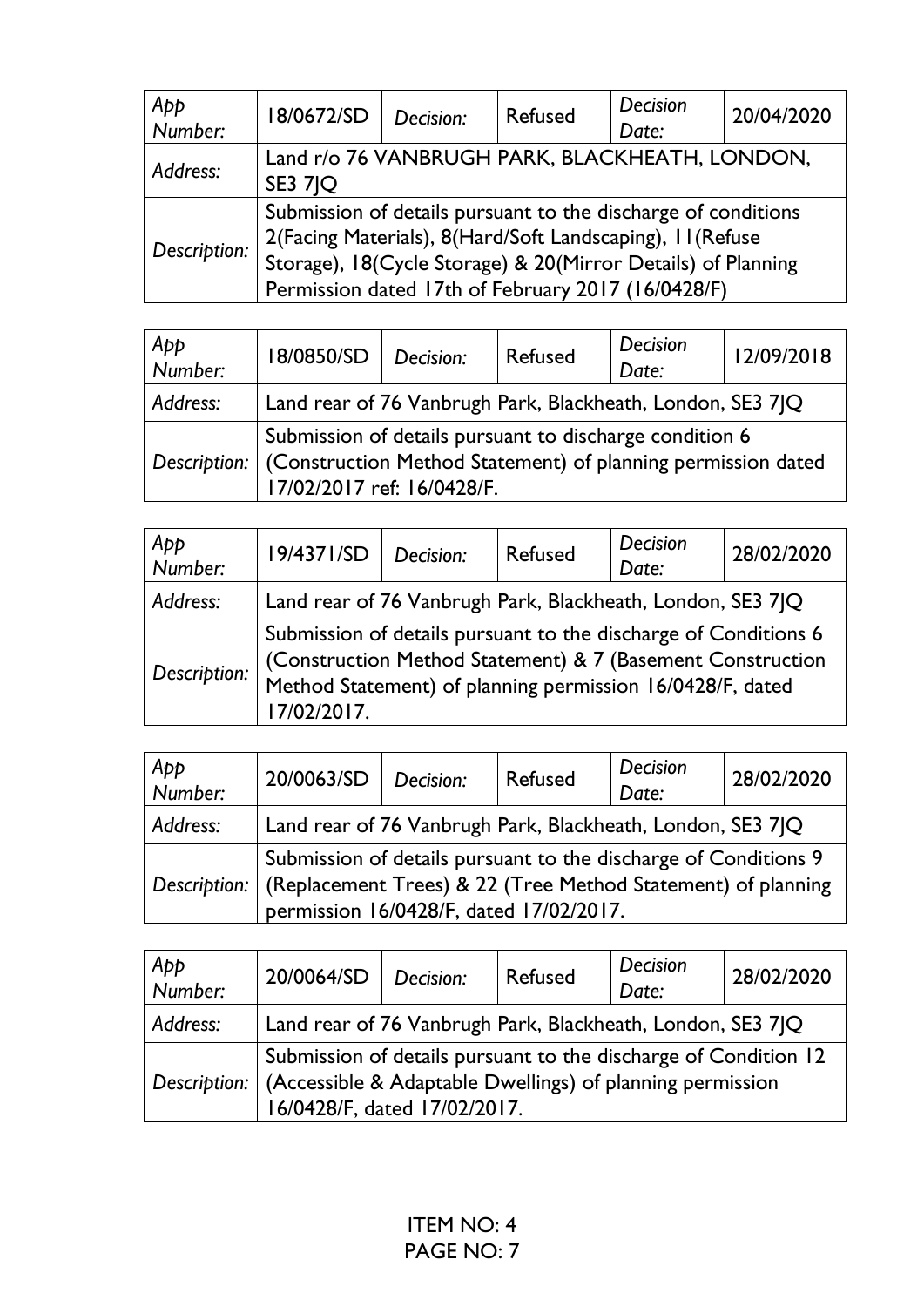# *Other Relevant Applications:*

| App<br>$\overline{\phantom{a}}$ Number: | 08/1046/F                                                                                                         | Decision: | Approved | Decision<br>Date: | 01/08/2008 |  |
|-----------------------------------------|-------------------------------------------------------------------------------------------------------------------|-----------|----------|-------------------|------------|--|
| Address:                                | 22 HEATHWAY (land to R/o 17 St Johns Park) BLACKHEATH,<br>LONDON, SE3 7AN                                         |           |          |                   |            |  |
| Description:                            | Erection of a part 2/part 3 storey 4-bed house with basement,<br>vehicle access and associated landscaping works. |           |          |                   |            |  |

| App<br>Number: | 09/1496/F                                                                             | Decision: | Refused,<br>(Allowed<br>at Appeal) | Decision<br>Date: | 25/01/2010,<br>(07/07/2010) |
|----------------|---------------------------------------------------------------------------------------|-----------|------------------------------------|-------------------|-----------------------------|
| Address:       | 72 & 73 Vanbrugh Park, Blackheath, London, SE3 7JQ                                    |           |                                    |                   |                             |
| Description:   | Erection of a pair of 2-bed semi-detached houses at rear of<br>garden facing Heathway |           |                                    |                   |                             |

| App<br>Number: | 09/2674/F                                                                                                                                                                                                                    | Decision: | Refused,<br>(Allowed<br>at Appeal) | Decision<br>Date: | 06/07/2010,<br>(24/03/2011) |
|----------------|------------------------------------------------------------------------------------------------------------------------------------------------------------------------------------------------------------------------------|-----------|------------------------------------|-------------------|-----------------------------|
| Address:       | Green Roof Cottage, Heathway, Blackheath, London, SE3 7AN                                                                                                                                                                    |           |                                    |                   |                             |
| Description:   | Demolition of existing dwelling and erection of $2 \times$ part $2$ /part<br>$2\frac{1}{2}$ storey 3-bed dwellings with basements one parking space<br>per dwelling and associated new landscaping works.<br>(Resubmission). |           |                                    |                   |                             |

| App<br>$\overline{\phantom{a}}$ Number: | 14/3682/F                                                                                                             | Decision: | Approved | Decision<br>Date: | 28/09/2015 |
|-----------------------------------------|-----------------------------------------------------------------------------------------------------------------------|-----------|----------|-------------------|------------|
| Address:                                | The Little Coach House, Heathway, Blackheath, London, SE3                                                             |           |          |                   |            |
| Description:                            | Demolition of the existing building and construction of a new 2-<br>storey dwelling over basement/lower ground floor. |           |          |                   |            |

| App<br>Number: | 8/4494/F | Decision: | Refused,<br>(Allowed<br>at Appeal)         | Decision<br>Date: | 22/03/2019,<br>(03/01/2020) |
|----------------|----------|-----------|--------------------------------------------|-------------------|-----------------------------|
| Address:       | 7AN      |           | ORCHARD COTTAGE, HEATHWAY, BLACKHEATH, SE3 |                   |                             |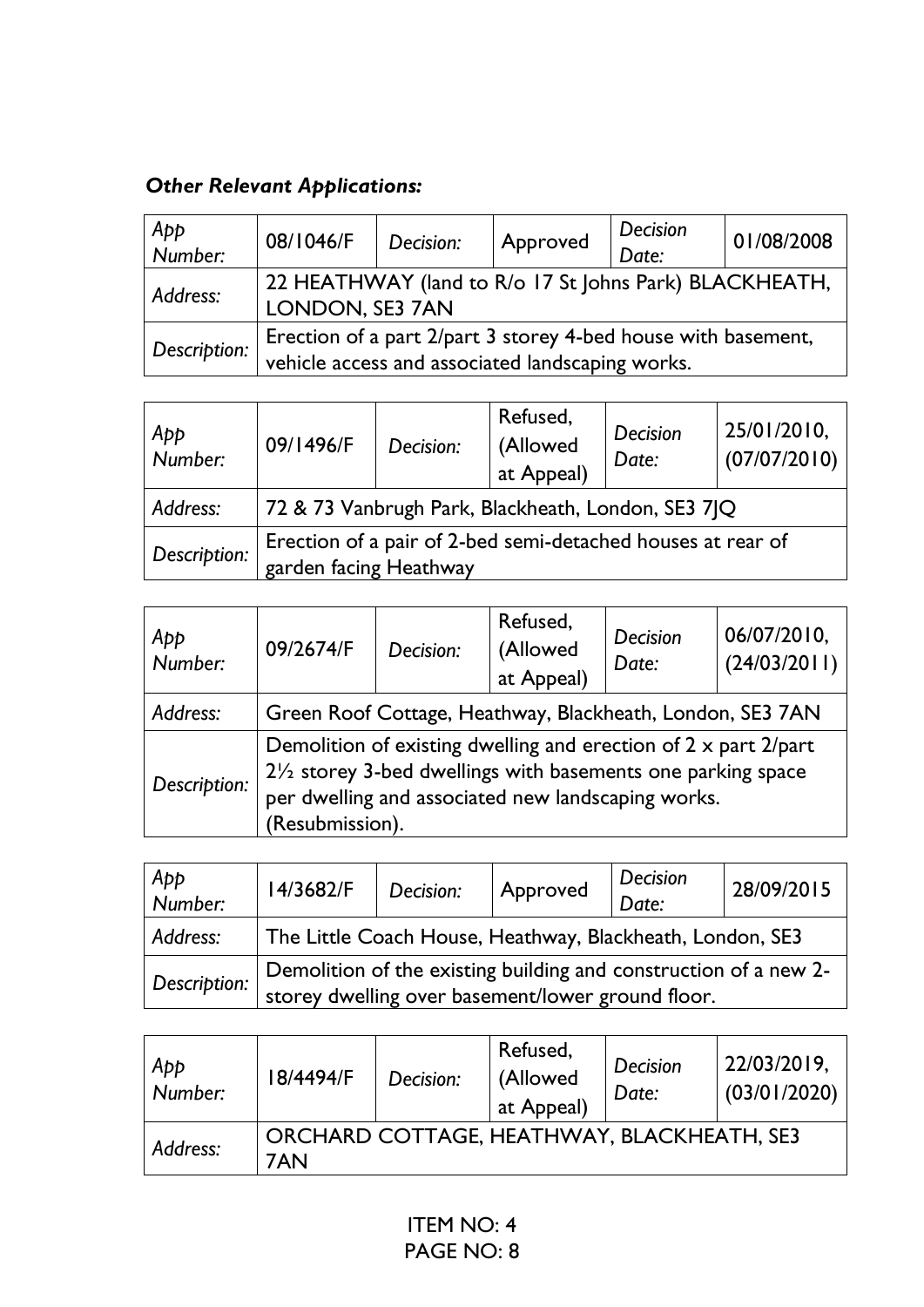| Demolition of existing dwelling and construction of two<br>Description: detached 2-storey 4-bedroom dwellings with associated parking, |
|----------------------------------------------------------------------------------------------------------------------------------------|
| secure bin and cycle storage, amenity space and landscaping                                                                            |

| Арр<br>Number: | 19/3987/F                                                                                                                                              | Decision: | Approved | Decision<br>Date: | 07/02/2020 |
|----------------|--------------------------------------------------------------------------------------------------------------------------------------------------------|-----------|----------|-------------------|------------|
| Address:       | ORCHARD COTTAGE, HEATHWAY, BLACKHEATH, SE3<br>7AN                                                                                                      |           |          |                   |            |
| Description:   | Demolition of existing dwelling and construction of two, 3<br>bedroom dwellings with associated car and cycle parking, bin<br>storage and landscaping. |           |          |                   |            |

## **5.0 Proposals (in detail)**

- 5.1 The application proposes the construction of a part-2, part-2.5 storey detached house with basement. The house would be accessed from Heathway on a plot of land which historically formed part of the rear garden of No. 76 Vanbrugh Park.
- 5.2 The proposed house would have three bedrooms and would contain an offstreet parking area to the front, fronting Heathway as well as refuse storage.
- 5.3 The current proposals are almost identical to those which were granted planning permission on 17/02/2017 under ref. 16/0428/F ('the Previous Permission'). The key differences between the two proposals are that the current design has been revised slightly from that approved under the Previous Permission; with the current design being considered an overall improvement (see assessment within Section 8). In addition, the site boundary of the current application covers a marginally smaller area than that covered by the Previous Permission as it does not contain an access route to Vanbrugh Park via No. 76 Vanbrugh Park.
- 5.4 The Previous Permission elapsed on 17/02/2020 as the relevant precommencement conditions had not been discharged. In light of this it was considered that the minor works which the current applicant had undertaken on the site did not constitute implementation of the permission. The applicant was therefore told by the Council's Planning Enforcement team to stop works and was advised that a new application for planning permission was required.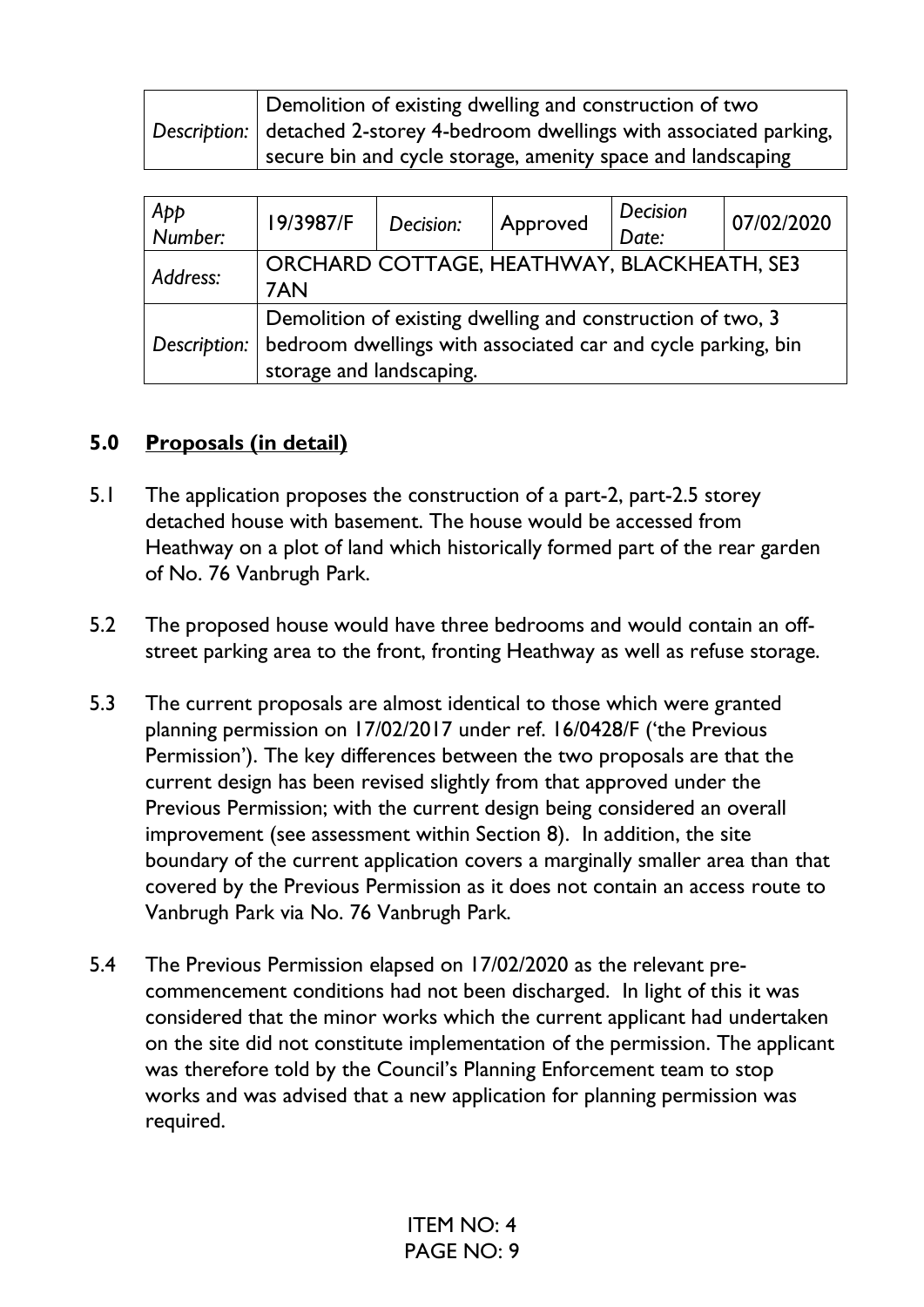5.5 The current application for planning permission has, therefore, been made by the applicant to replace the elapsed permission.

### **6.0 Consultation**

- 6.1 The consultation involved the following:
	- **Twelve (12)** neighbouring properties were sent consultation letters on **22/06/2020**;
	- The Blackheath Society, Greenwich Society and the Westcombe Society Environment Committee were notified by letter on **18/06/2020**;
	- Internal consultees and Local Ward Councillors were consulted on **18/06/2020**;
	- A press notice was displayed in the Greenwich Weekender on **01/07/20120**; and
	- **Three (3)** site notices were displayed at the site on **10/07/2020**.

#### 6.2 **Statutory and External Consultees**

6.3 A summary of the consultation responses received from statutory consultees along with the officer comments are set out in table below:

| <b>Details of</b><br><b>Representation</b> | <b>Summary of Comments</b>                                                                                                                                                                           | Officer's<br>comments                                                                                                                      |
|--------------------------------------------|------------------------------------------------------------------------------------------------------------------------------------------------------------------------------------------------------|--------------------------------------------------------------------------------------------------------------------------------------------|
| Local Ward<br>Councillors                  | <b>Councillors Brighty and Lolavar</b><br>have requested updates on the<br>status of the application over the<br>determination period and passed<br>on queries and concerns from<br>local residents. | <b>Noted</b>                                                                                                                               |
| <b>Blackheath</b><br>Society               | • House is of an inappropriate<br>scale, mass and bulk<br>• Adverse impact on<br>conservation area<br>Loss of trees is unacceptable<br>Construction impacts on<br>Heathway                           | Consideration of<br>the various<br>concerns has been<br>given with the<br>relevant part of<br>the assessment<br>section of this<br>report. |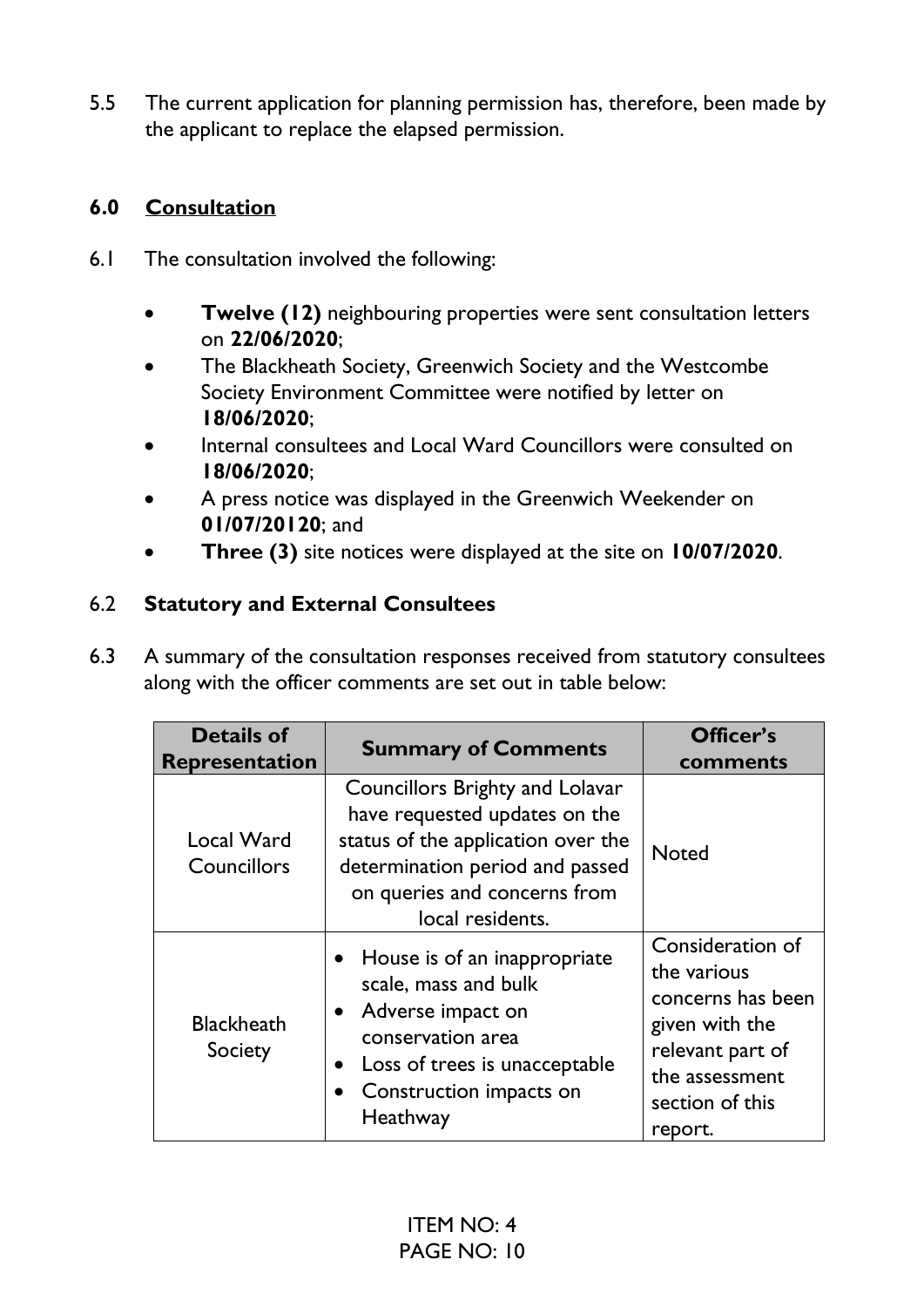| Greenwich                                                         | <b>Endorse the Blackheath</b>                                                                                                                                                                                                                                                                                                                                                              | Comments as          |
|-------------------------------------------------------------------|--------------------------------------------------------------------------------------------------------------------------------------------------------------------------------------------------------------------------------------------------------------------------------------------------------------------------------------------------------------------------------------------|----------------------|
| Society                                                           | Society's objections                                                                                                                                                                                                                                                                                                                                                                       | above                |
| Westcombe<br>Society                                              | Inappropriate bulk and mass<br>Concerns about disturbance<br>during construction<br>Loss of trees is unacceptable                                                                                                                                                                                                                                                                          | Comments as<br>above |
| Heathway<br>Residents' &<br>Neighbourhood<br>Watch<br>Association | Development will lead to<br>overlooking/loss of privacy<br>Development will lead to loss<br>of light or overshadowing<br>Development will result in<br>$\bullet$<br>parking, highway, safety and<br>traffic issues<br>Adverse impact on<br>$\bullet$<br>conservation area, layout and<br>density, nature conservation<br>Design, appearance and<br>materials<br>Previous planning decision | Comments as<br>above |
| Greenwich<br><b>Housing Society</b>                               | Whilst the building itself has<br>$\bullet$<br>no impact on our residents,<br>the associated disruption and<br>disturbance of construction<br>traffic using Heathway that<br>causes concern.                                                                                                                                                                                               | <b>Noted</b>         |

### 6.4 **Local Residents**

6.5 A summary of the consultation responses received from local residents, along with the officer comments are set out in table below:

| <b>Summary of Comments</b>                                                                 | <b>Officer's comments</b>                                                                                                                                                      |  |  |  |  |
|--------------------------------------------------------------------------------------------|--------------------------------------------------------------------------------------------------------------------------------------------------------------------------------|--|--|--|--|
|                                                                                            | <b>Objections</b>                                                                                                                                                              |  |  |  |  |
| Previous permission was granted<br>on basis of deliveries being done<br>from Vanbrugh Park | Consideration of the proposed<br>arrangements for the demolition<br>and construction works is contained<br>with the Transport and Highways<br>section of the assessment below. |  |  |  |  |
| Concerns regarding impact on<br>access along Heathway during                               | Consideration of the proposed<br>arrangements for the demolition                                                                                                               |  |  |  |  |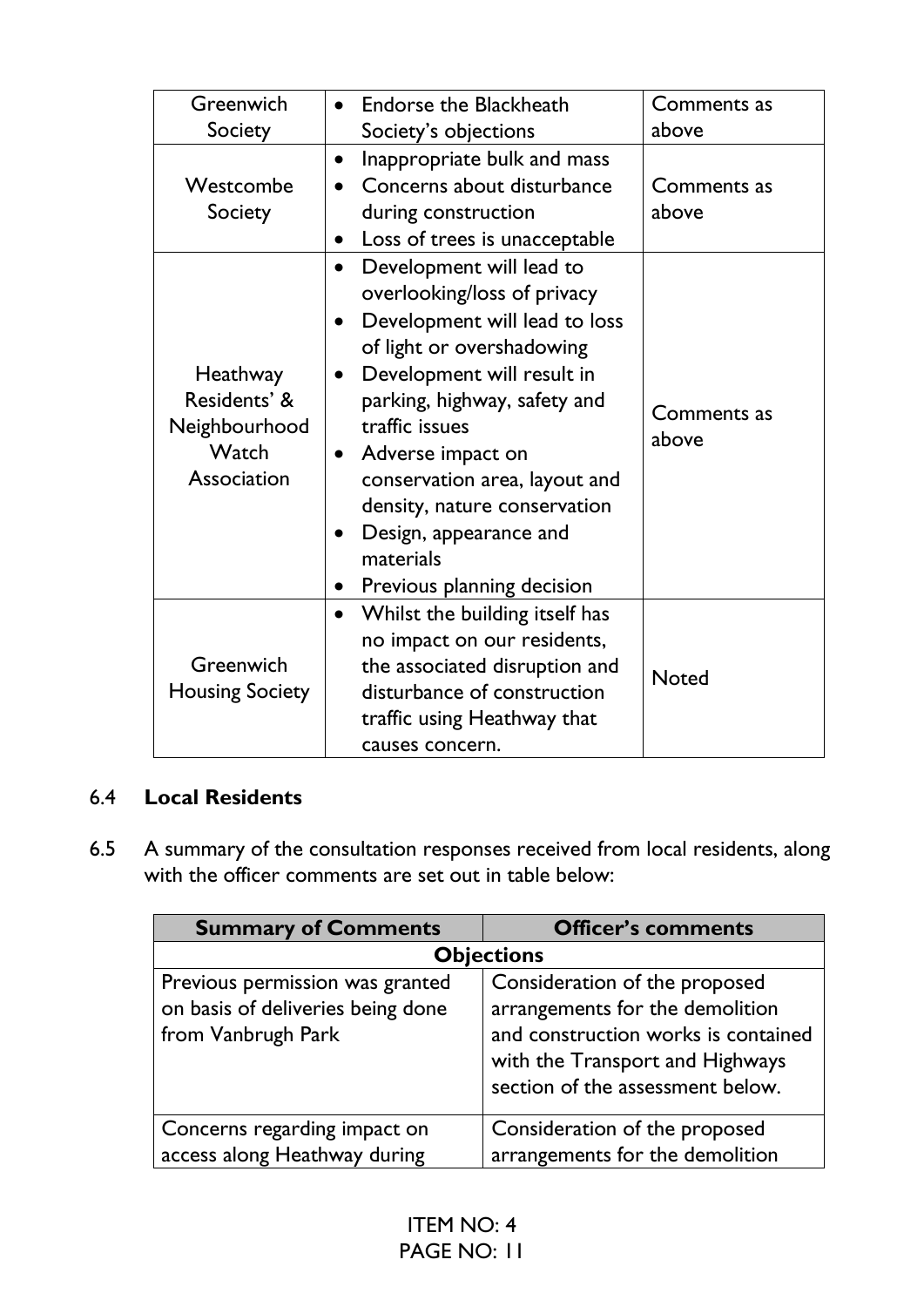| demolition and construction         | and construction works is contained                                    |
|-------------------------------------|------------------------------------------------------------------------|
| works, including in emergency       | with the Transport and Highways                                        |
| situations                          | section of the assessment below.                                       |
| Other plots in Heathway were        | Consideration of the proposed                                          |
| wider allowing construction         | arrangements for the demolition                                        |
| vehicles to park on the sites       | and construction works is contained                                    |
| themselves                          | with the Transport and Highways                                        |
|                                     | section of the assessment below.                                       |
| Plans suggest boundary wall with    | Ownership is not a material planning                                   |
| No. 77 would need to be removed.    | consideration and so is not                                            |
| No agreement for this to happen     | discussed within this report.                                          |
| and wall is in ownership of No. 77. |                                                                        |
| The proposals represent             | Consideration of the design and                                        |
| overdevelopment of the site.        | amount of development is contained                                     |
|                                     | within the Design and Conservation<br>section of the assessment below. |
| Proposed dwelling would overlook    | Consideration of the impact of the                                     |
| neighbouring properties             | development in terms of                                                |
|                                     | overlooking neighbouring properties                                    |
|                                     | is contained within the                                                |
|                                     | Neighbouring Amenity section of                                        |
|                                     | the assessment below.                                                  |
| Proposed dwelling would harm the    | Consideration of the impact of the                                     |
| character and appearance of the     | proposals on the Blackheath                                            |
| conservation area                   | <b>Conservation Area is contained</b>                                  |
|                                     | within the Design and Conservation                                     |
|                                     | section of the assessment below.                                       |
| Proposed dwelling is taller and     | Consideration of the amenity                                           |
| projects further than other         | impacts is contained within the                                        |
| properties in the street and would  | <b>Impact on Neighbouring Amenity</b>                                  |
| result in loss of daylight and      | section of the assessment below.                                       |
| sunlight to adjacent properties.    |                                                                        |
| Proposed removal of trees would     | Consideration of the tree works                                        |
| alter the look and feel of the area | proposed is contained within the                                       |
| and no explanation given for their  | Trees section of the assessment                                        |
| loss.                               | below.                                                                 |
| Proposals would involve the         | <b>Support</b><br>Noted.                                               |
| creation of much-needed family      |                                                                        |
| housing                             |                                                                        |
|                                     |                                                                        |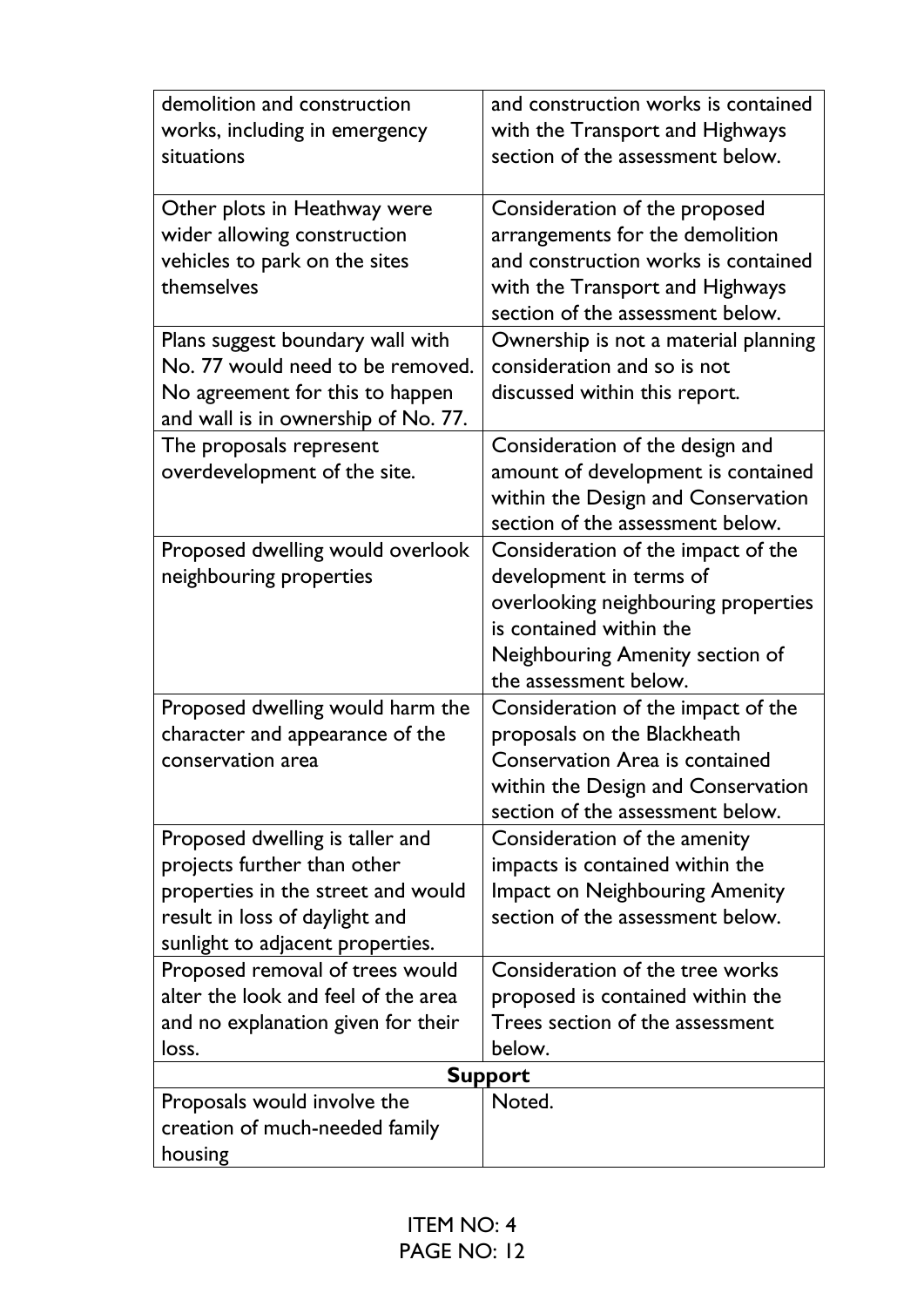#### 6.6 **Internal Consultees**

6.7 A summary of the consultation responses received from local residents, along with the Officer comments are set out in table below:

| <b>Details of</b><br><b>Representation</b> | <b>Summary of Comments</b>                                                                                                                                                                                                                                                        | Officer's<br><b>Comments</b>                                              |
|--------------------------------------------|-----------------------------------------------------------------------------------------------------------------------------------------------------------------------------------------------------------------------------------------------------------------------------------|---------------------------------------------------------------------------|
| <b>Waste Services</b>                      | Raise no objection.                                                                                                                                                                                                                                                               | Noted.                                                                    |
| Housing                                    | The proposals would meet the<br>requirements of M4(1).                                                                                                                                                                                                                            |                                                                           |
|                                            | The proposals would have minor<br>areas of non-compliance with<br>regard to M4(2):                                                                                                                                                                                                | Consideration of<br>these comments<br>is made within<br>'Standard of      |
| Occupational<br><b>Therapists</b>          | Parking space falls marginally<br>$\bullet$<br>below the required size<br>• Parking space can be widened<br>to 3.28 m, requirement is 3.3m<br>No step-free access within<br>$\bullet$<br>entrance storey<br>Some halls / landings do not<br>$\bullet$<br>have clear width of 0.9m | Accommodation'<br>part of the<br>assessment<br>section of this<br>report. |

#### **7.0 Planning Context**

- 7.1 This application needs to be considered in the context of a range of national, regional and local planning policies and Supplementary Planning Guidance / Documents.
	- National Planning Policy Framework ('NPPF') (2019);
	- The London Plan (March 2021) Full details of relevant policies refer to Appendix 3;
	- The Royal Greenwich Local Plan: Core Strategy with Detailed Policies ("Core Strategy" – 2014);
	- Residential Extensions, Basements and Conversions Guidance Supplementary Planning Document (SPD) (December 2018);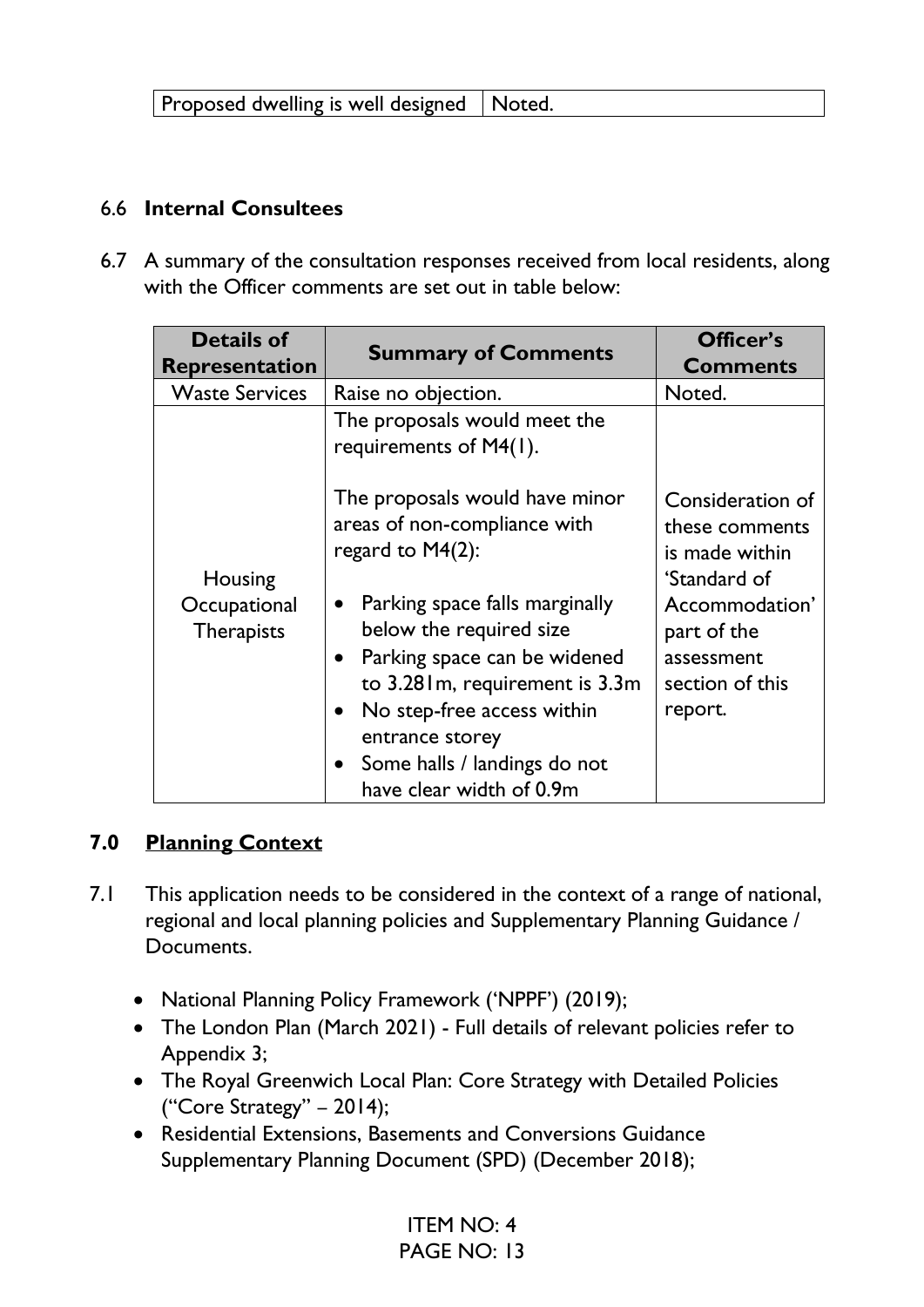- Blackheath Conservation Area Appraisal (2013); and
- Technical Housing Standards Nationally Described Space Standards (Department for Communities and Local Government – March 2015).
- 7.2 For full details of relevant policies, SPDs and guidance documents, please refer to Appendix 3.

### **8.0 Planning Considerations**

- 8.1 The planning considerations relevant to this application are as follows:
	- Principle of development
	- Design and Conservation
	- Standard of Accommodation
	- Impact on Neighbouring Amenity
	- − Waste and Recycling
	- − Transport and Highways
	- Trees
	- − CIL

## **Principle of Development**

- 8.2 When planning permission was originally granted in 2017 the application was assessed against the requirements of the National Planning Policy Framework (NPPF), The London Plan (2016), The Royal Greenwich Local Plan: Core Strategy with Detailed Policies (2014), The Nationally Described Space Standards (2015), The Mayor of London Housing SPG (2016) and the Blackheath Conservation Area Character Appraisal (2013). Since the granting of planning permission, the above policy framework remains in force except that the 2016 London Plan was replaced in March this year by the 2021 London Plan.
- 8.3 In respect of land use, the NPPF sets out the need for new housing and that the effective use of land should be promoted to meet the need for homes and other uses.
- 8.4 When granting planning permission in 2017, the London Plan (2016) acknowledged the pressing need for housing in London and identified minimum housing targets for individual boroughs. For the Royal Borough of Greenwich this consisted of a minimum of 26,850 dwellings between 2015 and 2025. The pressing need for new homes is still an identified issue in the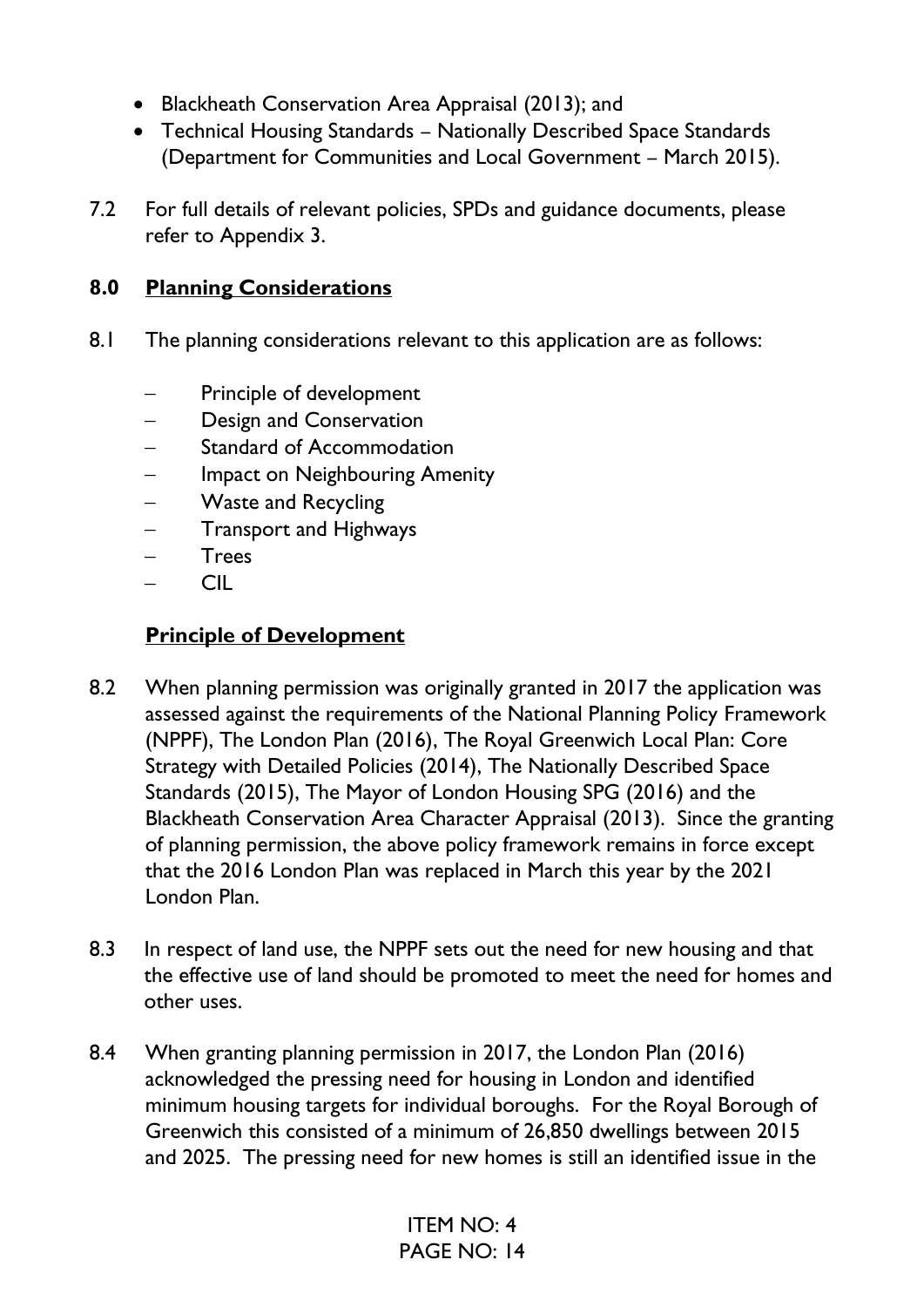2021 London Plan with Policy GG4 stating that to create a housing market that works better for all Londoners, those involved in planning and development must ensure that more homes are delivered. Due to the continued pressing need for housing, Policy H1 of the 2021 London Plan has set the Royal Borough of Greenwich a 10-year target for net housing completions of 28,240 between 2019/20 and 2028/29.

- 8.5 To assist in meeting the net housing targets, Policy H2 of the 2021 London Plan states that Borough's should pro-actively support well-designed new homes on small sites (below 0.25ha in size) and that of the 28,240 net dwellings to be delivered, these sites should accommodate 3010 dwellings.
- 8.6 Whilst the above supersedes the housing targets as outlined in Policy H1 of Core Strategy, the requirement that at least 99% of new homes are built on brownfield land remain. It was accepted for planning application 16/0428/F that the application site does not constitute brownfield land, and this remains the case. Notwithstanding this it was considered for application 16/0428/F that the principle of development in land use terms was acceptable as policy did permitted a small proportion of new dwellings to be built on nonbrownfield land. Furthermore, the development would comply with the established layout of Heathway, which is a street formed principally by the gradual development of rear gardens (backland development) of large houses that front Vanbrugh Park to the north and St. John's Park to the south.
- 8.7 The layout of Heathway has not changed significantly since the grant of planning permission in 2017, with the exception that planning permission has been allowed for the redevelopment of Orchard Cottage as set out in the Planning History Section of the report. As such it is still considered in land use terms that there is no policy justification for why a dwellinghouse could not be provided on the site, which is within an established residential area.
- 8.8 The principle of development is therefore acceptable subject to other material planning considerations being met, such as creating a high-quality design and an acceptable level of residential accommodation.

These matters are considered below in the report and include those matters set out in Policy H(c) of the Core Strategy, which seeks to prevent unacceptable residential developments on backland and infill sites. Backland and infill development will only be acceptable where the following criteria are met: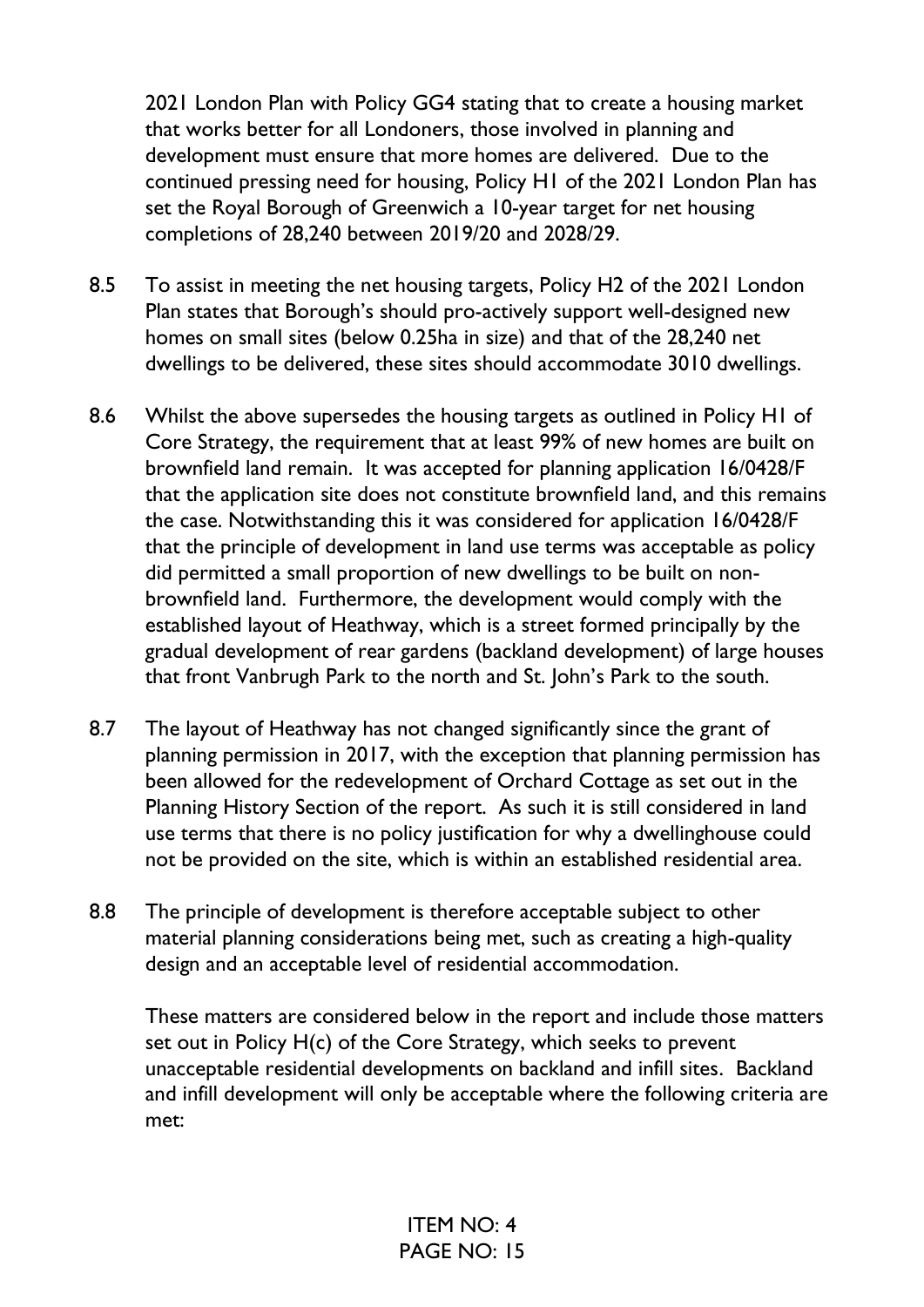- i. There is no unreasonable reduction in the amount of amenity space enjoyed by existing residents, especially for those in houses with the shared use of a garden;
- ii. There is no unreasonable loss of privacy from overlooking adjacent houses and/or their back gardens (also see Policy DH(b));
- iii. There is no unreasonable increase in noise and disturbance from traffic gaining access;
- iv. There is no significant loss of wildlife habitats, particularly trees or shrubs which would adversely affect the appearance and character of the area; and
- v. The character of the area is maintained with particular regard to the scale, design and density of the development.
- 8.9 An assessment of the proposals against the criteria of Policy H(c) will be undertaken within the relevant sections, below.

## **Design**

- 8.10 The site is within the Blackheath Conservation Area and the Buffer Zone to the Maritime Greenwich World Heritage Site. Whilst the site itself does not contain a locally listed building, it is within the setting of the locally listed No. 76 Vanbrugh Park (part of a group with Nos. 49 – 79 (consec.)). As such, it is important to ensure that any developments preserve and enhance the character and appearance of these designated and non-designated heritage assets.
- 8.11 Section 72 of the Planning (Listed Buildings and Conservation Areas) Act 1990 requires special attention to be paid to the preservation and enhancement of the character and appearance of conservation areas. Chapter 16 of the National Planning Policy Framework (NPPF) identifies the significance of heritage assets (which also includes World Heritage Sites) and places an importance on their conservation. Paragraph 193 of the NPPF states that when assessing planning applications affecting heritage assets, great weight should be placed on their conservation. Paragraph 194 of the NPPF states that any harm to, or loss of, the significance of a designated heritage asset (from its alteration or destruction, or from development within its setting), should require clear and convincing justification. Paragraph 196 states that where a development will lead to less than substantial harm to the designated heritage asset this harm should be weighed against the public benefits of the proposal including, where appropriate, securing its optimum viable use.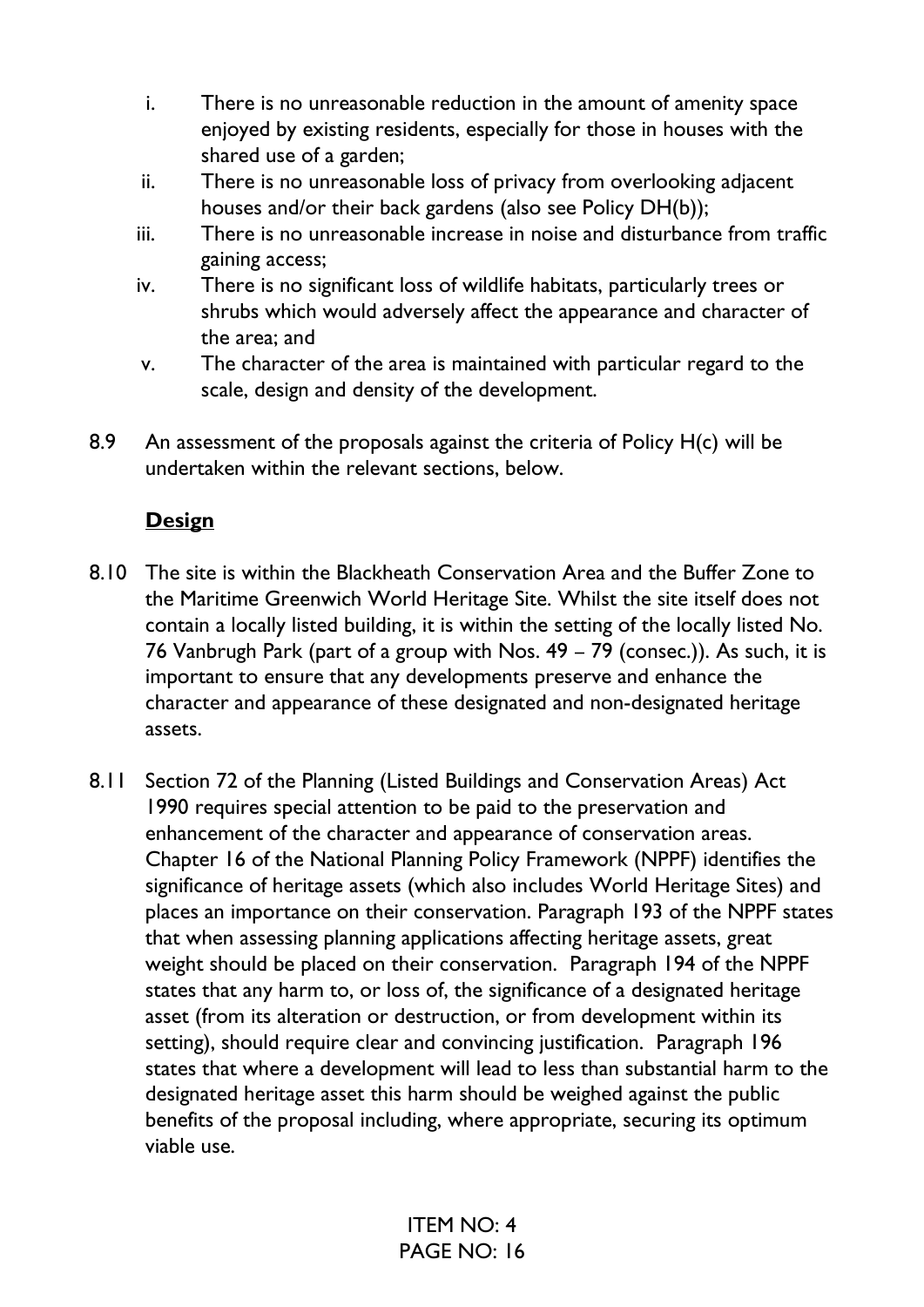8.12 When the development was previously considered Policy 7.8 of the 2016 London Plan related to Conservation Areas and stated that development affecting heritage assets and their settings should conserve their significance, by being sympathetic to their form, scale, materials and architectural details. Under the 2021 London Plan the comparable policy is HC1. This states that:

*Development proposals affecting heritage assets, and their settings, should conserve their significance, by being sympathetic to the assets' significance and appreciation within their surroundings. The cumulative impacts of incremental change from development on heritage assets and their settings should be actively managed. Development proposals should avoid harm and identify enhancement opportunities by integrating heritage conservations early on in the design process.* 

8.13 Core strategy Policy DH3 and DH(h) remain in force and relate to the preservation of heritage assets. Specifically, DH(h)(i) states that:

*Planning permission will only be granted for proposals which pay special attention to preserving or enhancing the character or appearance of the Conservation Area. The local scale, the established pattern of development and landscape, building form and materials will be taken into account.*

- 8.14 In terms of the Buffer Zone to the Maritime Greenwich World Heritage Site, when considering the previous application Policy 7.10 of the 2016 London Plan required development to protect World Heritage Sites, including any buffer zones. Policy HC2 of the 2021 London Plan is the comparable policy and again seeks to ensure that development proposals protect World Heritage Sites, including any buffer zones. In particular development should not compromise the ability to appreciate their Outstanding Universal Value, or the authenticity and integrity of their attributes.
- 8.15 Within the Core Strategy Policies DH3 and DH4 also seek to protect and enhance the Outstanding Universal Value of the World Heritage Site.
- 8.16 As already stated, 49-79 Vanbrugh Park are local listed buildings. In this regard Paragraph 197 of the NPPF states that a balanced judgement should be made having regard to the scale of any harm or loss and the significance of the heritage asset. Policy DH(j) of the Core Strategy states that substantial weight will be given to protecting and conserving the particular characteristics that account for the designation of locally listed buildings.
- 8.17 Whilst it is acknowledged that 2016 London Plan has been replaced by the 2021 London Plan, this change has not resulted in any material change in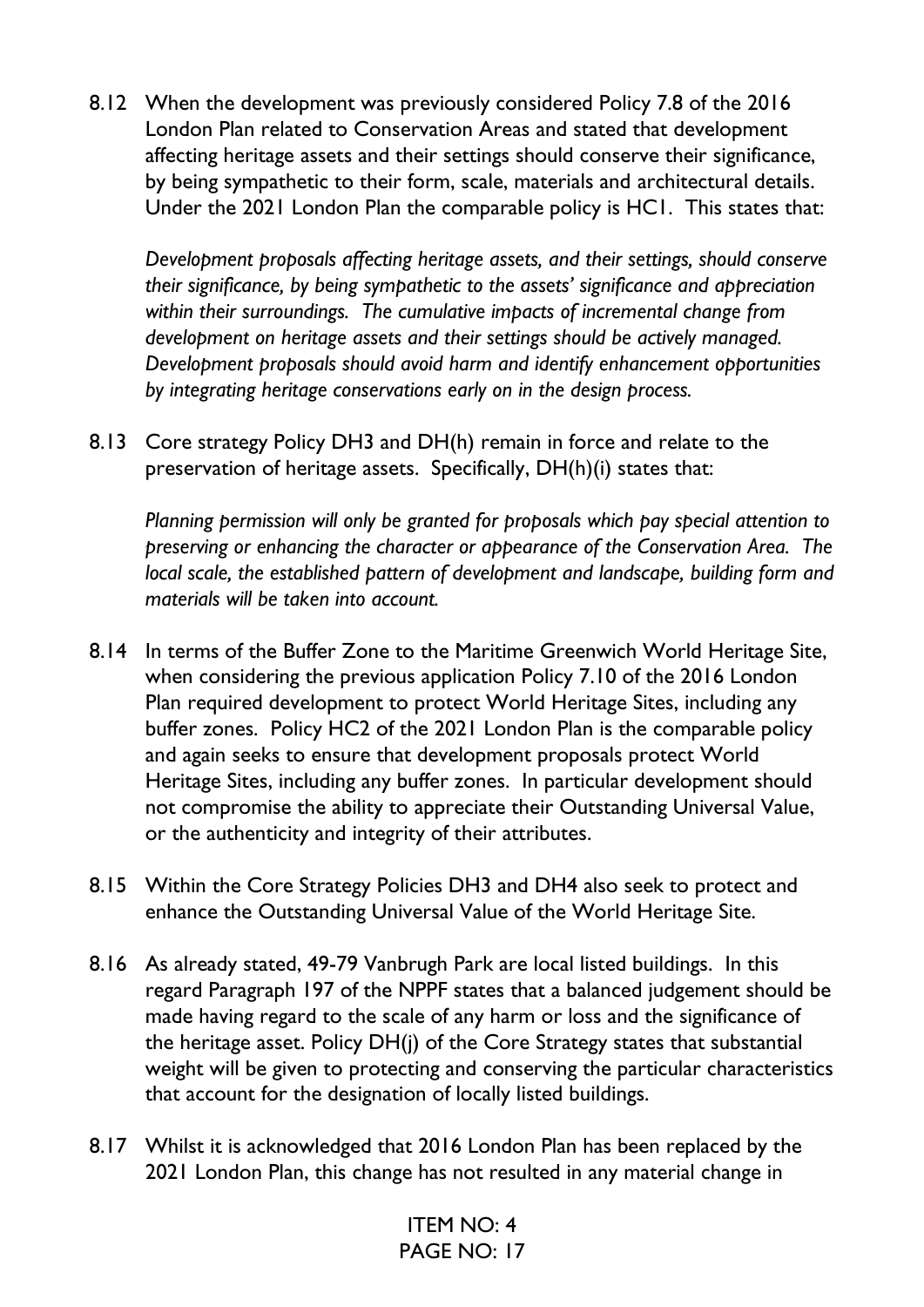planning policy regarding heritage and conservation since the previous application was approved.

- 8.18 In terms of general design the previous consent was assessed against the 2016 London Plan Policy 7.4 and Core Strategy Policy DH1. London Plan Policy 7.4 required development to have regard to the from, function, and structure of an area, place or street and the scale, amss and orientation of the surrounding buildings. This has been replaced by Policies D3 and D4 of the 2021 London Plan. Policy DH3 sets out that all development must make the best use of land by following a design-led approach that optimises the capacity of site. The policy then sets out how this is to be achieved in terms of form and layout and quality and character. Policy D4 sets out the tools available to the Local Planning Authority to achieve the aims of Policy D3, but it is acknowledged that the use of these tools needs to be proportionate to the scale of development proposed.
- 8.19 Policy DH1 of the Core Strategy states that requires all developments to be of a high quality of design and demonstrate that they positively contribute to the improvement of the built and natural environments. To achieve a high quality of design, all developments are expected to provide a positive relationship between the proposed and existing urban context by taking account of; the architecture of the surrounding buildings; and the scale, height, bulk and massing of the adjacent townscape.
- 8.20 To set the context for the current proposals, it is important to understand the nature of Heathway. Historically, Heathway was an informal back lane for the properties on Vanbrugh Park and St Johns Park but the lane developed over time through the construction of many houses on back-garden / backland plots. This position is set out in the Blackheath Conservation Area Character Appraisal, which also acknowledged that Heathway has no historic significance other than the coach house and the Little House. As has been set out earlier in the report the Coach House was re-developed under application 14/3682/F. Accordingly, this development of Heathway has resulted in a mixture of building forms and styles being deemed acceptable and to not harm the character and appearance of the Blackheath Conservation Area, the Maritime Greenwich World Heritage Site or adjacent locally listed buildings. Accordingly, the principle of a contemporary development has been established along Heathway. This same acceptability applies to the application proposals, which are considered to comply with the relevant design and conservation policies and would not have an adverse impact on the character and appearance of the Blackheath Conservation Area, the buffer zone to the Maritime Greenwich World Heritage Site or the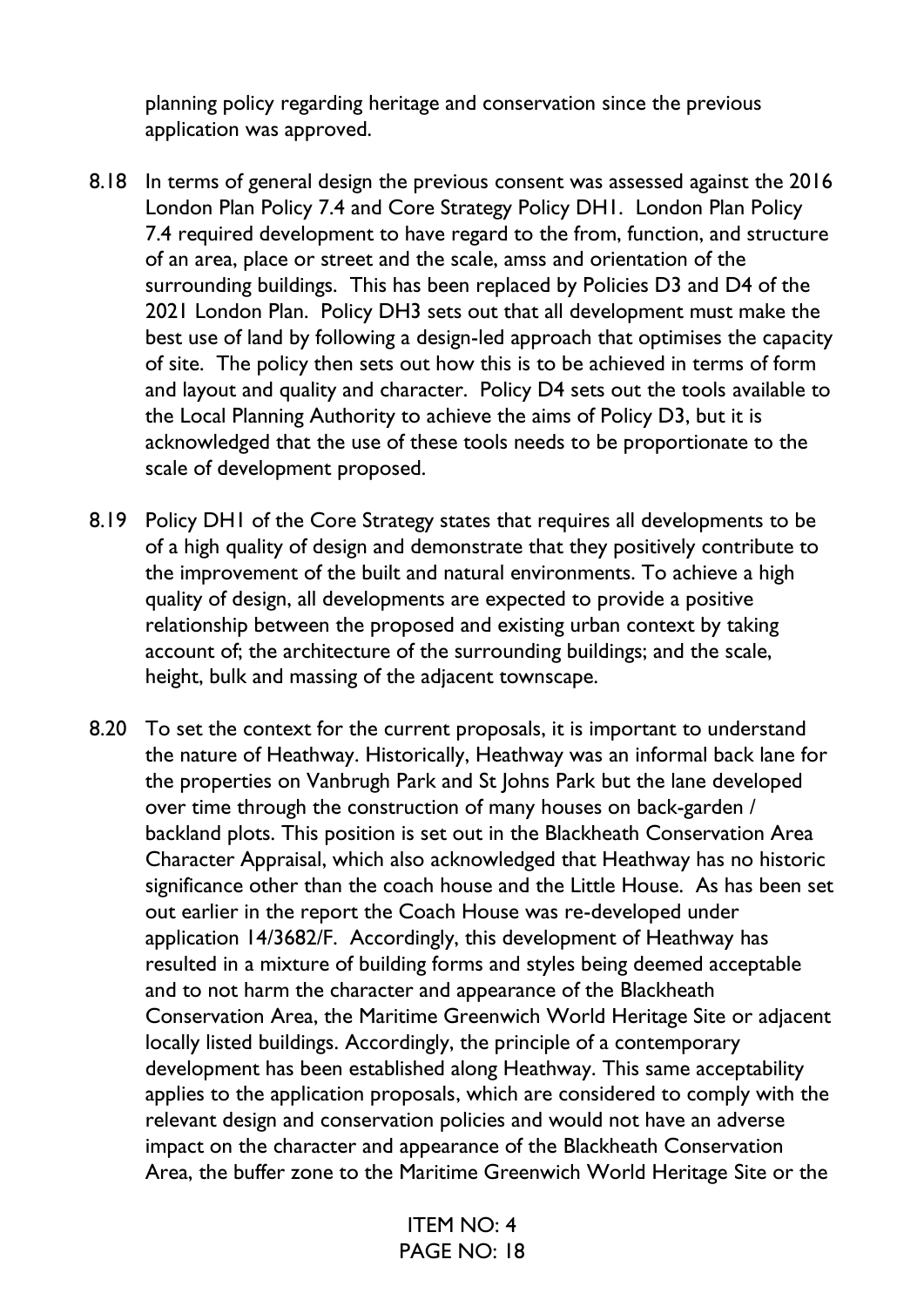locally listed buildings. Any potential harm would be off-set by the public benefit of a new dwelling.

- 8.21 The current proposals are predominantly unchanged from those which were granted under the Previous Permission (ref. 16/0428/F). The changes involve slight variations to the design and finish of the proposed dwelling and a marginal decrease in the size of the site due to the removal of an access route to Vanbrugh Park via No. 76 Vanbrugh Park which was included within the site boundary of the Previous Permission. Changes to the ownership of the site, and associated updates to the Land Registry for the property, mean that this access route is no longer available and has accordingly been omitted from the submitted drawings.
- 8.22 With regard to the removal of the access route, objections have been received which raise concerns that the reduced site area results in the proposed dwelling constituting overdevelopment of the site, with the objections stating that the resulting density of the site would be unacceptable. From a comparison of the submitted drawings from the Previous Permission and the current application, it can be seen that the omitted access route had a width of 0.9m and went from the rear of the currently proposed northern boundary of the site to Vanbrugh Park. The narrowness of the access route means that it could not be reasonable said to contribute to the overall footprint of the plot and, therefore, it is considered that its omission does not materially change the size of the site.
- 8.23 Notwithstanding the above, the new London Plan has removed the 'density matrix' which was contained within the previous London Plan and which provided an estimation of acceptable density for a site based on a combination of its general location type and it's PTAL rating. Instead, the new London Plan identifies that a 'design-led' approach should be taken in ascertaining the appropriate density of a site. In the case of the application site, the proposals relate to a single detached dwelling in an area which is characterised by a mixture of detached and semi-detached properties of a comparable overall scale and design. Whilst it is acknowledged that the width of the application site is quite narrow, this is not dissimilar to other plots within Heathway, particularly on the northern side of the street.
- 8.24 This was also acknowledged as part of the assessment of the previous consent, with the report considered by the committee stating at paragraph 12.2: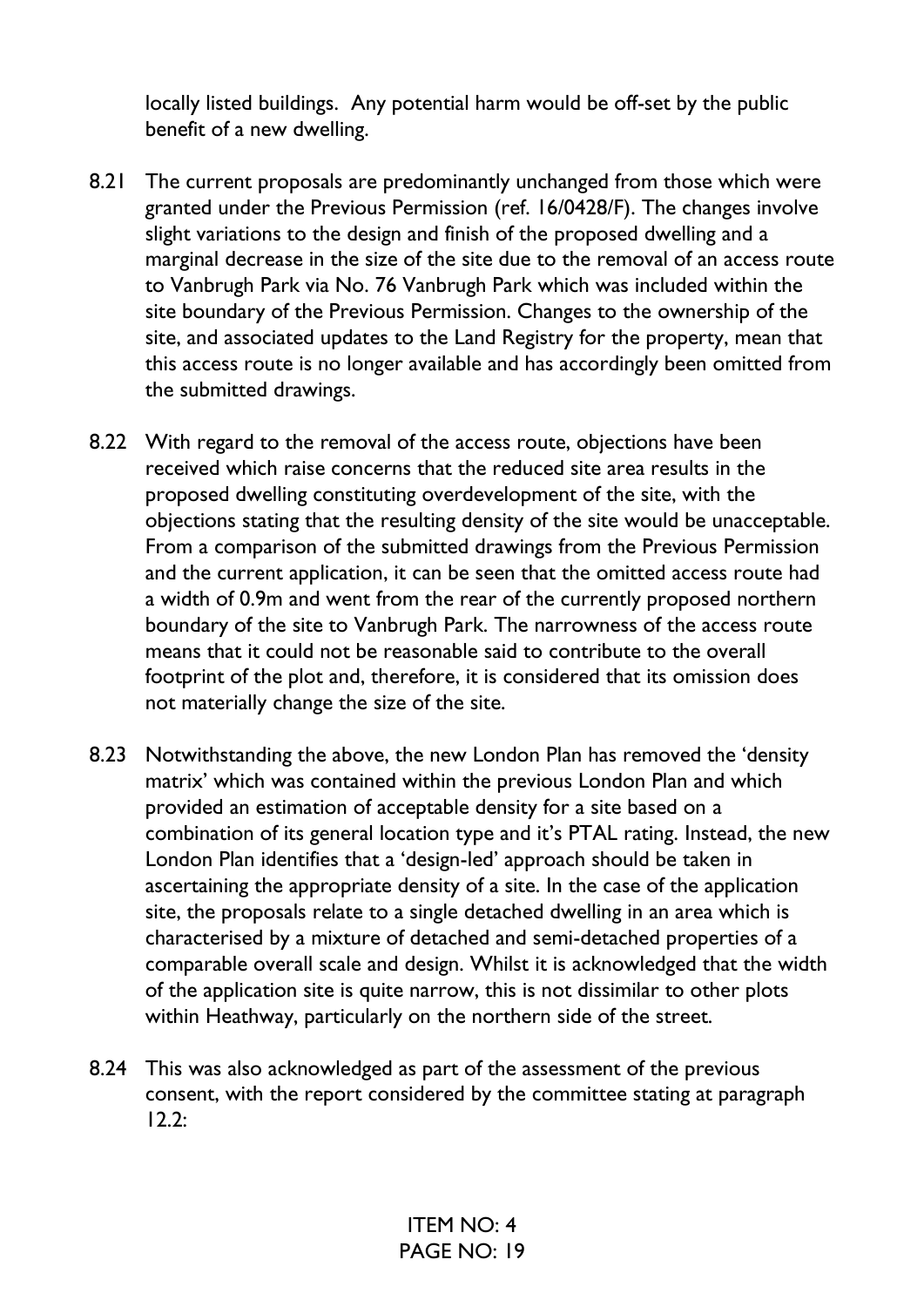*In terms of the plot width it is acknowledged that the application site is relatively narrow and as a result the footprint of the building extends up to the boundary. However, this is not a ground on which planning permission van be refused as there are examples of other properties on the north side of Heathway that either extend right up to or nearly take up the full width of the site. Indeed, the characteristic of the plot sizes along Heathway is that on the south side the individual plots are generally more generous in size with properties being detached, whilst those on the north side are more compact with properties being main semi-detached or laid out as a terrace (Hatfield Court)* 

- 8.25 Accordingly, it is considered that the proposed building remains acceptable within the plot and has been sensitively designed to work within the available space. Consideration of the design is made within the paragraphs below but, to summarise, it is considered that the proposed dwelling represents an acceptable scale and quantum of development for the site.
- 8.26 As with the previously permission in terms of scale and bulk from Heathway, the proposed development would appear as a two and half storey property with a maximum height of 7.7 metres. The visual appearance of the building height would be minimised when viewed from Heathway due to the top floor being set back by 4.9 metres from the front of the property and as the proposed dwelling itself would be set back from the edge of Heathway by approximately 5.6 metres at the closest point. The set-back area of the top floor is proposed to be used as a private terrace with 1.4m glass balustrading around the three open sides.
- 8.27 The paragraphs below set out the minor variations in the design of the current proposals to those within the Previous Permission.
- 8.28 Figure 2 (below) shows the differences between the currently proposed front elevation (right) in comparison to that which was approved under the Previous Permission (left).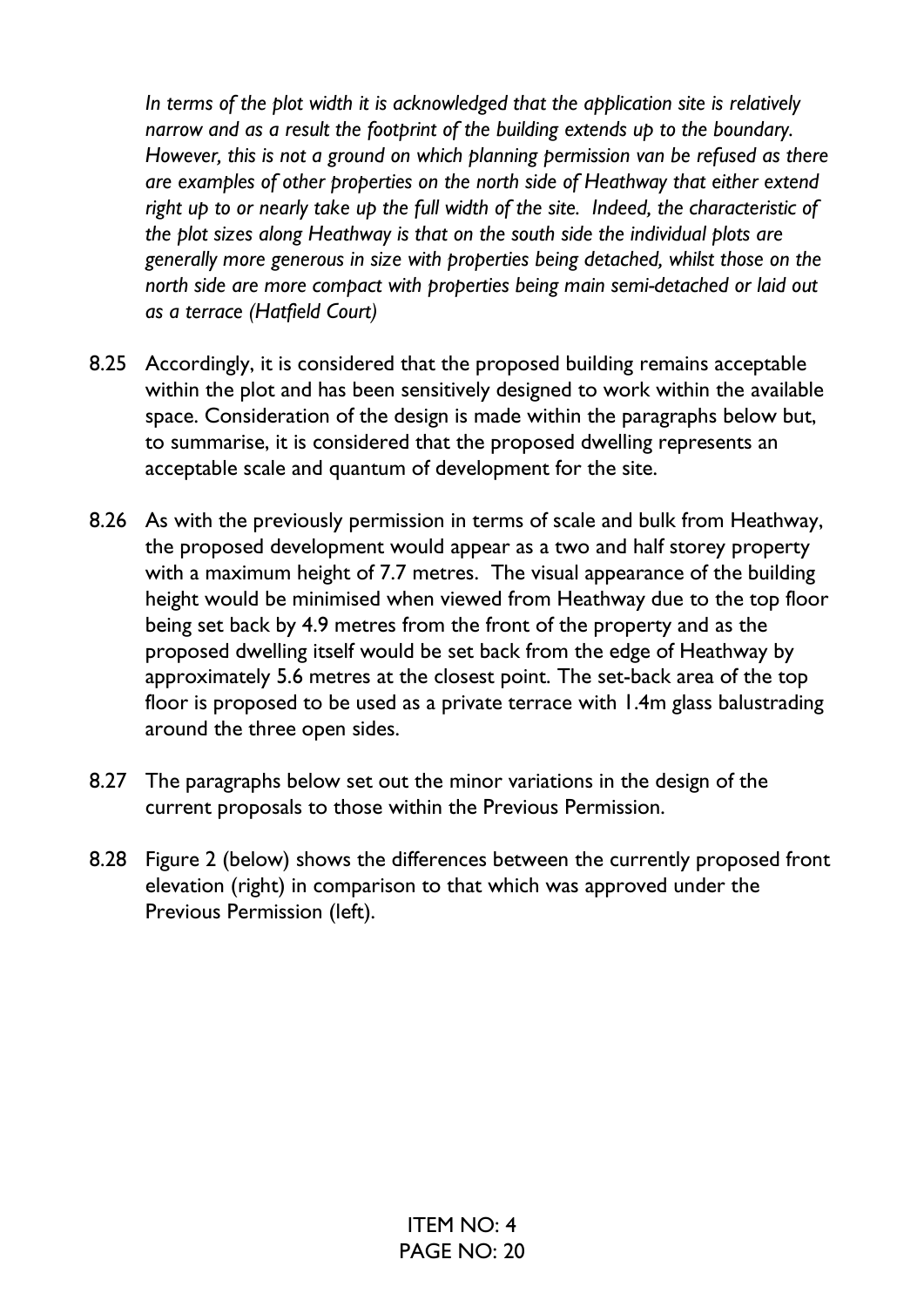

- 8.29 As can be seen from the above images and from the submitted drawings from both applications, the overall scale, bulk and massing of the current proposals remain predominantly unchanged from the previous permission. The key noticeable difference is the proposed omission of the projecting window surround which was contained within the previous proposals, along with the associated reduction in the width of the windows on this elevation. Other changes are the removal of the fence in front of the front door; a slight increase in the height of the proposed glass balustrading at part-second floor level; a redesigned front door; and an increased number of solar panels. It is noted that the increase in the height of the glass balustrade is to address the issues raised at committee for the previous application regarding overlooking and privacy to the Little House.
- 8.30 It is considered that the slight alterations to the design represent an improvement over the previous permission as the positioning and proportions of the various features result in a more uniform arrangement. The removal of the window surround is particularly welcomed. It is prudent to note that whilst the number of solar panels proposed (eight) is an increase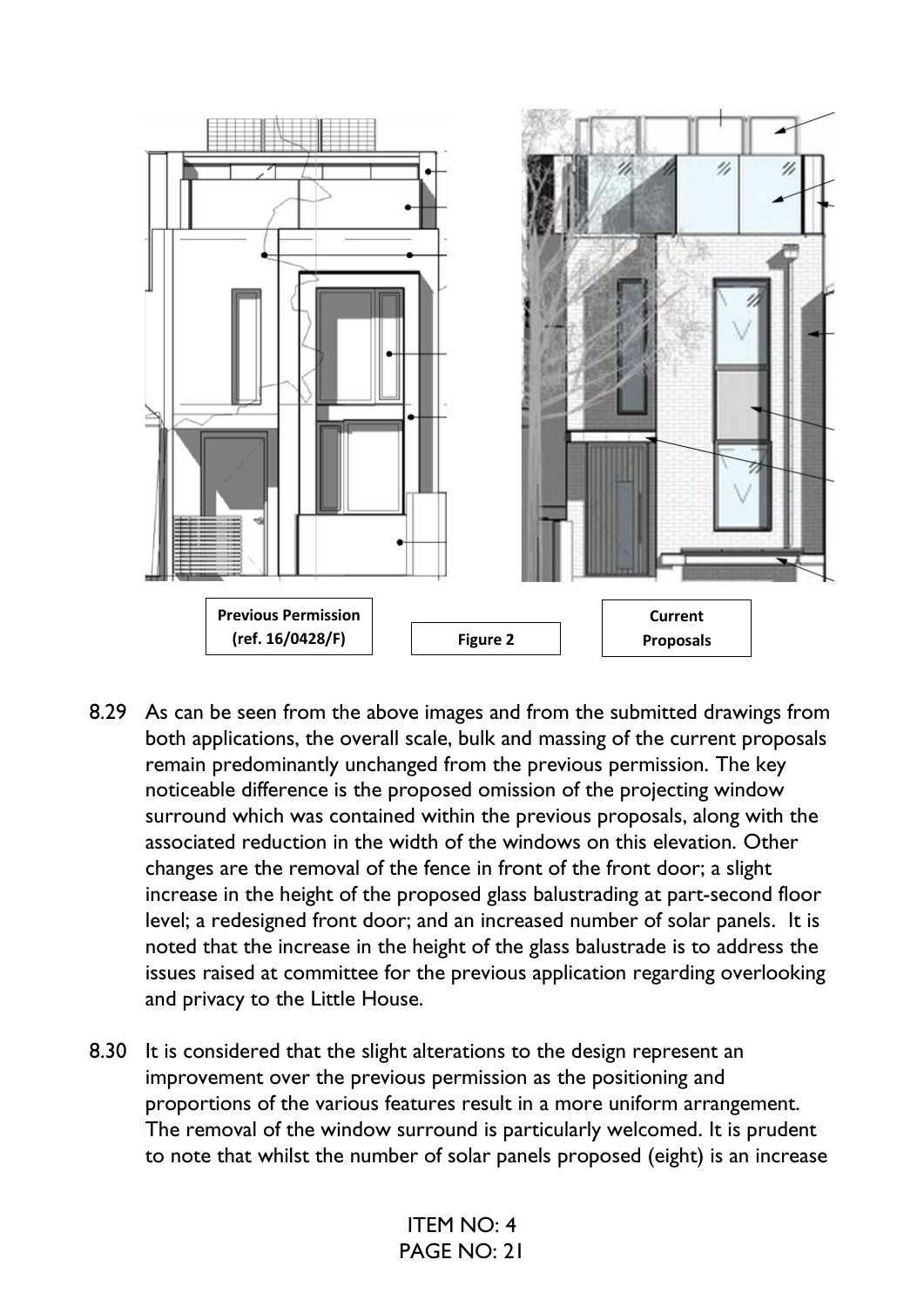over those approved under the previous permission (six), the panels would be set at a low angle as shown in the submitted side elevation drawings and so would be almost entirely hidden from street level. The proposed opaque 1.6m balustrade would be materially unchanged over the previous situation.

- 8.31 A raised lightwell is proposed to be incorporated into the design of the front elevation. The lightwell would be an acceptable feature and would sit approximately 0.6m above ground floor level, would have a width of 2.9m and a depth of 1.3m.
- 8.32 At the rear of the proposed house, the maximum height would be 8.9 metres due to the excavation works associated with the proposed lower ground floor level. The ground floor would project 7.0 metres beyond the rear wall of The Little Coach House, with the first-floor projecting 3.7 metres and the second floor 2.7 metres. These measurements remain unchanged from the previous permission and would give the rear elevation a stepped appearance, which would assist in reducing its overall height and bulk.
- 8.33 Figure 3 (below) shows the differences between the design of the rear elevation as approved under the Previous Permission and what is now proposed under the current application.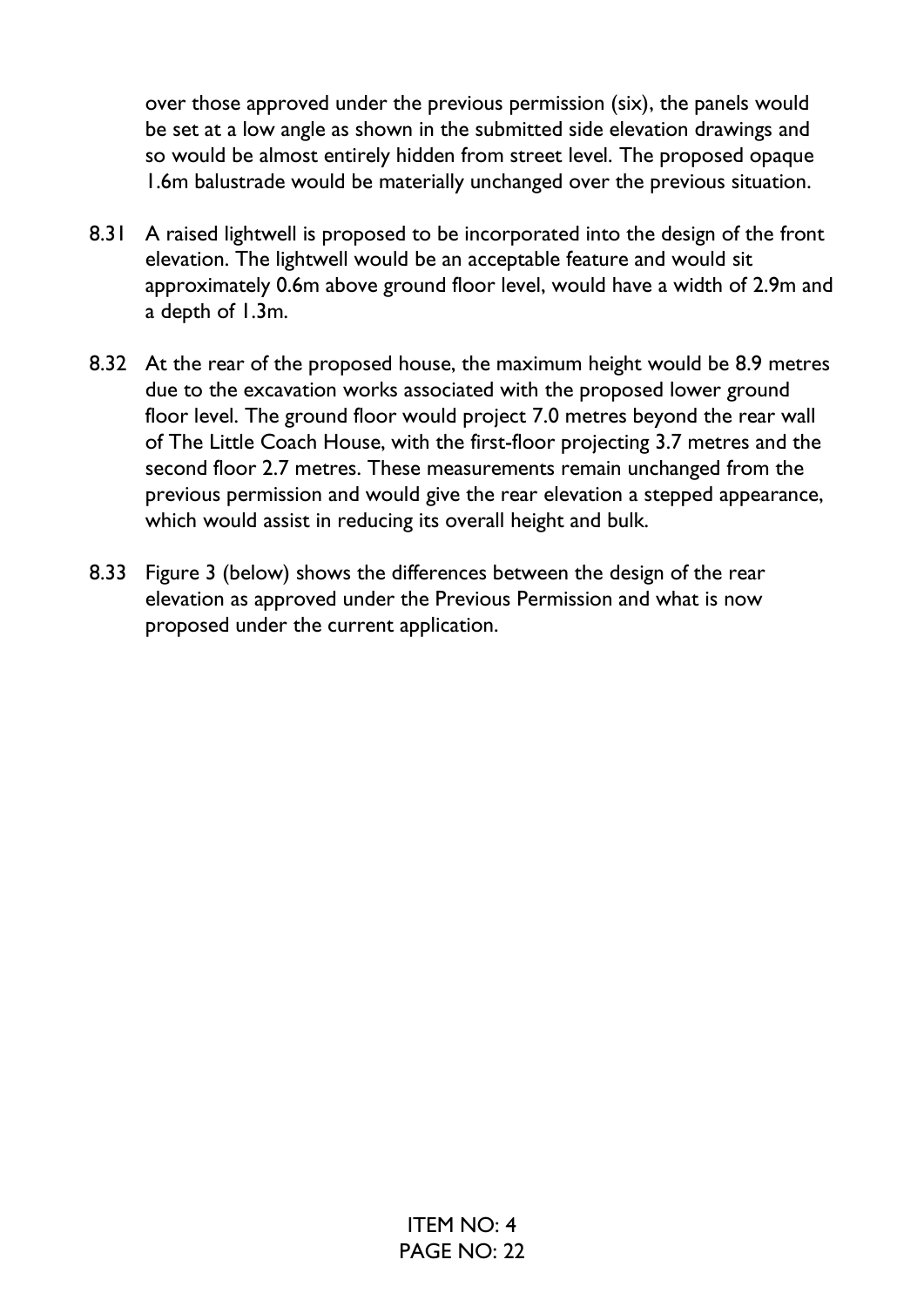

- 8.34 As can be seen from a comparison of the drawings, the current proposals remain predominantly unchanged from those within the Previous Permission. The key changes are the removal of the projecting element at first floor and a slight redesign of the projecting element at second floor level. Also, the height of the ground floor has been reduced from 3.6m to 3.4m. As stated previously in relation to the front elevation, the number of solar panels at roof level is also increased from six to eight but these would be set at a low angle to be most effective. The only other change is the addition of rainwater pipes though it is noted that no rainwater pipes were shown on any of the drawings for the Previous Permission when it can reasonably be concluded that these would be required.
- 8.35 It is considered that the minor changes between the Previous Permission and the current proposals would not result in any changes to the conclusions reached within the assessment of the Previous Permission i.e. that the proposals were acceptable. Notwithstanding this, the proposals are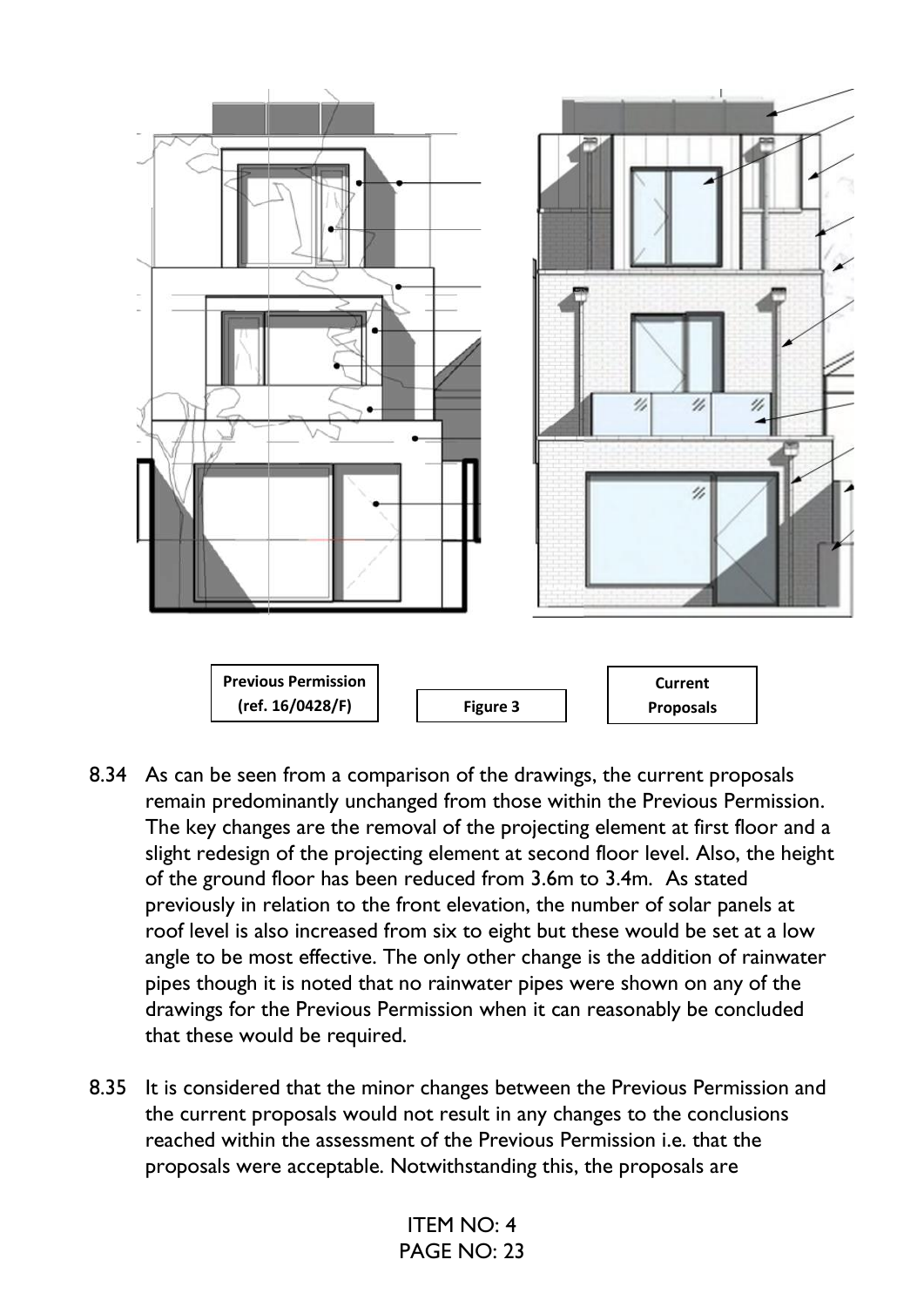considered acceptable in design terms irrespective of the presence of a previous similar proposal.

- 8.36 As with the previous application the proposed development incorporates a basement level. Within adopted planning policy there is no presumption against the provision of a basement level. In design terms, the Council's Residential Extension, Basement and Conversion SPD provides guidance on basement developments in respect of their scale, depth and character and appearance.
- 8.37 The proposed basement level is modest in its size, having a floor area of approximately 37sqm and being single storey in depth. The basement level would be to the front of the property with a small glazed lightwell virtually flush with ground level. Overall the proposed basement level is proportionate in terms of its size and scale and would not have any adverse impact on the character and appearance of the area.
- 8.38 With regard to the proposed material palette of dark grey / brown bricks, anthracite grey aluminium window and door frames and zinc cladding, it is considered that these would give the development a high-quality finish appropriate for its sensitive setting within the buffer zone to the Maritime Greenwich World Heritage Site and the Blackheath Conservation Area, as well as the setting of the locally listed No. 76 Vanbrugh Park.
- 8.39 A detached bin store is proposed to be constructed within the front driveway area of the property. The store would be constructed from cedar slats and posts and would have a height of 1.3m, a width of 0.9m and a depth of 2.3m. It is considered that the store would be of an acceptable scale and appearance for the plot and would not harm the character and appearance of the Blackheath Conservation Area.
- 8.40 A wooden bike store is proposed to be installed within the private rear garden of the property. No specific details of the store have been provided but an area is shown which would accommodate two cycles. As the store is likely to be entirely hidden from public vantage points, it is considered that it is acceptable in design terms.
- 8.41 On the basis of the above, it is considered that the proposals would preserve the character and appearance of the Blackheath Conservation Area, the buffer zone to the Maritime Greenwich World Heritage Site and the setting of the locally listed No. 76 Vanbrugh Park. The proposals would therefore accord with Policies D3, D4, HC1 and HC2 of the 2021 London Plan, Policies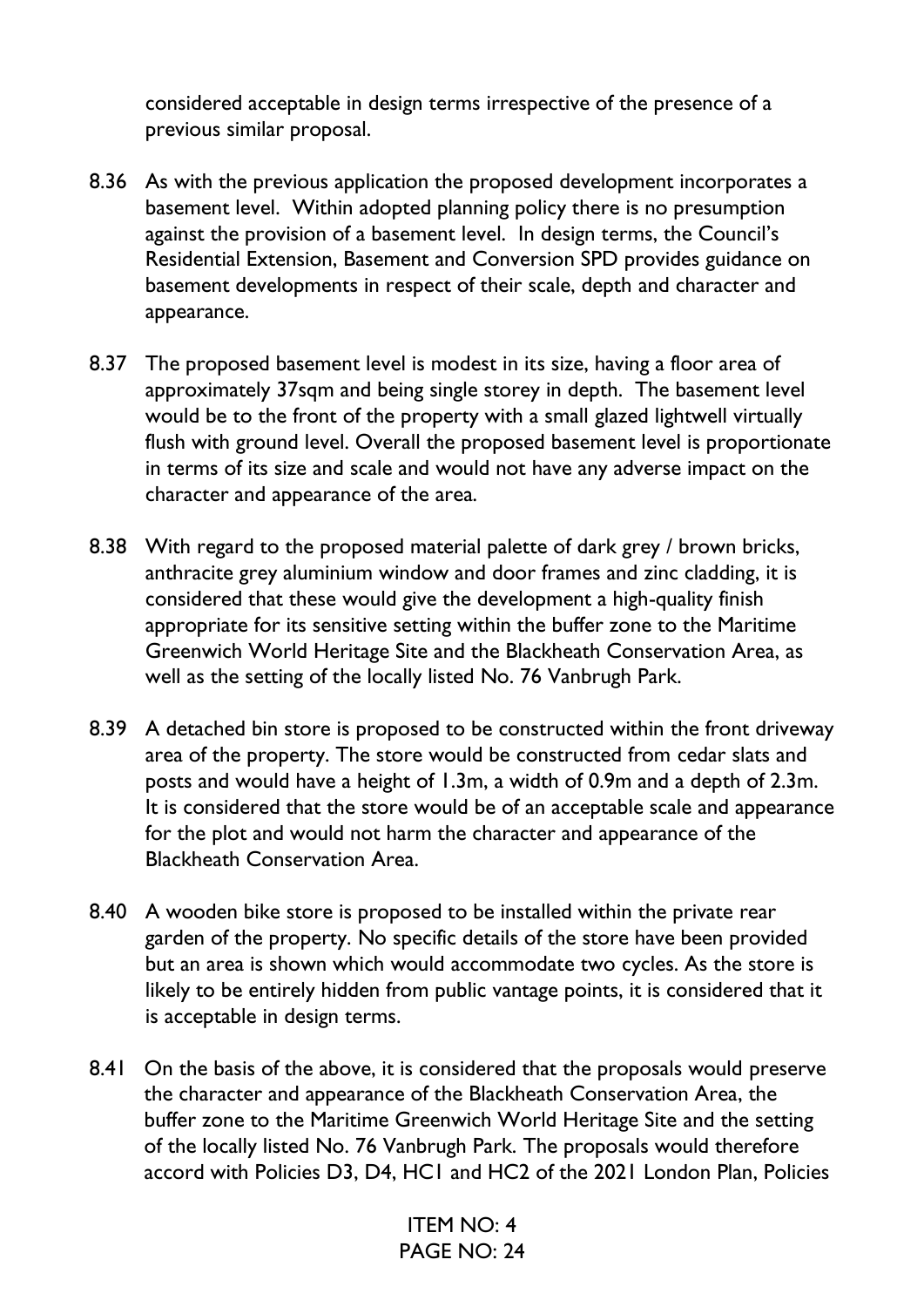DH1, DH3, DH4, DH(h) and DH(j) of the Core Strategy and the Blackheath Conservation Area Appraisal (2013) and are acceptable in design terms.

### **Standard of Accommodation**

## *Size of Dwelling*

- 8.42 When assessing the previous application Policy 3.5 of the 2016 London Plan required all housing developments to be of the highest quality internally, externally. To achieve this table 3.3 of Policy 3.5 and the Nationally Described Space Standards set out the required space standards. The above requirements were supported by Policy H5 of the Core Strategy.
- 8.43 For the current application the Nationally Describe Space Standards remain in place with Policy D6 and table 3.1 of the 2021 London Plan also relevant. The proposals relate to the construction of a 3-bedroom 6-person residential house (Class C3) spread over two and a half above-ground floors and a basement. An assessment of the proposed dwelling in terms of the required space standards are set out in the below table.

| <b>Unit</b>                                              | Room                        | <b>Policy</b>                                                                                                                                                                    | <b>Size</b>            | Pass / |
|----------------------------------------------------------|-----------------------------|----------------------------------------------------------------------------------------------------------------------------------------------------------------------------------|------------------------|--------|
| Type                                                     |                             | <b>Requirement</b>                                                                                                                                                               |                        | Fail   |
|                                                          | Overall Floor<br>Area (GIA) | 108sqm                                                                                                                                                                           | 180sqm                 | Pass   |
| <b>Three</b><br><b>Storey</b><br><b>House</b><br>(3b/6p) | Floor to ceiling<br>height  | 2.3m for at least<br>75% of gross<br>internal area<br>(Nationally<br><b>Described Space</b><br>Standards)<br>2.5m for at least<br>75% of gross<br>internal area<br>(London Plan) | $2.5m$ for<br>100%     | Pass   |
|                                                          | Bedroom I<br>(Double)       | II.5sqm                                                                                                                                                                          | $17.9$ sqm             | Pass   |
|                                                          | Bedroom 2<br>(Double)       | II.5sqm                                                                                                                                                                          | $16.9$ sqm             | Pass   |
|                                                          | Bedroom 3<br>(Double)       | l I.5sqm                                                                                                                                                                         | 18.7sqm<br>$(24.6$ sqm | Pass   |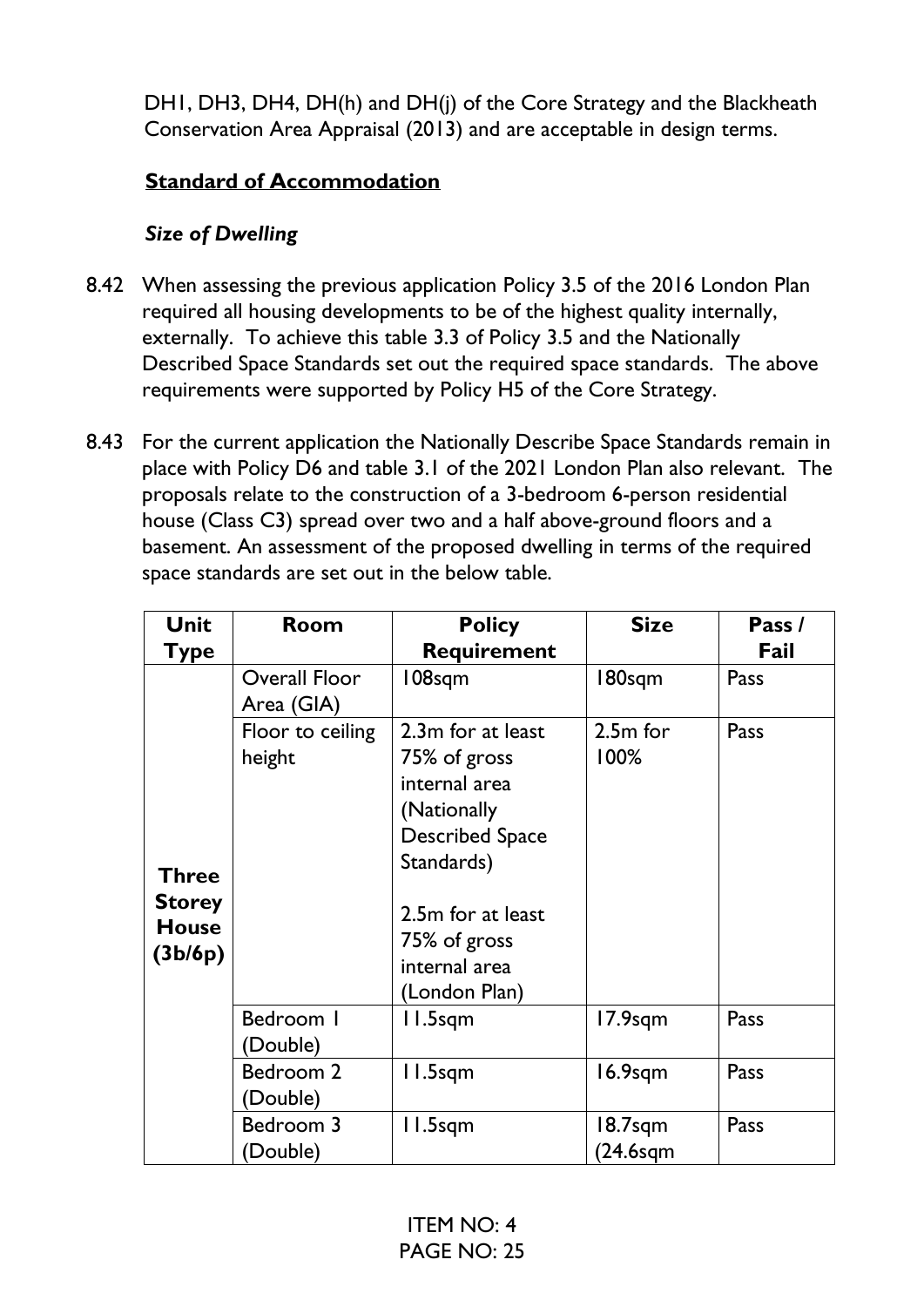|                  |                | with en-            |  |
|------------------|----------------|---------------------|--|
|                  |                | suite)              |  |
| Built-in storage | $\vert$ 2.5sqm | Considerably   Pass |  |
|                  |                | exceeds             |  |
|                  |                | requirement         |  |

8.44 As shown in the above table, the proposed house would accord with, and in some instances considerably exceed, the minimal internal space standards of the London Plan and Nationally Described Space Standards.

#### *Outlook, Light, Privacy and Noise*

- 8.45 Policy D3 of the 2021 London Plan requires development to deliver appropriate outlook, privacy and amenity for prospective occupiers. This is further supported by Policy D6(c) and (d), which relates to the creation of dual aspect units and the provision of sufficient daylight and sunlight. Standard 29 of the Mayor of London's Housing SPG (2016) states that developments should minimise the number of single aspect dwellings. Standard 32 of the SPG states that all homes should provide for direct sunlight to enter at least one habitable room for part of the day. Standard 28 of the SPG states that design proposals should demonstrate how habitable rooms within each dwelling are provided with an adequate level of privacy in relation to neighbouring property, the street and other public spaces.
- 8.46 The above is supported by Policy H5 of the Core Strategy, which states that the quality of new housing should meet the standards of the Housing SPG. Policy H5 also confirms the Council's presumption against single-aspect north facing units and a presumption in favour of dual-aspect units, where possible.
- 8.47 The proposed dwelling would contain windows on the northern and southern elevations at all levels (excluding basement level), as well as some roof lights. It is considered that the proposed windows and roof lights would be a considerable distance from any neighbouring properties or other structures and would benefit from a reasonable level of daylight and sunlight being able to penetrate into the property. Similarly, it is considered that due to the locations of the windows relative to adjacent properties, they would not suffer from overlooking or privacy issues or a poor outlook.
- 8.48 On the basis of the above, it is considered that the proposed dwelling would benefit from a good standard of accommodation in terms of outlook, levels of daylight and sunlight and privacy. Accordingly, the proposals would accord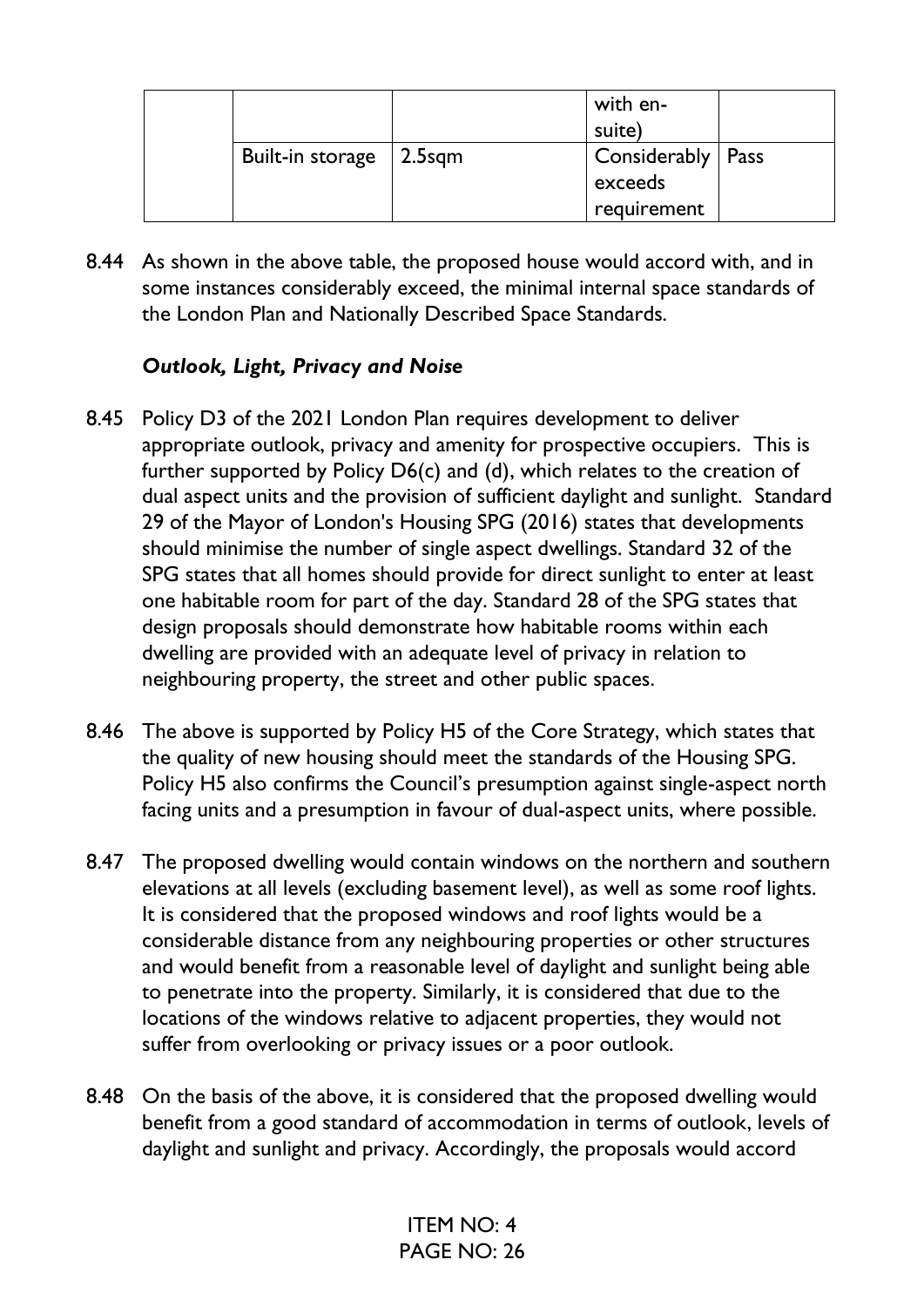with Policies D3 and D6 of the London Plan, the Mayors Housing SPD and Policy H5 of the Core Strategy.

### *Private Amenity Space*

- 8.49 As with the previous proposal Policy H5 of the Core Strategy states that family housing should normally have direct access to a private garden and that a minimum of 50m $^2$  of garden space should be provided in houses of up to 3  $\,$ bedrooms. This significantly exceeds the private amenity space requirements of both Policy D6 of the 2021 London Plan and Standard 26 of the Mayor's Housing SPG (2016).
- 8.50 The submitted documentation shows that the proposed dwelling would contain a private rear garden with terrace area, covering a total area of approximately 83.0sqm. In addition, a front roof terrace at second floor level would cover 17.4sqm and a balcony to the rear would cover 4.9sqm, thereby providing a total of approximately 105.3sqm of private amenity space.
- 8.51 The type and size of the proposed private amenity space is therefore considered to be acceptable in line with the above policies and guidance.

### *Accessibility*

- 8.52 Policy D5 of the 2021 London Plan requires development proposals to achieve the highest standards of accessible and inclusive design. This is further expanded upon under Policy D7, which requires compliance with Building Regulations requirement M4(2). At the local level, Policy H5 of the Core Strategy supports the principles of inclusive living environment and Policy DH1 of the Core Strategy requires all new developments to achieve accessible and inclusive environments.
- 8.53 The Council's Occupational Therapist has reviewed the proposals and has confirmed that the proposals generally accord with the requirements of M4(2) but with some minor areas of non-compliance. These relate to the proposed car parking space falling slightly below the required size; the potential widened parking space being below the 3.3m requirement; the property not having step-free access within the entrance storey; and, some halls / landings within the dwelling not having a clear width of 0.9m.
- 8.54 In relation to these areas of non-compliance, the applicant has provided a justification document (dated 25/11/2020) and from reviewing this document it is considered that, on balance, the minor areas of non-compliance are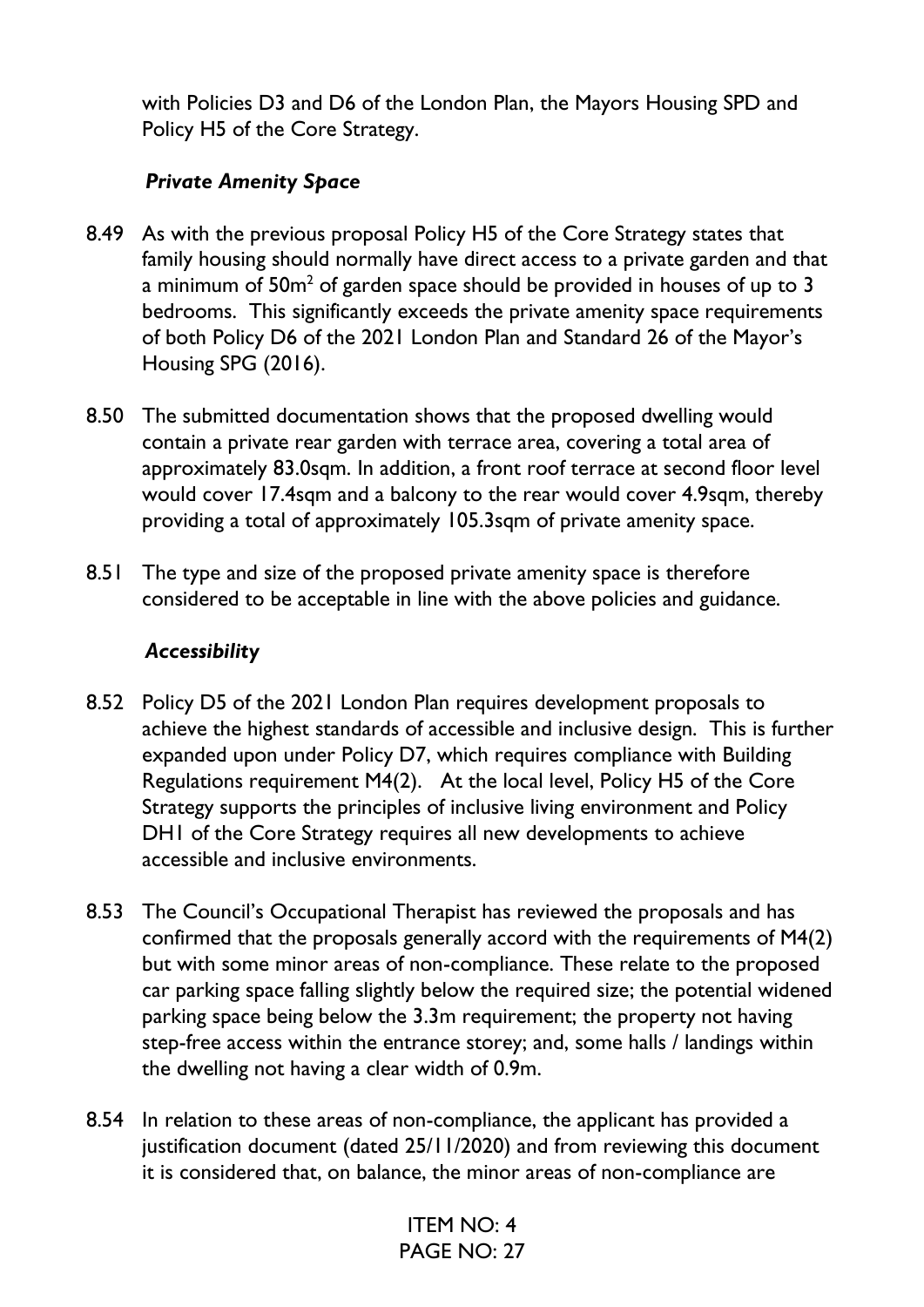outweighed by the benefits of the proposed development; namely, the introduction of a family unit in an established residential area.

8.55 Accordingly, a condition has been added to the draft decision notice which would require the development to be compliant with M4(1) 'Visitable Dwellings' which is the level below M4(2).

#### **Impact on Neighbouring Amenity**

- 8.56 Policy DH(b) of the Core Strategy states that developments will only be permitted where it can be demonstrated that the proposal does not cause an unacceptable loss of amenity to adjacent occupiers by reducing the amount of daylight, sunlight or privacy they enjoy or result in an un-neighbourly sense of enclosure. This is supported by London Plan Policy D6, which requires the design of development to provide sufficient daylight and sunlight to new and surrounding housing that is appropriate for its context, whilst avoiding overheating, minimising overshadowing and maximising the usability of outside amenity space.
- 8.57 It is considered that the relevant properties for the consideration of amenity impacts are Nos. 75, 76, 77 Vanbrugh Park, No. 3 Heathway, The Little Coach House and The Little House. All other properties are considered to be a sufficient distance from the application site.

#### *Nos. 75, 76, 77 Vanbrugh Park*

8.58 With regard to the Vanbrugh Park properties, it was noted for the previous application that these properties are set approximately 31m away from the application site as a result of the long rear gardens. This back to back distance would be maintained and, accordingly, it is considered that the introduction of the proposed dwelling would not give rise to any significant adverse impacts on the amenity enjoyed by the residents of Nos. 75, 76 and 77 Vanbrugh Park by way of loss of daylight, sunlight, privacy or outlook or increased overshadowing, overlooking, overbearing or sense of enclosure. As with the previous application it is acknowledged the rear garden of 77 Vanbrugh Park has not been developed and the proposed development could have some impact on the bottom section of this garden. However, due to the overall size and extent of the garden belonging to this property any impact is considered not to be sufficient to warrant the refusal of planning permission.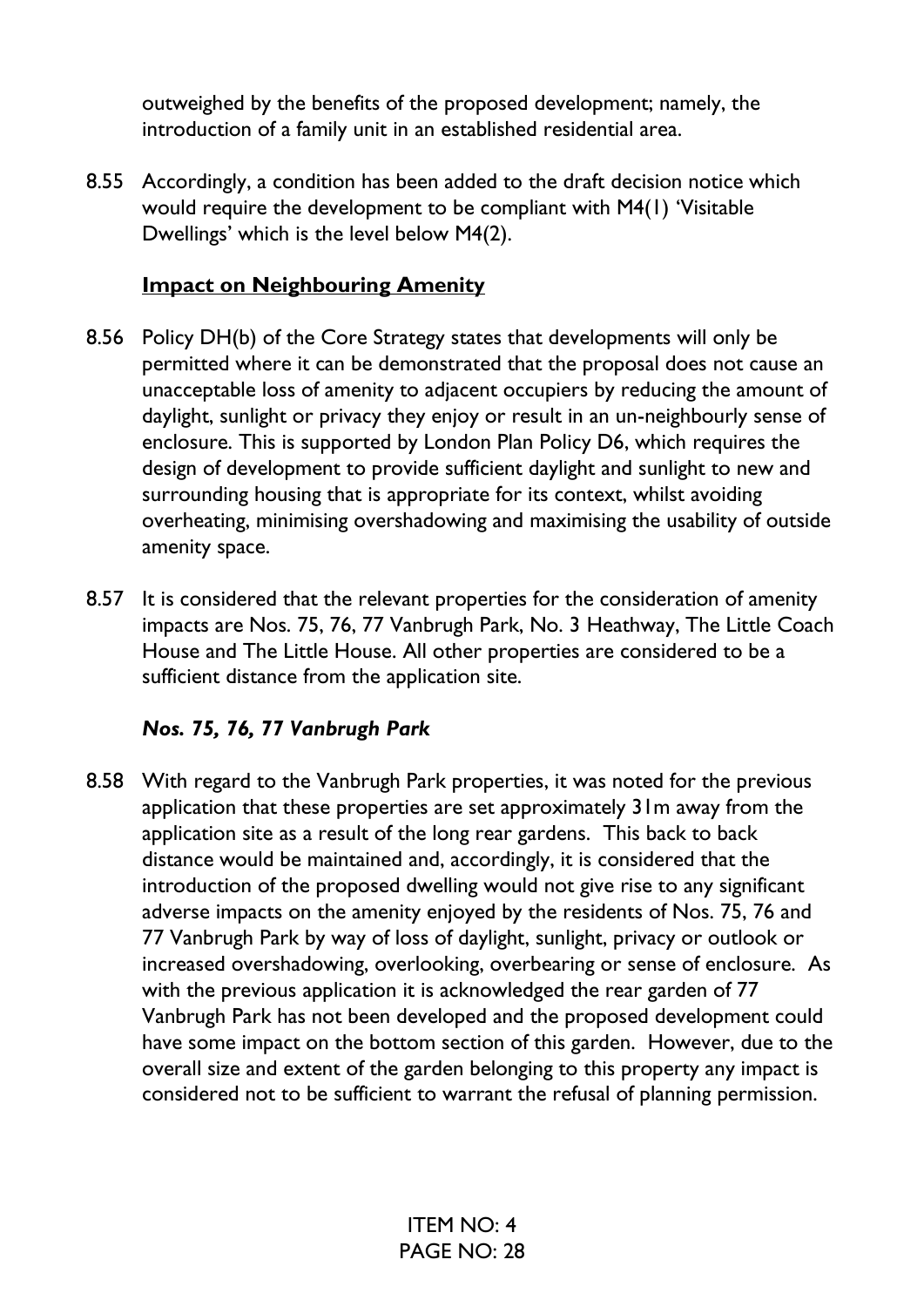#### *No. 3 Heathway*

8.59 Similarly, it is considered that No. 3 Heathway would not be unduly affected by the proposals. This is, in part, due to No. 3 being located to the west of the application site and this property being separated from the application site by the rear garden of No. 77. Furthermore the proposed dwelling would not contain any windows in the western flank wall which faces towards No. 3. Whilst it is noted that some slight overlooking may occur from the proposed first floor rear balcony, it is considered that this would be largely mitigated by the separation distance and the proposed opaque balustrade on this side of the balcony. Accordingly, it is considered that the proposals would not give rise to any significant adverse amenity impacts on No. 3 Heathway.

#### *The Little Coach House*

- 8.60 With regard to The Little Coach House, it is considered that the proposals would not give rise to any material loss of privacy or increased overlooking for the residents of the adjacent property. This is as the proposed flank wall facing the property would not contain any windows. Whilst it is acknowledged that the proposed rear balcony would allow for some overlooking into the rear garden of the neighbouring property, it is noted that this would be reduced as the balcony is set off the boundary and through the use of opaque glazing for the balustrade. The remaining level of overlooking is considered to not be over and above what would be reasonable to expect from upper floor windows in the rear elevation of a property.
- 8.61 Similarly, whilst it is noted that the proposed front roof terrace would be located in close proximity to the existing roof light in the western roof slope of The Little Coach House, it is considered that there would not be an unacceptable level of overlooking from the terrace due to the balustrade and the line of sight.
- 8.62 When the previous application was considered the impact of the front terrace area in terms of overlooking and privacy was an issue and was debated at length. However, the issue of concern was in respect of overlooking to the Little House on the opposite site of Heathway rather than the Little Coach House. The committee was satisfied that there would be no impact on the Little Coach House. As such the Committee in granting planning permission amended the relevant planning condition so that the balustrade would be set back 3m from the front building line and that its height would be increased to 1.6m. It is, therefore, considered that the conclusions reached within the assessment of the Previous Proposals remain applicable in that the proposed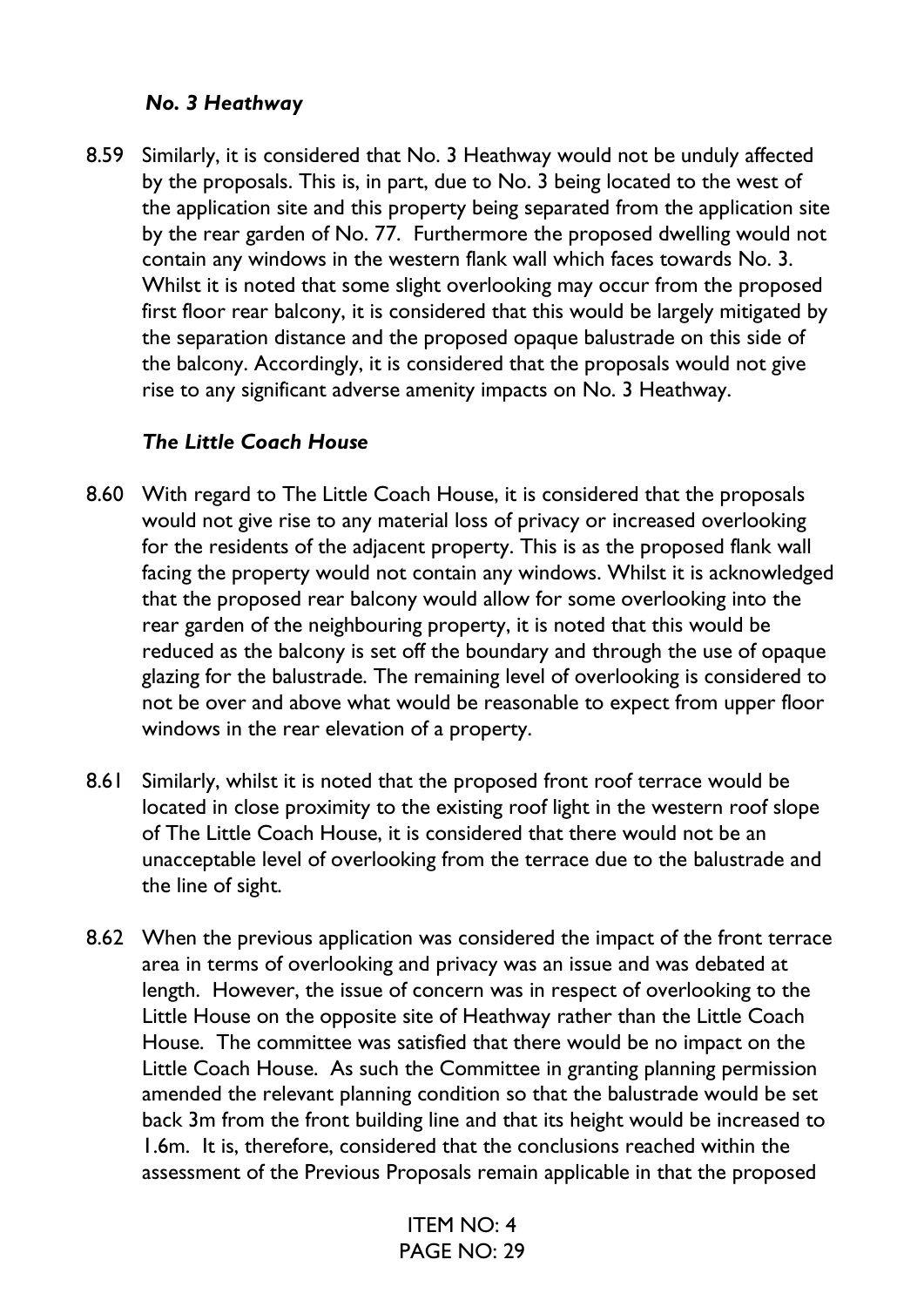front roof terrace would not result in a material loss of privacy or increased overlooking into the Little Coach House.

- 8.63 As the proposed dwelling would be located to the west of The Little Coach House and would be set behind the front building line of the adjacent property, it is considered that its introduction would not give rise to any significant adverse loss of daylight and sunlight for the residents of The Little Coach House. Whilst it noted that the proposed dwelling would extend beyond the rear building line of The Little Coach House by 7.0 metres, the sunken ground floor element would be almost entirely hidden and, therefore, the visual projection would only equate to approximately 3.6 metres.
- 8.64 A Daylight and Sunlight Assessment ('DSA') (prepared by T16 Design Ltd and dated January 2016) has been submitted as part of the application. Whilst it is noted that the DSA is the same document which was submitted for the previous permission, it is considered that it remains applicable since the overall bulk, scale, massing and positioning of the proposed dwelling remains almost entirely unchanged in the current proposals.
- 8.65 The DSA contained modelling of the current dwelling at The Little Coach House which had not been constructed at the point of the time of the document. However, from a review of the DSA against the approved drawings of The Little Coach House and the physical building as seen from online mapping, it is considered that the model accurately captures the form and positioning of The Little Coach House.
- 8.66 The DSA uses a Vertical Sky Component (VSC) method of assessment, which the BRE guidelines recommend that windows should be no less than 80% of its former value, to avoid a noticeable loss of light. The DSA shows that each of the assessed windows within The Little Coach House (Nos. 4 – 7, see pages 9 and 10 of the DSA) would all retain above 82% of the VSC, thereby according with the BRE recommendations.
- 8.67 The DSA also contains an assessment of the Annual Probable Sunlight Hours (APSH), which calculates the number of hours of direct sun falling on a surface over a given period. The BRE guidance states that windows should continue to receive in excess of 80% of their pre-development value, or 25% of available hours over the year, and 5% of hours in winter to be considered well sunlit. The BRE guidance also states that only windows which face within 90° of south need to be assessed for sunlight. Accordingly, only one window in The Little House Coach (Window 4) needs to be assessed for APSH and the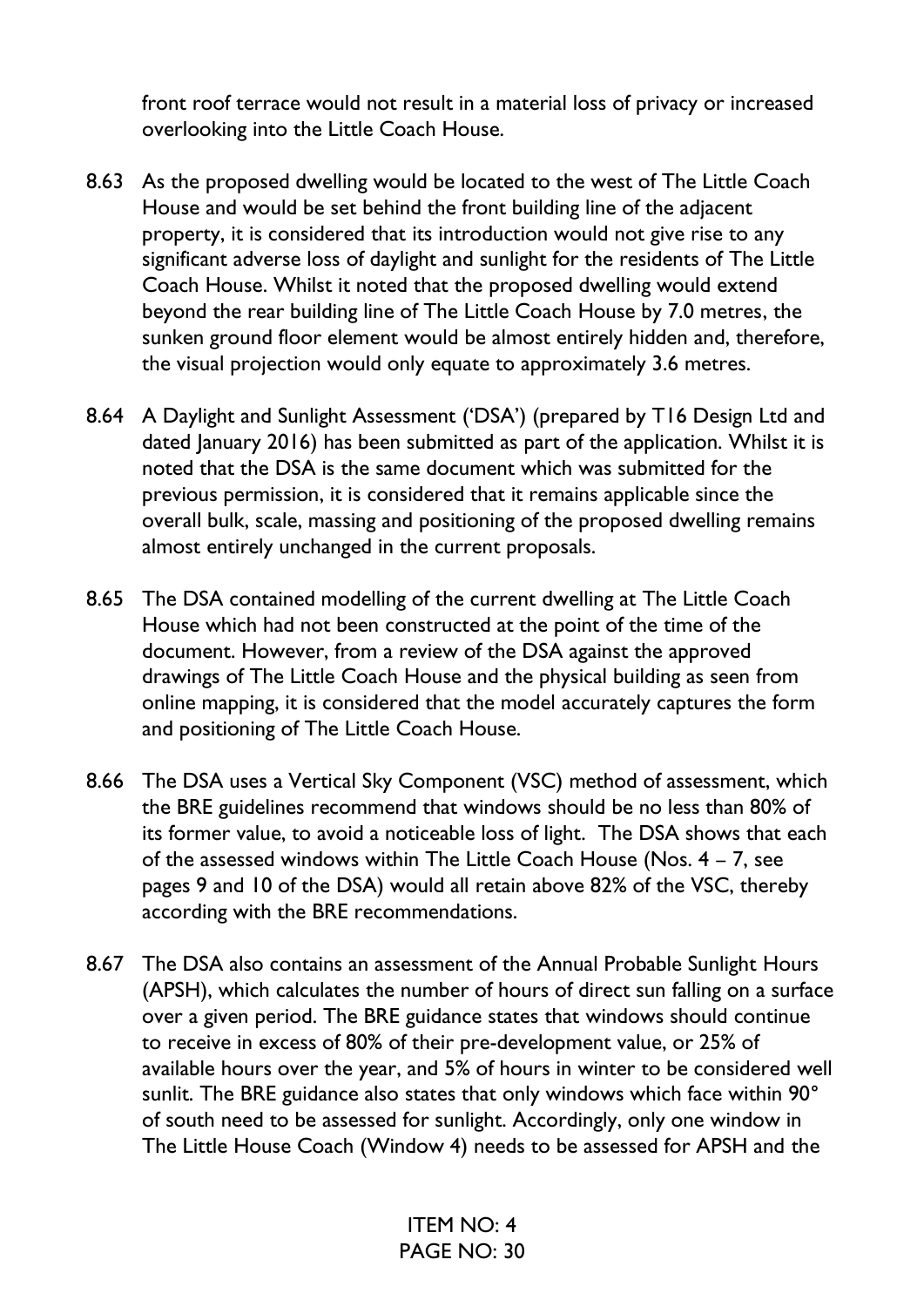results on page 11 of the DSA show that the window would retain 87.80% of sunlight over the whole year and 99.87% in the window months.

8.68 On the basis of the above, it is considered that the submitted DSA demonstrates that the proposed house would not result in an adverse loss of daylight or sunlight for the residents of The Little Coach House.

#### *The Little House*

- 8.69 The Little House is located on the opposite side of Heathway to the application site and to the south of the application site. As such the proposed development would not have any impact in terms of a loss of daylight or sunlight.
- 8.70 A 10m separation distance would existing between the application site and the Little House. As with the previous application it is considered that the proposed development, due to the extent of the set back at second floor level, the set back of the property as a whole, and the angled position of the proposed dwelling, would not result in any significant adverse increase in sense of enclosure.
- 8.71 In terms of overlooking and a loss of privacy, the first-floor window at the front of the proposed property would be a bedroom window. Although a bedroom is a habitable room, its use is mainly at night and any overlooking from this window would therefore be limited.
- 8.72 As discussed above the impact of the balcony area at the front of the property was discussed at length when planning permission was previously granted with condition 21 amended so that the glass balustrade was to have a height of 1.6m, be obscured glazed and set back 3m from the front building of the approved house.
- 8.73 The amendment to this condition was the subject of an appeal (ref. APP/E5330/W/17/3179820). The outcome of the appeal was that the Inspector found that the bulk of the wording in condition 21, in respect of the height of the glass balustrade and it being obscured glazed, was necessary and reasonable to protect the living environment of the adjacent properties. However, the Inspector did not agree that the balustrade needed to be set back 3m to prevent overlooking. In light of the conclusions reached by the Planning Inspector the current proposal would retain the obscured balustrade at a height of 1.6, but without a setback, which is considered acceptable.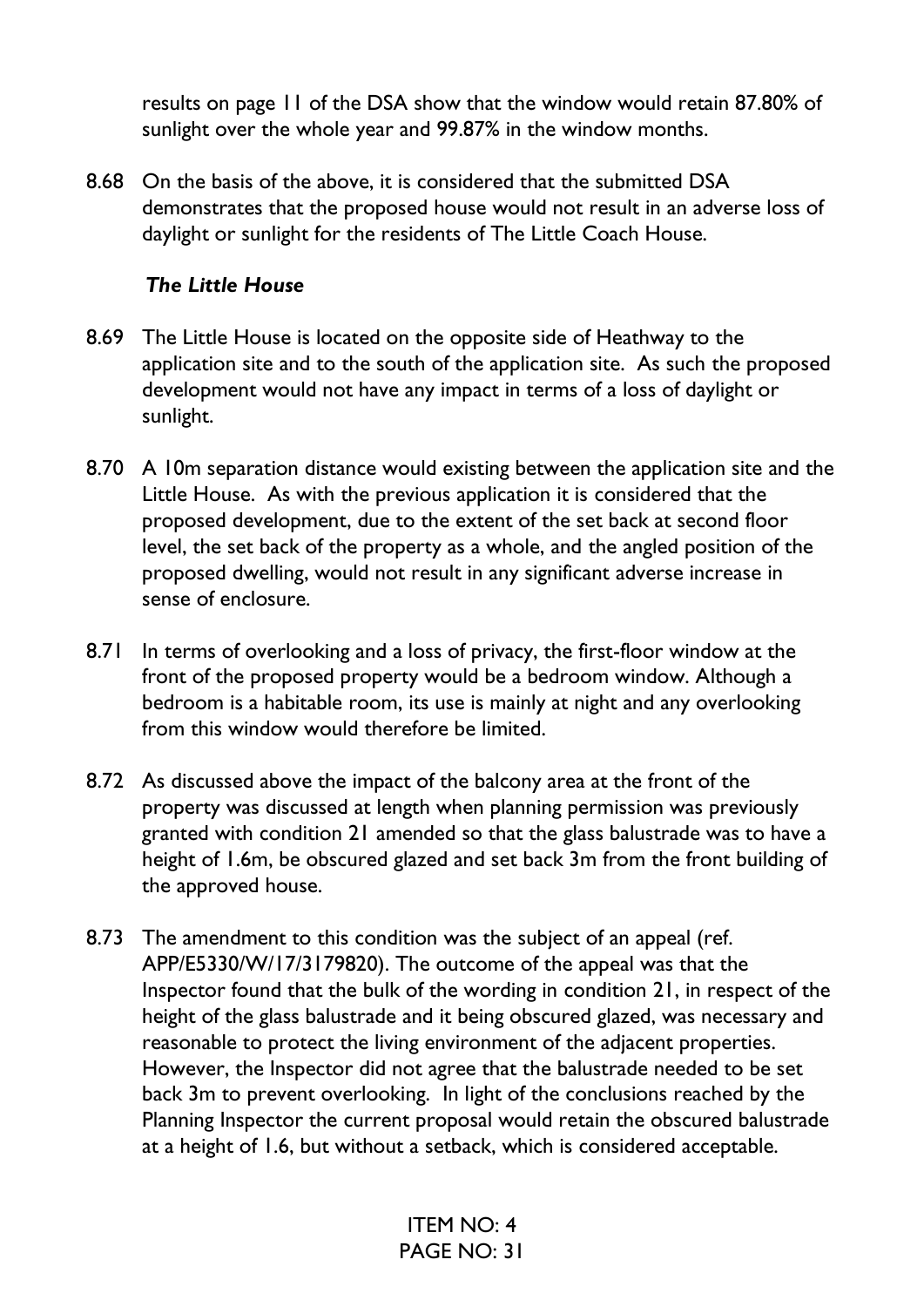8.74 It is therefore considered that the amenity enjoyed by the residents of The Little House would not be unduly affected by the proposed house.

#### *Construction Works*

- 8.75 Core Strategy Policy E(a) states that planning permission will not normally be granted where a proposed development would have a significant adverse impact on the amenities of adjacent occupiers as a result of unacceptable emissions of noise, light, vibrations, odours, fumes, dust, water and soil pollutants.
- 8.76 With regards to basement developments the Council's Residential Extensions, Basement and Conversions Guidance SPD states that all planning applications which involve basement development should be accompanied by a Basement Impact Assessment (BIA) to assess the impact of the proposals upon the dwelling, neighbouring properties and the environment. In addition to a BIA the application has also been accompanied by a Basement Construction Method Statement as well as Construction Method Statement for the development as a whole.
- 8.77 It is accepted that in all development there will be some level of disturbance during construction. Whilst this is the case noise and disturbance associated with building works are temporary and can be controlled by appropriate planning conditions to ensure that any impact is kept to an acceptable level.
- 8.78 Within the construction method statements the applicant has set out the project time scale and phases for the development as (57 weeks) and confirmed that the hours of operation at the site would be:

Monday to Friday – 9am to 6pm Saturday – 8am to 2pm Sunday and Bank Holidays – No working

No works on site will be permitted or carried out outside these hours.

- 8.79 The above standard hours are generally those supported by Environmental Health except for Saturday working ceasing at 1pm. The construction method statements also set out details in respect of dust, noise and vibration and would be secured via planning conditions.
- 8.80 In regard to the BIA this has been produced by GabrielGeo Consulting who provide a comprehensive ground engineering service, including planning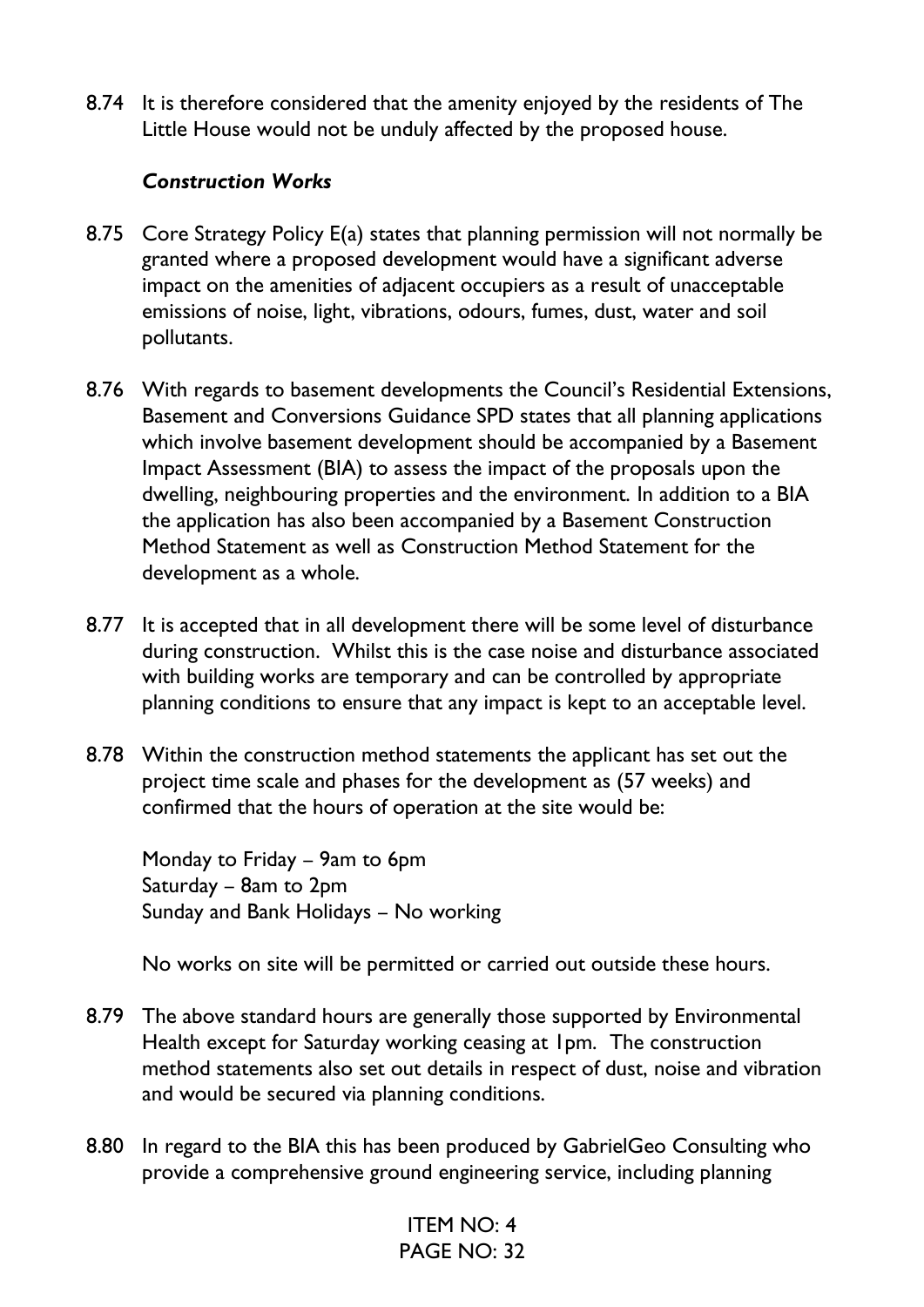related reports such as BIA. The BIA that has been submitted has been prepared by a suitably qualified professional and addresses matters in respect of the sites geology, hydrological setting (surface water and ground water), ground investigation and an impact assessment of the proposed works, including monitoring. The application site is also in an area at low risk of flooding (Flood Zone 1). It is acknowledged that the BIA was produced in April 2018 and whilst it is unlikely that there has been any material change since its preparation it is recommended that an up to date BIA is secured by a planning condition.

8.81 On the basis of the above, it is considered that the proposals would comply with Policy E(a) of the Core Strategy and can therefore be supported on amenity grounds.

#### **Waste and Recycling**

- 8.82 Policy SI 7of the 2021 London Plan promote the reuse and recycling of waste materials, and work towards zero biodegradable or recyclable waste to landfill. Policy DH1 of the Core Strategy requires developments to demonstrate on-site waste management including evidence of waste reduction, use of recycled materials and dedicated recyclable waste storage space.
- 8.83 The submitted documentation shows that a refuse and recycling store is proposed to be installed within the front driveway area of the property. The store is considered acceptable in design terms (see design section) and would be of a size which could contain the following:
	- $\frac{1}{x}$  240 litre green-topped wheeled bin for food and garden waste.
	- 1 x 240 litre blue-topped wheeled bin for mixed dry recyclables.
	- $\frac{1}{x}$  240 litre black-topped wheelie bin for refuse.
- 8.84 The submitted drawings and information for the proposed store have been reviewed with the Council's Waste Strategy Officer who has stated that the proposed arrangements are acceptable and therefore raised no objection.
- 8.85 In light of the above, it is considered that the proposals are acceptable in waste and recycling terms and would accord with Policy SI 7 of the 2021 London Plan and Policy DH1 of the Core Strategy.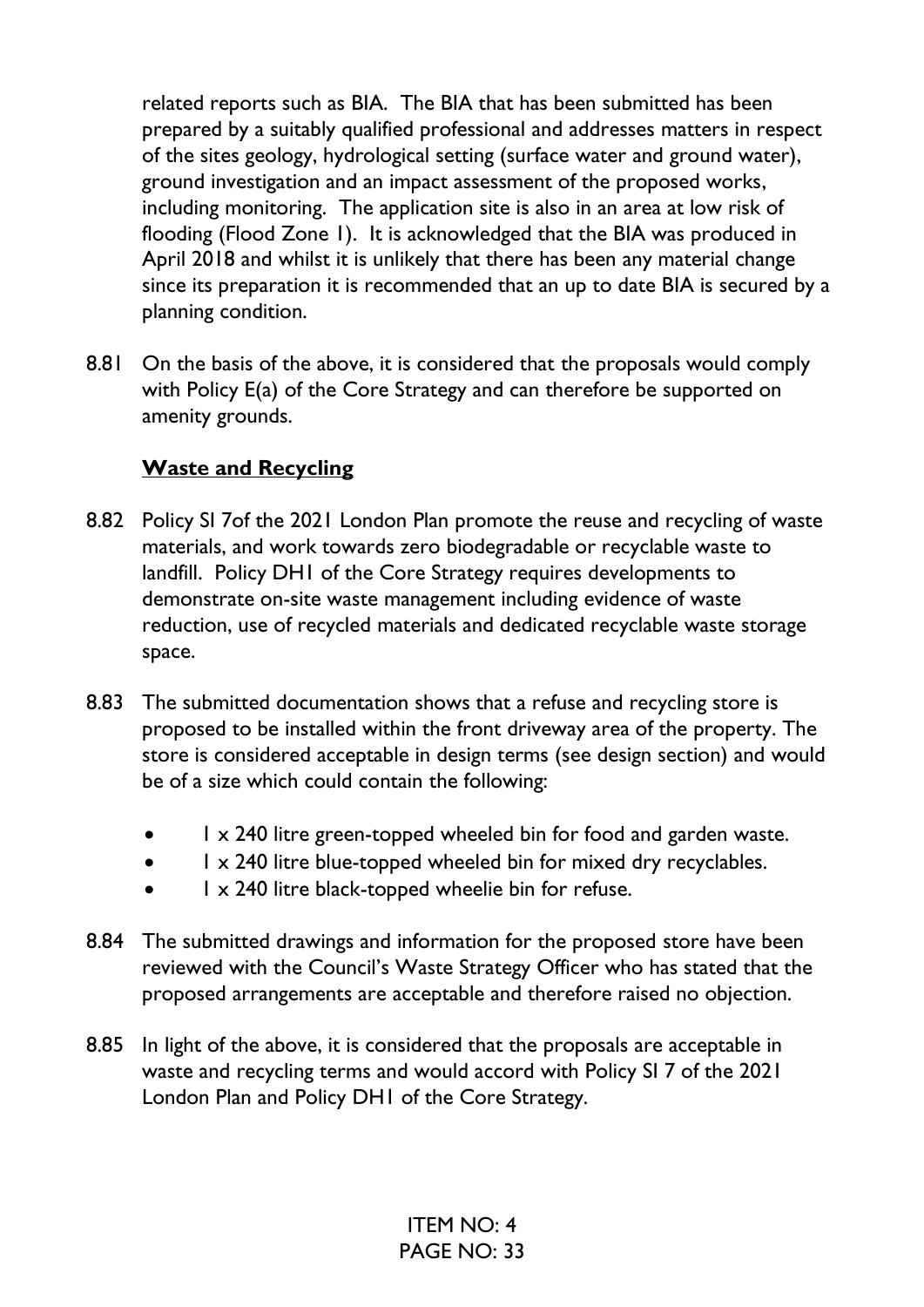### **Transport and Highways**

#### *Car Parking*

- 8.86 Policy T6 of the 2021 London Plan seeks to minimise the reliance on the private car, with Policy T6.1 setting out the parking standards for residential development. In this regards The Royal Borough of Greenwich is classified as an Inner London Authority and on that basis the London Plan sets out that a site with a PTAL of between 3 and 4, up to 0.25 parking spaces per dwelling should be provided.
- 8.87 At the local level, Policy IM(c) of the Core Strategy requires developments to provide the minimum level of car and cycle parking in line with the standards set out in the London Plan.
- 8.88 The proposal would deliver a single parking space to the front of the dwelling. Whilst this is above the maximum threshold set out by the London Plan it is not physically possible to only provide 0.25 space for a single dwelling development. In light of this it is considered acceptable in this instance to support the provision of a single parking space as part of the proposed development.

#### *Cycle Parking*

- 8.89 Policy T5 of the 2021 London Plan states that the Mayor is committed to cycling in London and to improve the experience of cycling by providing safe and attractive routes that encourage people to cycle more frequently. Table 10.2 of the London Plan requires two long-stay cycle parking spaces for units with two or more bedrooms.
- 8.90 The submitted documentation states that a secure cycle store is proposed to be installed in the rear garden of the proposed dwelling. The submitted Bike Store Plan (ref. 1097-E2-0553 Rev. PL01) shows that the store would be of a size which would be able to accommodate two bicycles. Accordingly, the proposed cycle parking provision is considered acceptable. Whilst the position of the cycle store at the rear of the property will require the transporting of the bicycle through the property, it is considered that the predominantly open-plan layout of the ground floor would mean that this process would be straightforward for the user.
- 8.91 The provision of the cycle storage would be secured via the imposition of a planning condition.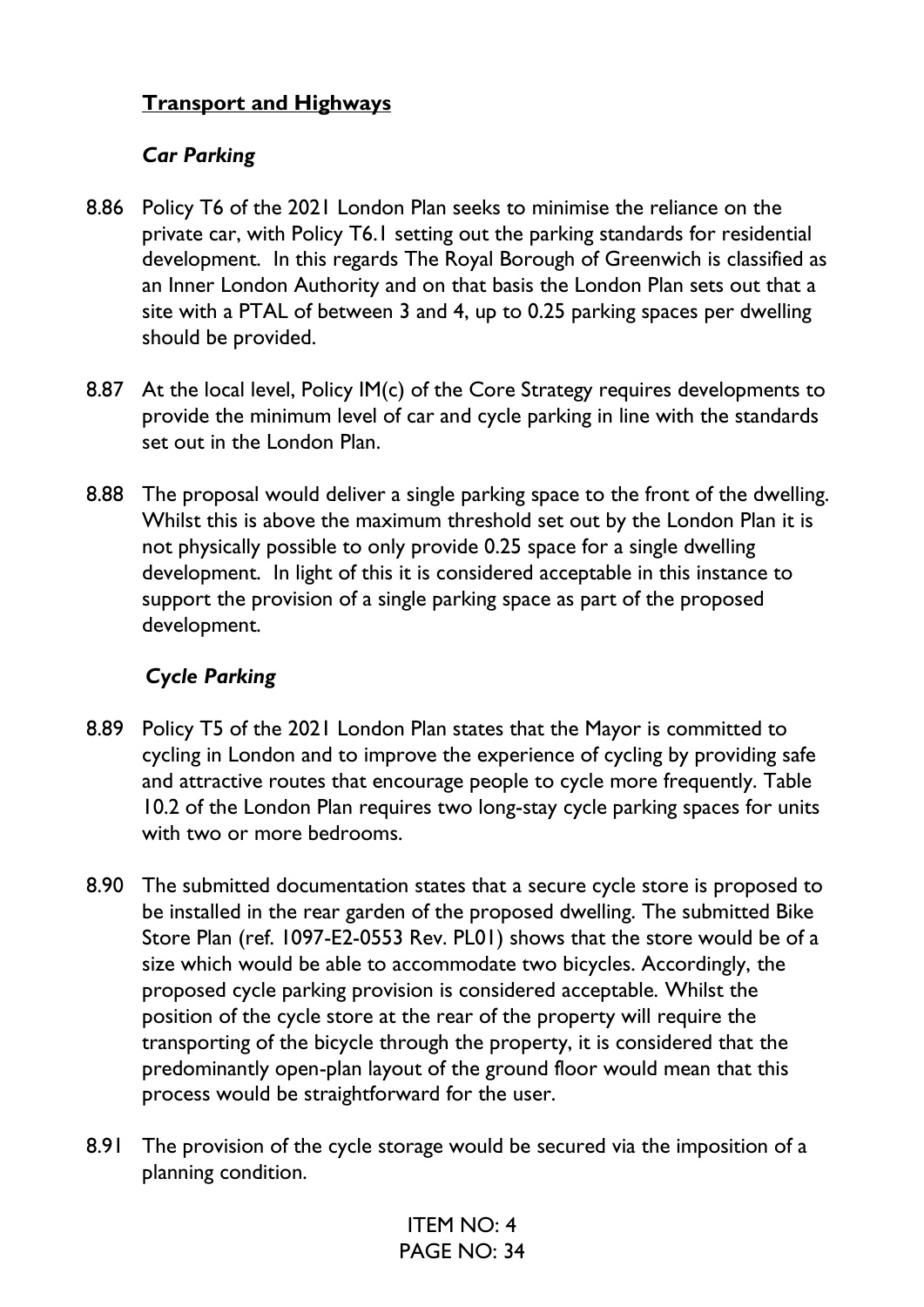#### *Demolition and Construction Works*

- 8.92 As outlined within Section 6 of this report, a key concern raised by objectors relates to the potential impact on Heathway during the demolition and construction work associated with the proposed development.
- 8.93 Paragraph 109 of the NPPF states that developments may only be refused on highways grounds if there would be an unacceptable impact on highway safety, or the residual cumulative impacts on the road network would be severe.
- 8.94 Policy T7 of the 2021 London Plan relates to delivers, servicing and construction work. This requires Construction Logistic Plans to be developed in a way which reflects the scale and complexities of developments and that during the construction phase of development, inclusive and save access for people walking or cycling should be prioritised and maintained at all times.
- 8.95 The application has been accompanied by a Basement Construction Method Statement and a Construction Method Statement. These documents outline the project time scale and phases for the development as 57 weeks and the measures to be installed to minimise disruption along Heathway. It is considered that these documents provide a considerable amount of information relating to the proposed development; far greater than is typical for a development of this size. This is in part due to the complexities of the site, that previous submission to discharge the construction method statement conditions attached to the previous consent were refused and in light of concerns raised by residents.
- 8.96 The complexities of the site are due to Heathway being a narrow, unmade private road and that due to the restricted nature of the site deliveries to the site will need to take place on the road itself. To address this a traffic management strategy has been sent out, which includes the following:
	- i. All vehicles will enter Heathway from Stratheden Road and exist onto Vanbrugh Park;
	- ii. All deliveries to the site will be scheduled a minimum of 24 hours in advice and provided with a  $+/-$  10 minute arrival slot;
	- iii Notification of arrival at site 15 minutes before delivery. This will enable the banksman to be in place (see point 7 below);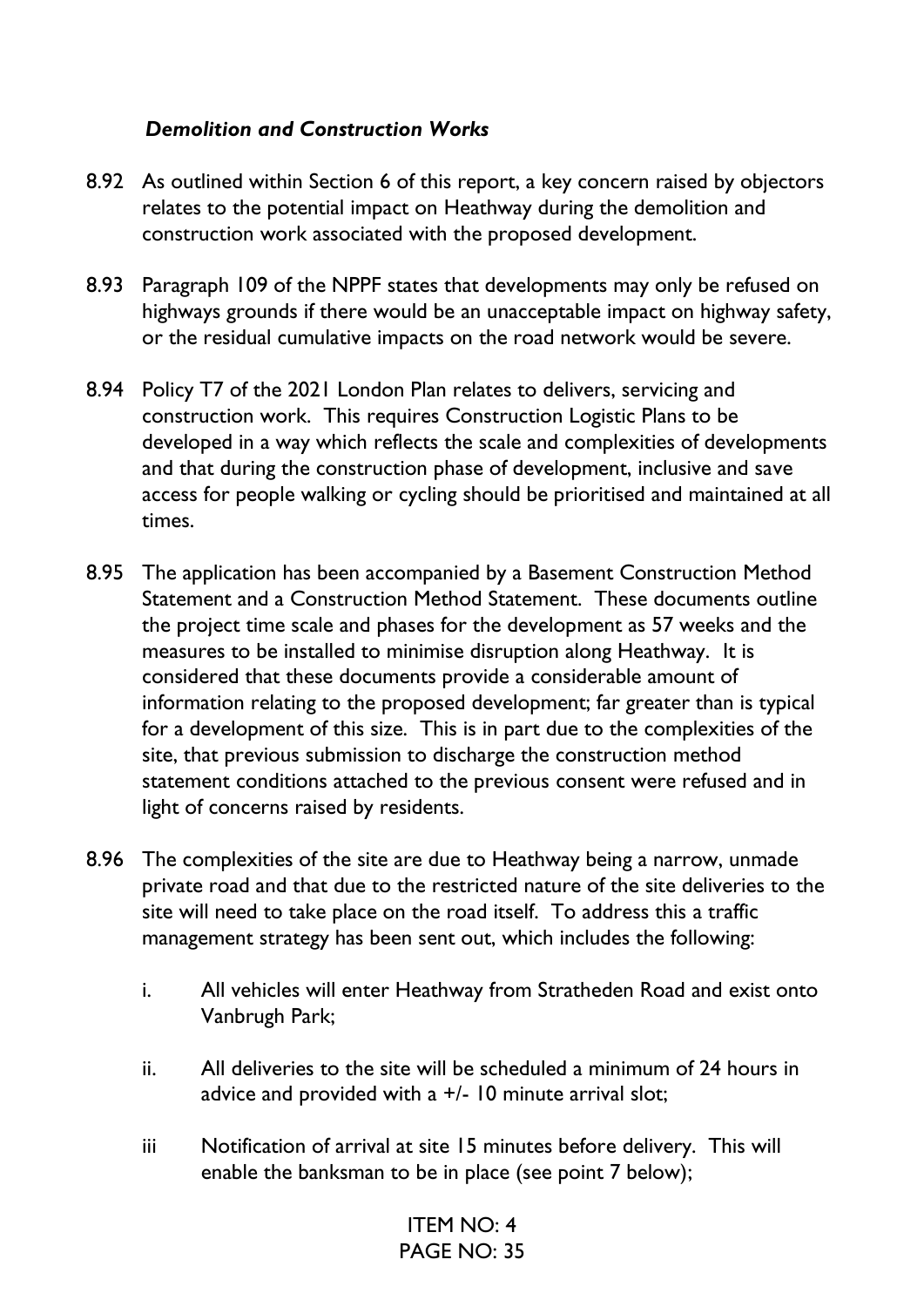- iv. Where a vehicle is delated and is due to miss a delivery slot, the delivery will be re-schedules;
- v. A weekly summary of proposed deliveries and collections will be displayed at the site entrance;
- vi. The site manager will ensure that local residents are informed of the delivery and collections schedules for the site;
- vii. Direct discussions will also be had with the site manager for the development at Orchard Cottage so as to avoid clashes with that site;
- viii. All deliveries and collections will be overseen by a banksman who will meet arriving vehicles and oversee their movement along Heathway;
- ix. Should an emergency vehicle require access then operations shall cease and the vehicle will move out of Heathway under the banksman control, to aloow emergency vehicles access and return when the road is clear;
- x. Deliveries will be schedules to be between the hours of 10am and 3pm Monday to Friday and 10am to 12 noon on Saturdays to avoid peak traffic times;
- xi. Neighbour Liaison will be set up and consist of a letter drop to the neighbouring residential properties informing them of the works and key contacts and arrange a meeting with the local community groups to disucss the project, programme of works, timings and key dates to minimise the impact of the development; and
- xii. A complaints procedure will be put in place.
- 8.97 The construction method statements identify that the proposed works would be split into five phases. For each of the phases, the construction method statement sets out the average number of vehicles which are anticipated to arrive at the site per day and how long the vehicles are to be on the site for. This is set out in the table, below: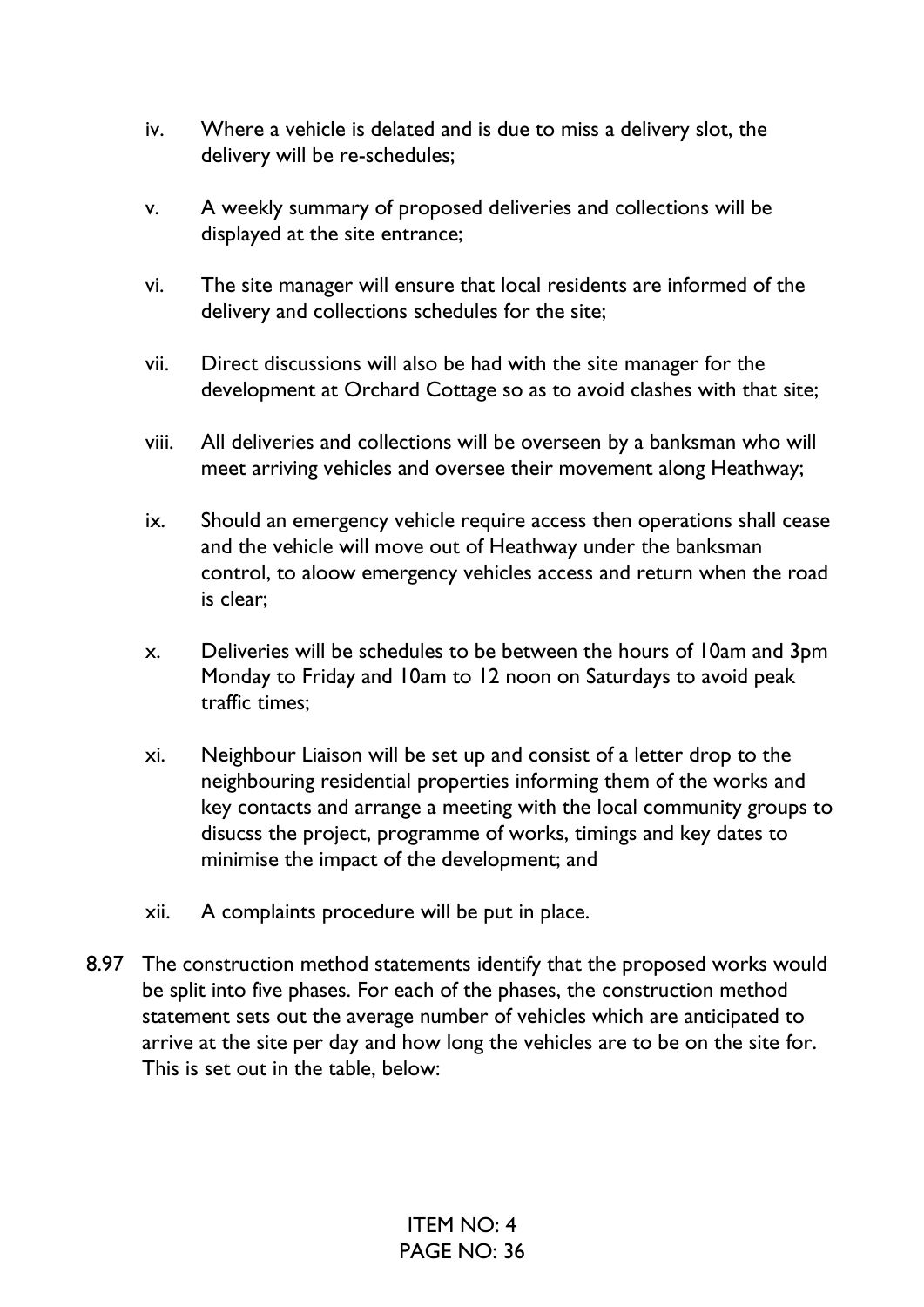| <b>Construction</b><br><b>Phase</b> | <b>Programme</b><br>(No. of<br><b>Weeks)</b> | Max.<br><b>Vehicles</b><br>Per Day | <b>Anticipated</b><br><b>Time Per</b><br><b>Visit</b> | <b>Total</b><br><b>Time Per</b><br>Day |
|-------------------------------------|----------------------------------------------|------------------------------------|-------------------------------------------------------|----------------------------------------|
| Phase I                             |                                              |                                    | 15 mins.                                              | 30 mins.                               |
| Phase 2                             | 10                                           | 6                                  | 10 mins.                                              | 60 mins.                               |
| Phase 3                             | 16                                           | 4                                  | 20 mins.                                              | 80 mins.                               |
| Phase 4                             | 20                                           | $\overline{2}$                     | 10 mins.                                              | 20 mins.                               |
| Phase 5                             | 8                                            | $\overline{2}$                     | 15 mins.                                              | 30 mins.                               |

- 8.98 As can be seen from the above table, Phase 2 would result in the most vehicles arriving at the site per day at 6 with the anticipated time per visit being 10 minutes or 60 minutes across the whole day. Phase 3 is anticipated to have the longest cumulative time per day of vehicles being present on the site at 80 minutes (one hour and twenty minutes) across the day. The construction method statements also outline the types of vehicles that will come to the site (Grab Truck, Midi Skip, Readymix Delivery Truck, 7.5 tonnes flatbed rigid and light goods vehicles including transit vans), which will have a maximum width of 2.6m. Evidence submitted from surrounding residents show that at the application site, the road itself has a width of 2.8m.
- 8.99 To ensure that the mitigation measures set out within the CMS and BCMS are carried out, the documents are contained within the list of approved documents and would be secured via a planning condition.
- 8.100 Notwithstanding the above, it is noted that a number of objections have been received which state that the ownership of Heathway is split between the relevant properties along Heathway. Accordingly, the objections state that the use of Heathway for the construction works would be in laws outside the scope of the planning system. For the purposes of the clarity, the legal status and ownership of Heathway is not a material planning consideration and has, therefore, not been considered as part of the assessment of this application. Should permission be granted, the applicant would need to seek the relevant permissions for the use of Heathway for the works, as it is assumed was done in respect of the development of the Little Coach House, 9-11 Heathway and Orchard Cottage.
- 8.101 Objections have also been raised that when planning permission was previously granted under application 16/0428/F it was expected that all deliveries associated with the development would take place from Vanbrugh Park and utilise the side entrance belonging to No.76. Whether this was the case or not within the documents submitted for this application there is no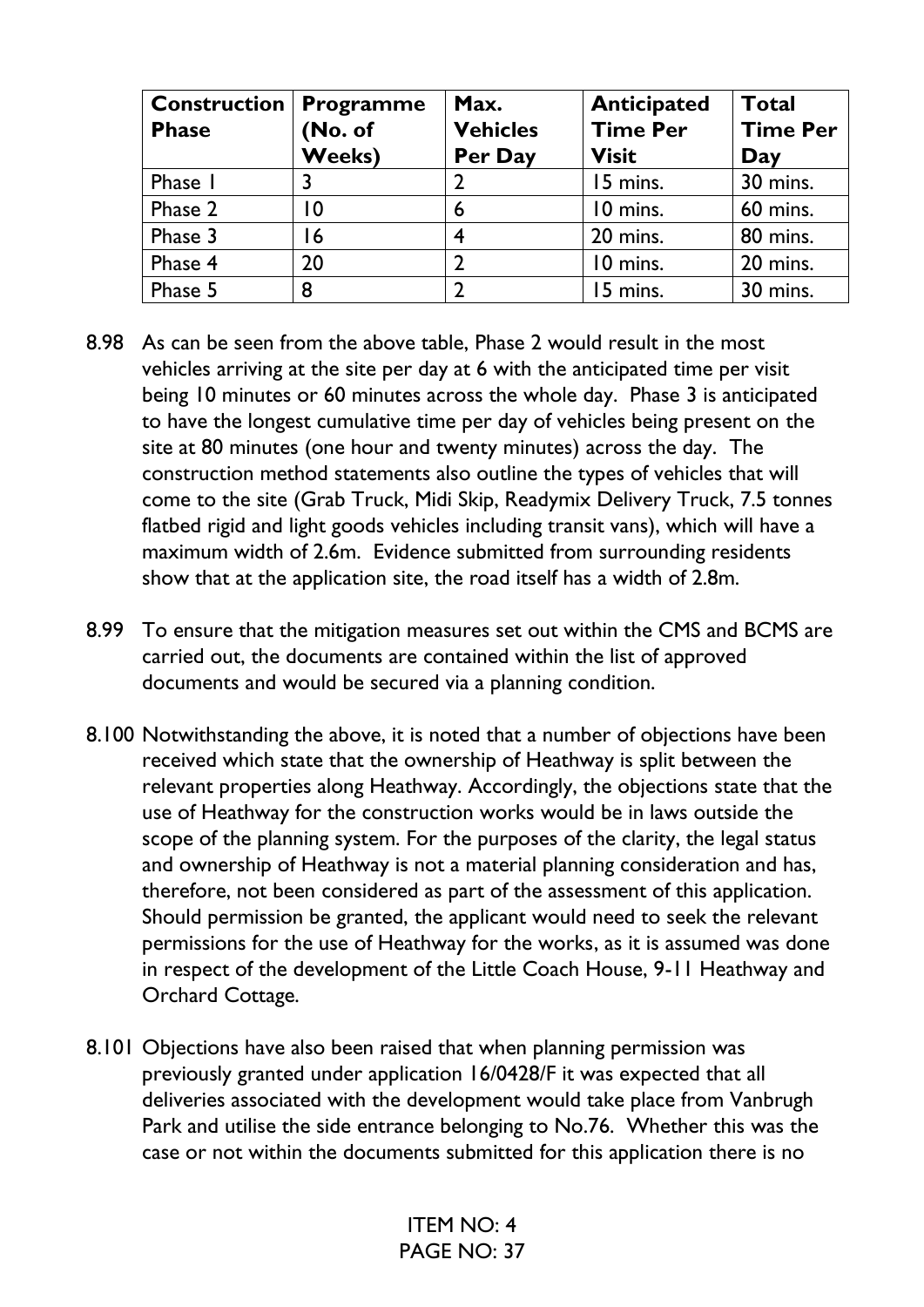reference to this nor was it a requirement of the planning condition. The current applicant has also provided photographic evidence to show that the width of the access to the side of No.76 is approximately 780mm and that it is not feasible to us this.

8.102 In light of the above and as the construction period associated with a development is only temporary, it is considered that short-term impacts on Heathway would not constitute a severe impact on the road or the wider surrounding road network. Similarly, the temporary use of Heathway in line with the submitted Construction Method Statement for construction vehicles would not result in any undue risks to highways safety over and above that which is experienced from typical use of the street.

#### **Trees**

- 8.103 Policy G7 of the 2021 London Plan states that existing trees of value are retained and where it is necessary to remove trees adequate replacements should be provided.
- 8.104 Policy OS(f) of the Core Strategy outlines that development proposals will be expected to take account of ecological factors, in particular paying attention to the need for, amongst other things, the retention of trees and the protection and enhancement of natural and ecological features. This is supported by Policy DH1.
- 8.105 The applicant has submitted an Arboricultural Method Statement ('AMS') (dated 13/12/2019 and prepared by J.L.Denney). The AMS states that to facilitate construction works associated with the proposals, it would be necessary to undertake a crown lift to 3.0m on the existing Silver Birch tree contained within the adjacent property at No. 77 Vanbrugh Park. The proposed lift and pruning works are identified as being required to mitigate against damage to the tree. In addition, the submitted BCMS and CMS state that temporary barriers and screens will be erected around the Silver Birch during construction works to ensure that the tree is suitably protected. The Council's Tree Officer confirmed that the proposed protection arrangements are acceptable.
- 8.106 The AMS also makes reference to the Arboricultural Impact Assessment ('AIA') (prepared by D F Clark Bionomique Ltd and dated 7/10/15) which was originally submitted with the previous permission. The AIA was submitted again for the current application as the proposed tree works contained within it remain applicable here. The AIA outlines that a total of five trees (Nos. T2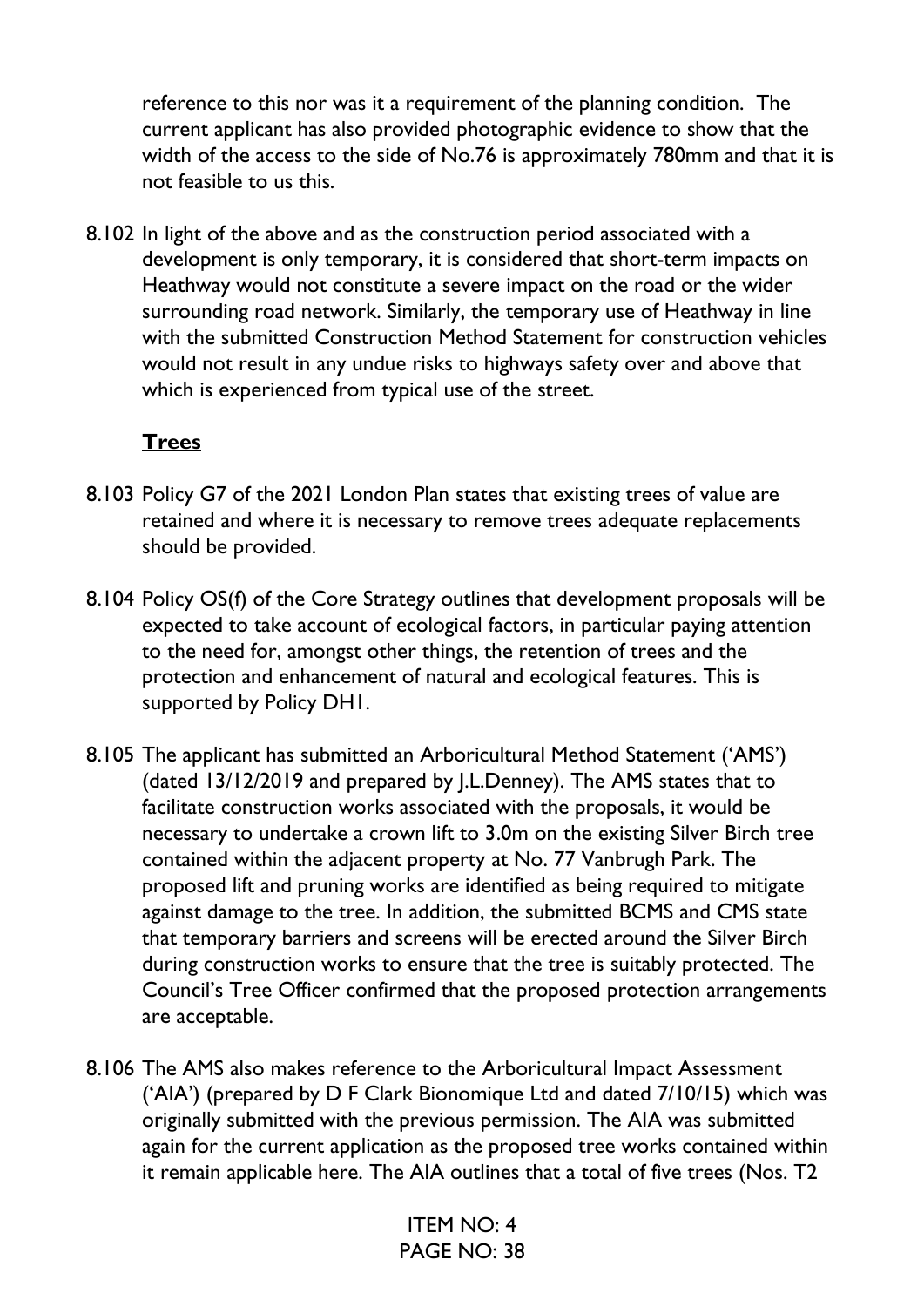– T6) are proposed to be felled to facilitate the proposed development. Trees T2 – T5 are identified as Category C trees (low quality and value) and T6 is said to be Category B (moderate quality and value). The loss of the trees was found to be acceptable under the previous permission and a condition was added to that permission requiring details of replacement trees within the remainder of the site. The AIA states that the contents were only valid for 12 months following the date of the report. Accordingly, the applicant was required to commission an update document, prepared by Bourne to Garden Limited and dated 26/01/2021. The update letter confirms that the conclusions of the original AIA remain applicable but that tree T8 was not accounted for at the Arboriculturists site visit.

- 8.107 Notwithstanding the previous acceptability of the proposed works, the Council's Tree Officer has reviewed the proposals and has confirmed that they remain acceptable, subject to the tree protection and ground works being conditioned, as well as conditions for landscaping works. The Tree Officer has also confirmed that the replacement tree (a Field Maple), as previously approved under application ref. 20/0063/SD (associated with the previous permission) should be provided. Accordingly, the same details have been submitted as part of the current application and a condition has been added to the draft decision notice accordingly.
- 8.108 In light of the above, it is considered that the proposals are acceptable and would not result in an unacceptable loss of, or damage to, any existing trees on the site.

### **CIL**

8.109 The development is liable for the Mayor's Community Infrastructure Levy 2 and for the Royal Borough of Greenwich Community Infrastructure Levy.

#### **9.0 Conclusion**

- 9.1 The proposed development is considered acceptable with regard to the considerations made within this report.
- 9.2 Based on the above, it is therefore recommended that permission be granted for application reference 20/1557/F, subject to the conditions outlined in Appendix 2.

| <b>Background Papers:</b> | National Planning Policy Framework (2019) |
|---------------------------|-------------------------------------------|
|                           | The London Plan (2021)                    |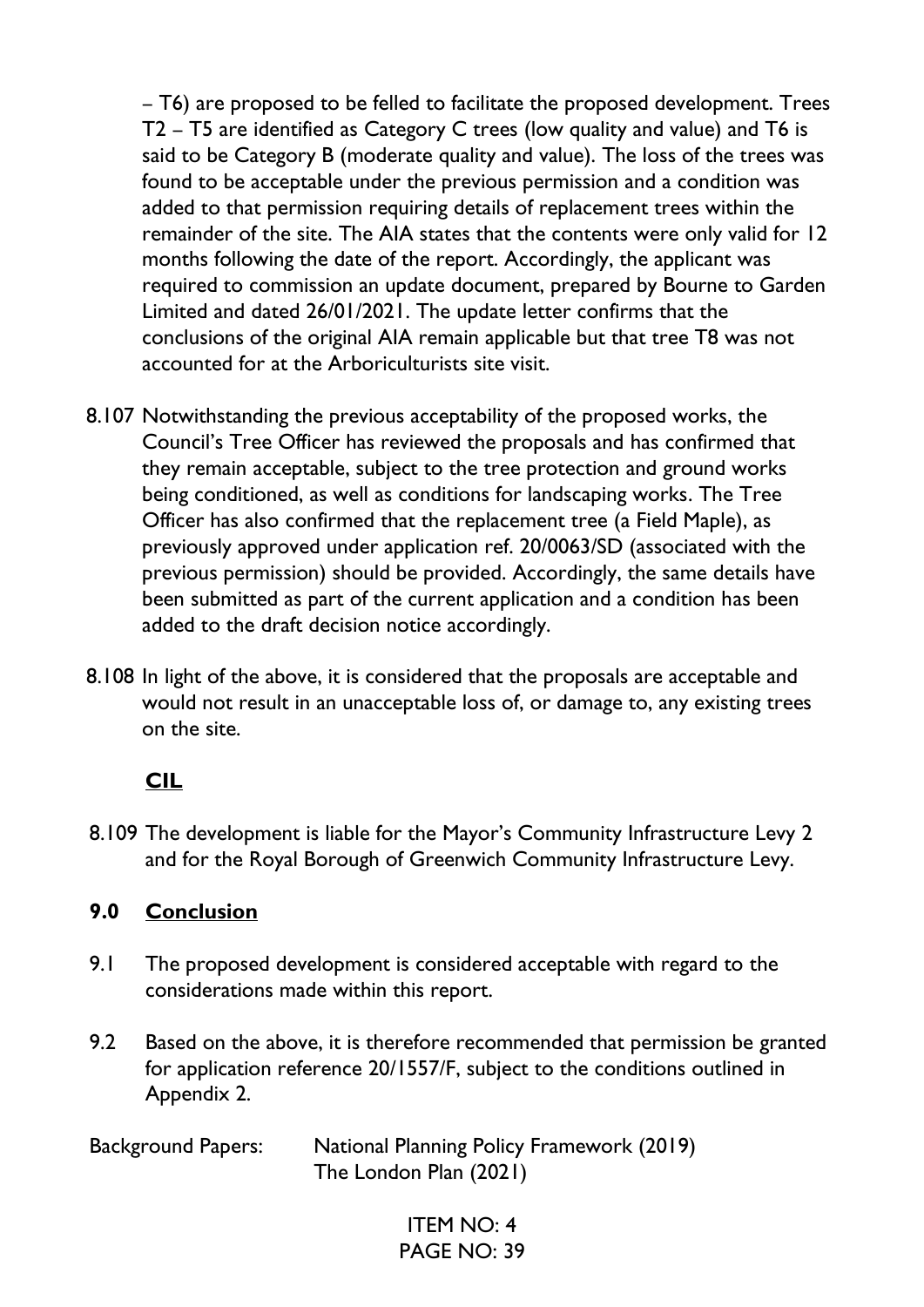|                       | Royal Greenwich Local Plan; Core Strategy with Detailed<br>Policies "Core Strategy" (2014)<br>Blackheath Conservation Area Character Appraisal (2013) |
|-----------------------|-------------------------------------------------------------------------------------------------------------------------------------------------------|
| <b>Report Author:</b> | <b>Adam Price</b>                                                                                                                                     |
| Tel No.:              | 0208 921 2749                                                                                                                                         |
| Email:                | Adam.Price@royalgreenwich.gov.uk                                                                                                                      |
| Reporting to:         | Victoria Geoghegan - Assistant Director Planning &<br><b>Building Control</b>                                                                         |
| Tel No.:              | 0208 921 4296                                                                                                                                         |
| Email:                | Victoria.Geoghegan@royalgreenwich.gov.uk                                                                                                              |
|                       |                                                                                                                                                       |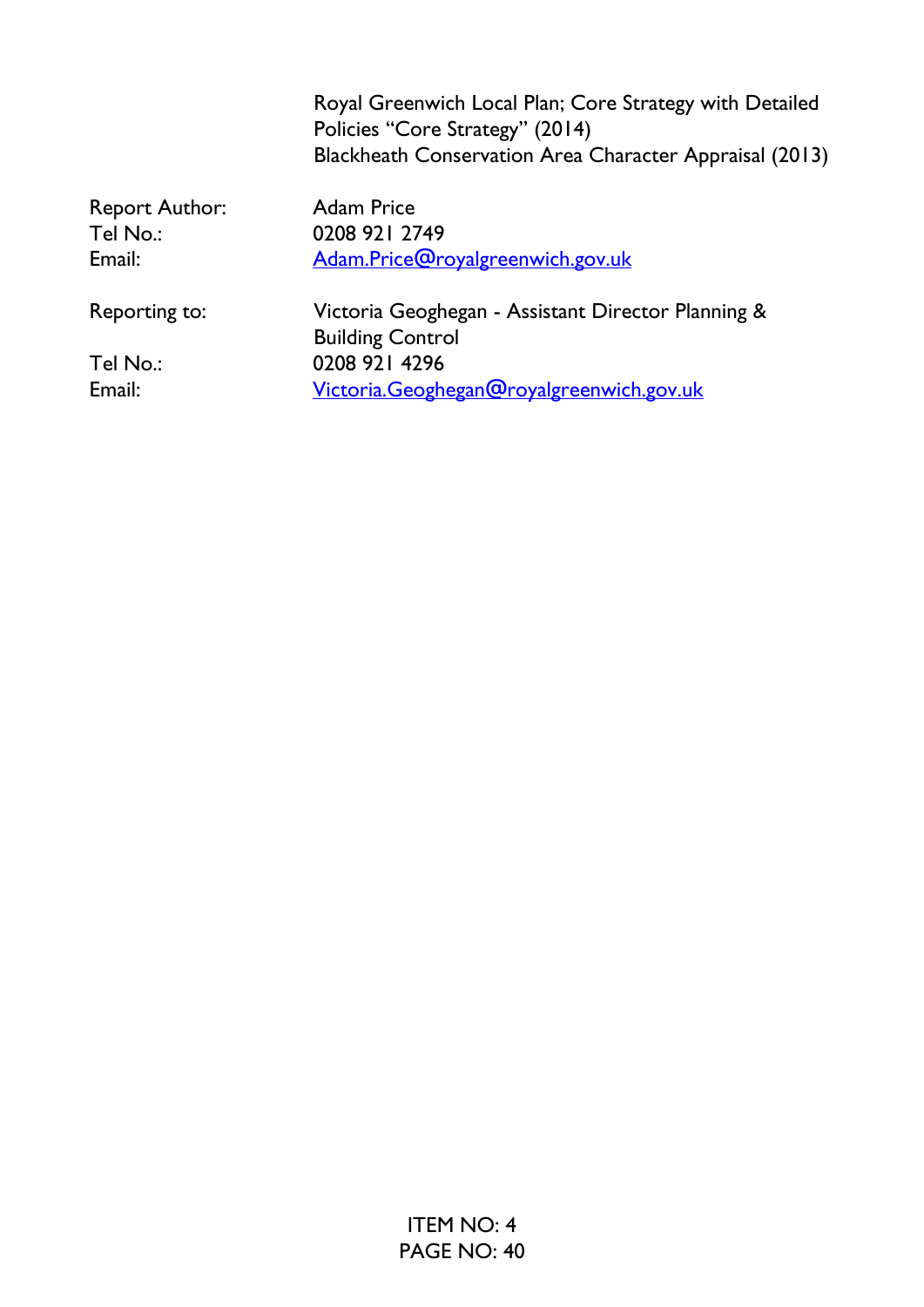## **Appendix 1 - Drawing numbers**

The following drawings and associated documentation has been submitted by the applicant in support of application reference 20/1557/F:

1097-E2-0001-PL02, 1097-E2-0010-PL03**,** 1097-E2-0020-PL03**,** 1097-E2-0050-PL01, 1097-E2-0550-PL01, 1097-E2-0551-PL01, 1097-E2-0552-PL01, 1097-E2-0553-PL01, 1097-E2-0554-PL01, 1097-E2-0555-PL02, 1097-E2-1000-PL01, 1097-E2-1001-PL02, 1097-E2-1002-PL01, 1097-E2-1003-PL02**,** 1097-E2-1004-PL02, 1097-E2-1100-PL01, 1097-E2-1101-PL01, 1097-E2-1102-PL01, 1097-E2-1103-PL01, 1097-E2-1104-PL01, 1097-E2-1201-PL01, 1097-E2-1202-PL01, 1097-E2-1203-PL01, 1097-E2-1204-PL01, Arboricultural Method Statement (prepared by J.L.Denney and dated 13/12/2019), Arboricultural Impact Assessment (prepared by D F Clark Bionomique Ltd and dated 07/10/2015), Letter from Bourne to Garden dated 26/01/2021), Tree Protection Plan (DFCP 3697 TPP). Tree Survey Plan (DFCP 3697 TPP), Basement Impact Assessment (prepared by Gabriel GeoConsulting Limited and dated April 2018), Basement Construction Method Statement (Rev. D), Construction Method Statement (Rev. E), Daylight & Sunlight Assessment (prepared by T16 Design Ltd and dated January 2016), Design & Access Statement (prepared by E2 Architecture and dated 21/05/2019), Planning Statement (prepared by E2 Architecture and dated 27/05/2020), Details of Replacement Tree from ref. 20/0063/SD and Planning Statement Addendum - Dispensation of M4(2).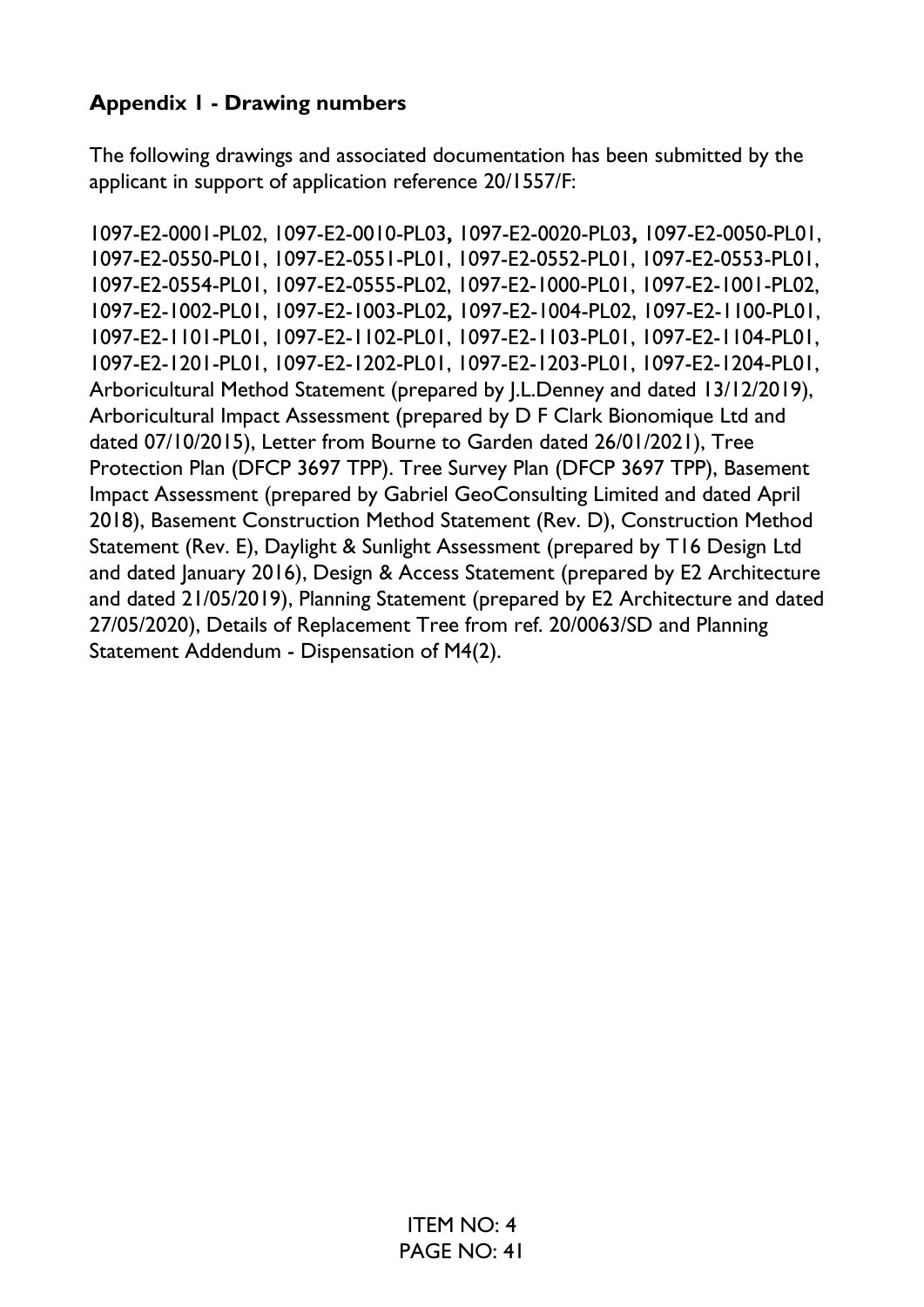### **Appendix 2 – Conditions and Informatives**

#### **Condition 1**

The development to which this permission relates must be begun not later than the expiration of three (3) years beginning with the date on which the permission is granted.

#### **Reason 1**

As required by Section 91 of the Town and Country Planning Act 1990.

#### **Condition 2**

The development shall be carried out strictly in accordance with the application plans, drawings and documents hereby approved and as detailed below:

1097-E2-0001-PL02, 1097-E2-0010-PL03**,** 1097-E2-0020-PL03**,** 1097-E2-0050-PL01, 1097-E2-0550-PL01, 1097-E2-0551-PL01, 1097-E2-0552-PL01, 1097-E2-0553-PL01, 1097-E2-0554-PL01, 1097-E2-0555-PL02, 1097-E2-1000-PL01, 1097-E2-1001-PL02, 1097-E2-1002-PL01, 1097-E2-1003-PL02**,** 1097-E2-1004-PL02, 1097-E2-1100-PL01, 1097-E2-1101-PL01, 1097-E2-1102-PL01, 1097-E2-1103-PL01, 1097-E2-1104-PL01, 1097-E2-1201-PL01, 1097-E2-1202-PL01, 1097-E2-1203-PL01, 1097-E2-1204-PL01, Arboricultural Method Statement (prepared by J.L.Denney and dated 13/12/2019), Arboricultural Impact Assessment (prepared by D F Clark Bionomique Ltd and dated 07/10/2015) Letter from Bourne to Garden dated 26/01/2021), Tree Protection Plan (DFCP 3697 TPP). Tree Survey Plan (DFCP 3697 TPP), Basement Impact Assessment (prepared by Gabriel GeoConsulting Limited and dated April 2018), Basement Construction Method Statement (Rev. D), Construction Method Statement (Rev. E), Daylight & Sunlight Assessment (prepared by T16 Design Ltd and dated January 2016), Design & Access Statement (prepared by E2 Architecture and dated 21/05/2019), Planning Statement (prepared by E2 Architecture and dated 27/05/2020), Details of Replacement Tree from ref. 20/0063/SD and Planning Statement Addendum - Dispensation of M4(2).

#### **Reason 2**

In the interests of good planning and to ensure that the development is carried out in accordance with the approved documents, plans and drawings submitted with the application and is acceptable to the local planning authority.

#### **Condition 3**

The development shall be constructed in those materials as submitted namely: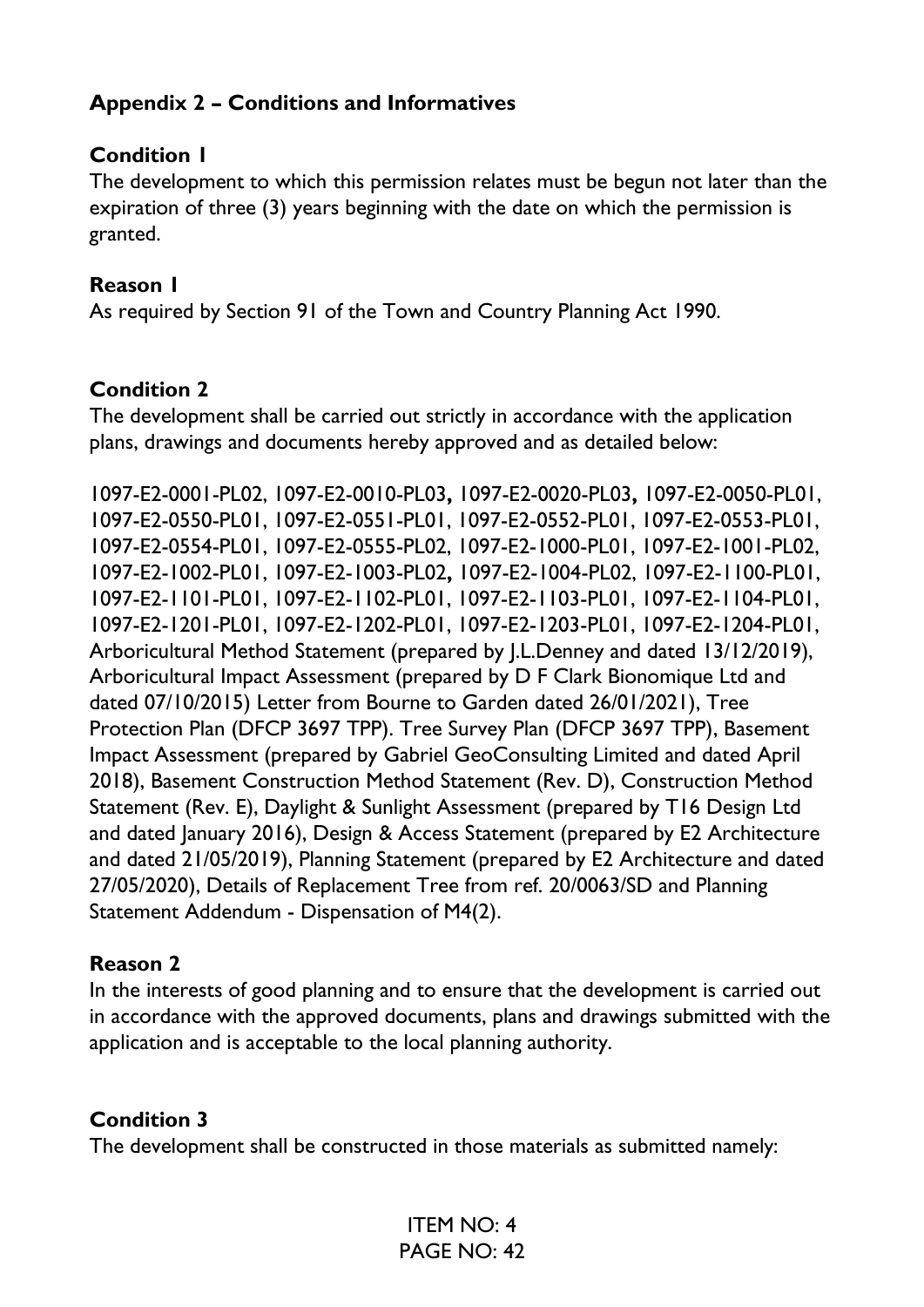- Bricks Van de Moortal Grey Brick (Brick S)
- Top Floor Cladding and Front Door Roof Canopy VMZINC Natural Zinc
- Windows and Door Frames Anthracite Grey Aluminium
- Waste and Recycling Store Cedar Slats and Posts
- Bicycle Store Tiger Pent Wooden Store

and in full accordance with the approved plans.

## **Reason 3**

To ensure that the high design quality demonstrated in the plans and submission is delivered so that local planning authority may be satisfied as to the external appearance of the building(s) and to comply with Policies D3, HC1 and HC2 of the London Plan (2021), Policies DH1, DH3, DH4, DH(h) and DH(j) of the Royal Greenwich Local Plan: Core Strategy with Detailed Policies (July 2014) and the Blackheath Conservation Area Character Appraisal (2013).

**Condition 4**Notwithstanding the provisions of the Town and Country Planning (General Permitted Development) (England) Order 2015 (or any order revoking and re-enacting that order with or without modification) no enlargements, or other alterations to the premises and site may be carried out.

## **Reason 4**

In view of the restricted size of the site uncontrolled enlargements or alterations could affect amenities of neighbouring properties and the area generally and ensure compliance with policies D3, HC1 and HC2 of the London Plan (2021), policies DH1, DH3, DH(b) and DH(h) of the Royal Greenwich Local Plan: Core Strategy with

## **Condition 5**

The parking spaces provided shall be completed prior to the occupation of the dwelling and used only for that purpose and no development whether permitted by the Town and Country Planning (General Permitted Development) (England) Order 2015 (or any order revoking and re-enacting that order with or without modification) or not shall be carried out as to interfere with such use.

### **Reason 5**

To ensure adequate off-street parking provision is maintained and ensure compliance with policy T6.1 of the London Plan (2021) and policy IM(c) of the Royal Greenwich Local Plan: Core Strategy with Detailed Policies (adopted July 2014).

## **Condition 6**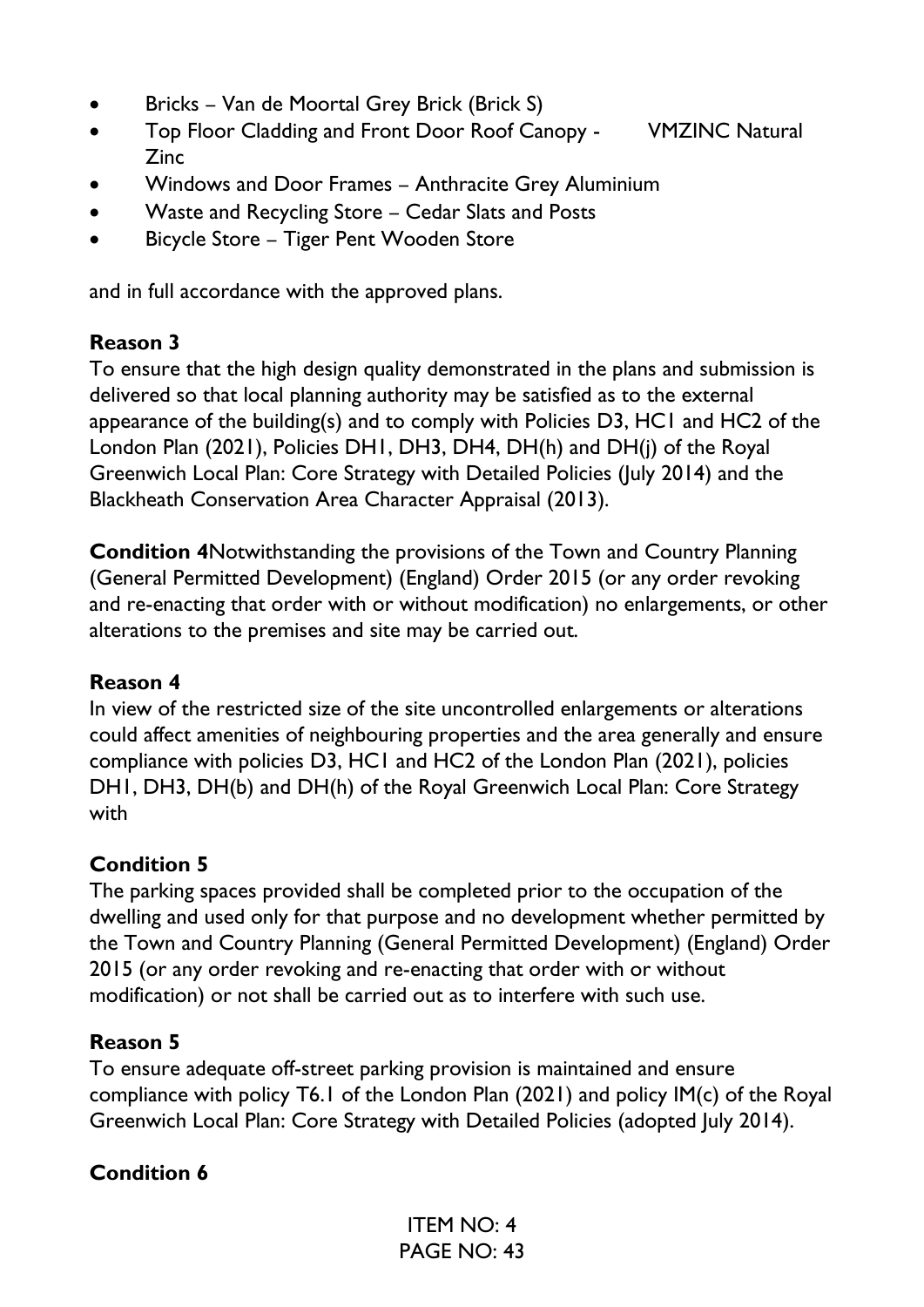Notwithstanding the hours of construction as outlined in the Construction Method Statement and the Basement Construction Method Statement, the hours of construction permitted in associated with the development shall be as follows:

- Monday to Friday 9am to 6pm
- Saturday 8am to 2pm
- Sunday and Bank Holidays No working
- No works on site will be permitted or carried out outside these hours.

## **Reason 6**

To safeguard the amenities of neighbouring properties and the area generally and ensure compliance with policy E(a) of the Royal Greenwich Local Plan: Core Strategy with Detailed Policies (adopted July 2014).

## **Condition 7**

Notwithstanding condition 6 in respect of the hours of construction, the development shall in all other respects be implemented in accordance with the details outlined in the Construction Method Statement and the Basement Construction Method Statement.

## **Reason 7**

To safeguard the amenities of neighbouring properties and the area generally and preserve pedestrian and highway movement along Heathway during the implementation of the development and ensure compliance with policy T7 of the London Plan (2021) and policy E(a) of the Royal Greenwich Local Plan: Core Strategy with Detailed Policies (adopted July 2014).

### **Condition 8**

No construction shall take place on site until am updated 'Basement Impact Assessment is submitted to and approved in writing by the Local Planning Authority and the construction works on site shall be carried out in accordance with the approved details. The Basement Impact Assessment should include details of the following: ·

- Appointment of suitably qualified professional (civil or structural engineer);
- Confirmation of whether the site is located above an aquifer;
- Confirmation of whether the proposed development will extend beneath the water table surface or whether it is located within 100m of water course;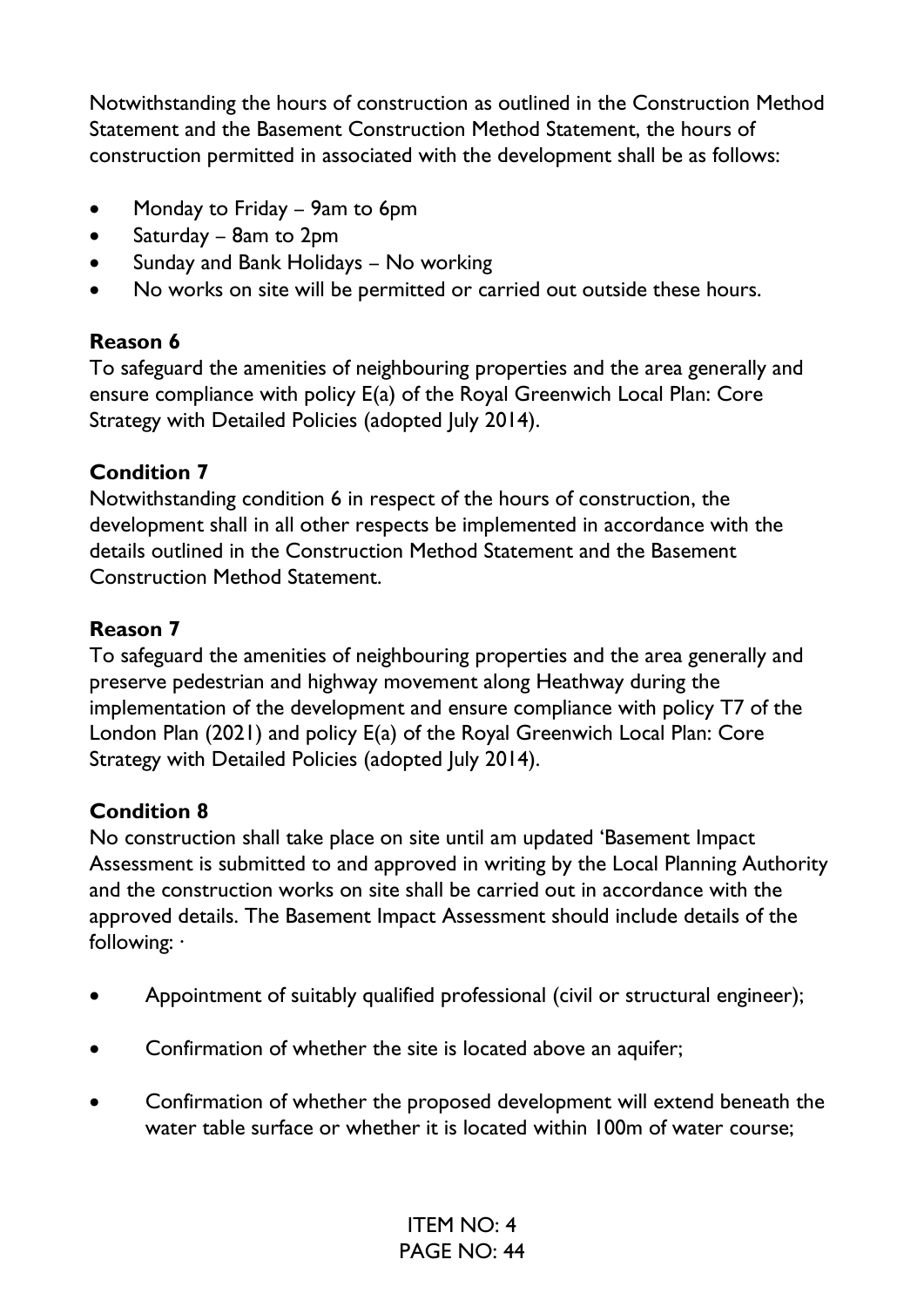- An explanation of how the development will impact on flooding and drainage, including what prevention measures will be taken to reduce the risk of flooding of the basement itself and neighbouring properties;  $\cdot$
- A ground and hydrological condition report dealing with groundwater flow ensuring structural stability during excavation and demolition;  $\cdot$
- Temporary propping/temporary works and construction work, minimising disturbance; ·
- Drilling of boreholes; Sequence of temporary works to minimise the effect on neighbours and management of water flow; ·
- Proposals for monitoring vibration and procedures to be put in place to minimise such disturbance, including those relating to any piling on the site (it is expected that vibration over 1mm/s measured as a peak particle velocity would constitute unreasonable vibration); ·
- Likely noise levels to be generated from plant;  $\cdot$
- Details of any noise screening measures, including those relating to piling on the site; ·
- Proposals for monitoring noise and procedures to be put in place where agreed noise levels are exceeded, including those relating to piling on the site; · Likely dust levels to be generated and any screening measures to be employed, including those relating to piling on the site;  $\cdot$
- Proposals for monitoring dust and controlling unacceptable release such as asbestos ·
- Details and justification for the piling methodology to be adopted

### **Reason 8**

To ensure that the stability of the site and the residential amenity of adjoining occupiers is safeguarded and to ensure compliance with policy 7.15 of the London Plan (2016), policies E(a) and E(c) of the Royal Greenwich Local Plan: Core Strategy with Detailed Policies (adopted July 2014) and the Mayors Sustainable Design and Construction SPG (2014).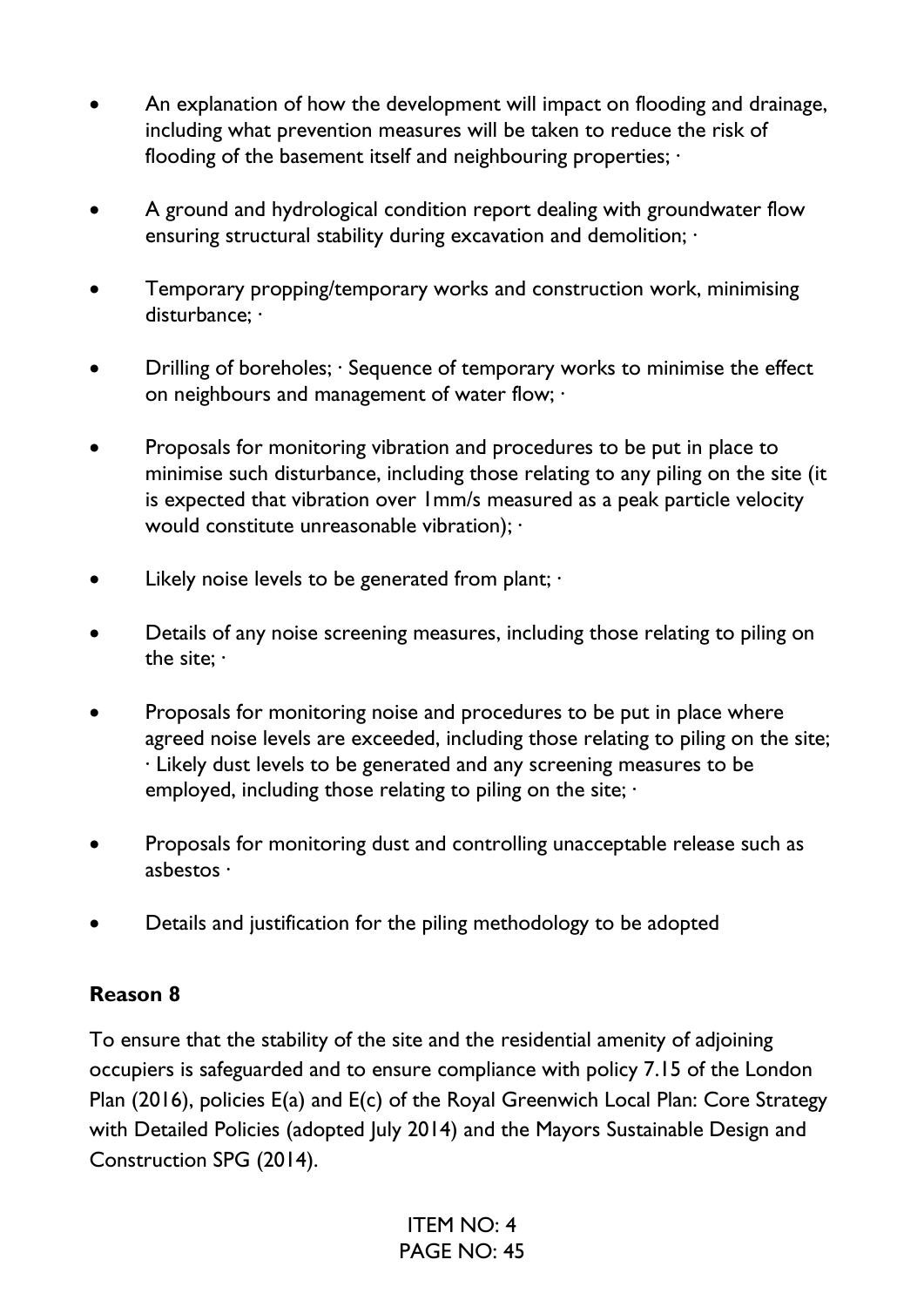### **Condition 9**

Details of all hard and soft landscaping arrangements including surface treatment and means of enclosure; shall be submitted to and approved in writing by, the Local Planning Authority before the development is commenced. The hard landscaping shall be completed before the dwelling is first occupied. The soft landscaping shall be completed within 12 months, or by the end of the first planting season, after the completion of the development to the satisfaction of the Local Planning Authority.

#### **Reason 9**

In order to maintain the character and appearance of the area and ensure compliance with policies DH1, DH3, DH(h) and OS(f) of the Royal Greenwich Local Plan: Core Strategy with Detailed Policies (adopted July 2014).

#### **Condition 10**

Full details of suitable replacement trees shall be submitted to and approved in writing by the Local Planning Authority before the works hereby permitted commence. The approved trees shall be planted within 12 months, or by the end of the first planting season, after the completion of the development to the satisfaction of the Local Planning Authority.

#### **Reason 10**

In order that the Council may be satisfied that suitable replacement trees are provided and ensure compliance with policy G7 of the London Plan (2021) and Policy OS(f) of the Royal Greenwich Local Plan: Core Strategy with Detailed Policies (adopted July 2014).

#### **Condition 11**

Prior to the construction of the refuse and recycling facilities for the residential unit, detailed elevational drawings shall be submitted to and approved by the Local Planning Authority. The refuse and recycling facilities shall then be implemented in accordance with the approved details.

#### **Reason 11**

In order that the Council may be satisfied with the details of the proposal and ensure compliance with policy SI 7 of the London Plan (2021) and policy DH1 of the Royal Greenwich Local Plan: Core Strategy with Detailed Policies (adopted July 2014).

#### **Condition 12**

The development hereby approved shall comply with Building Regulation requirement M4(1).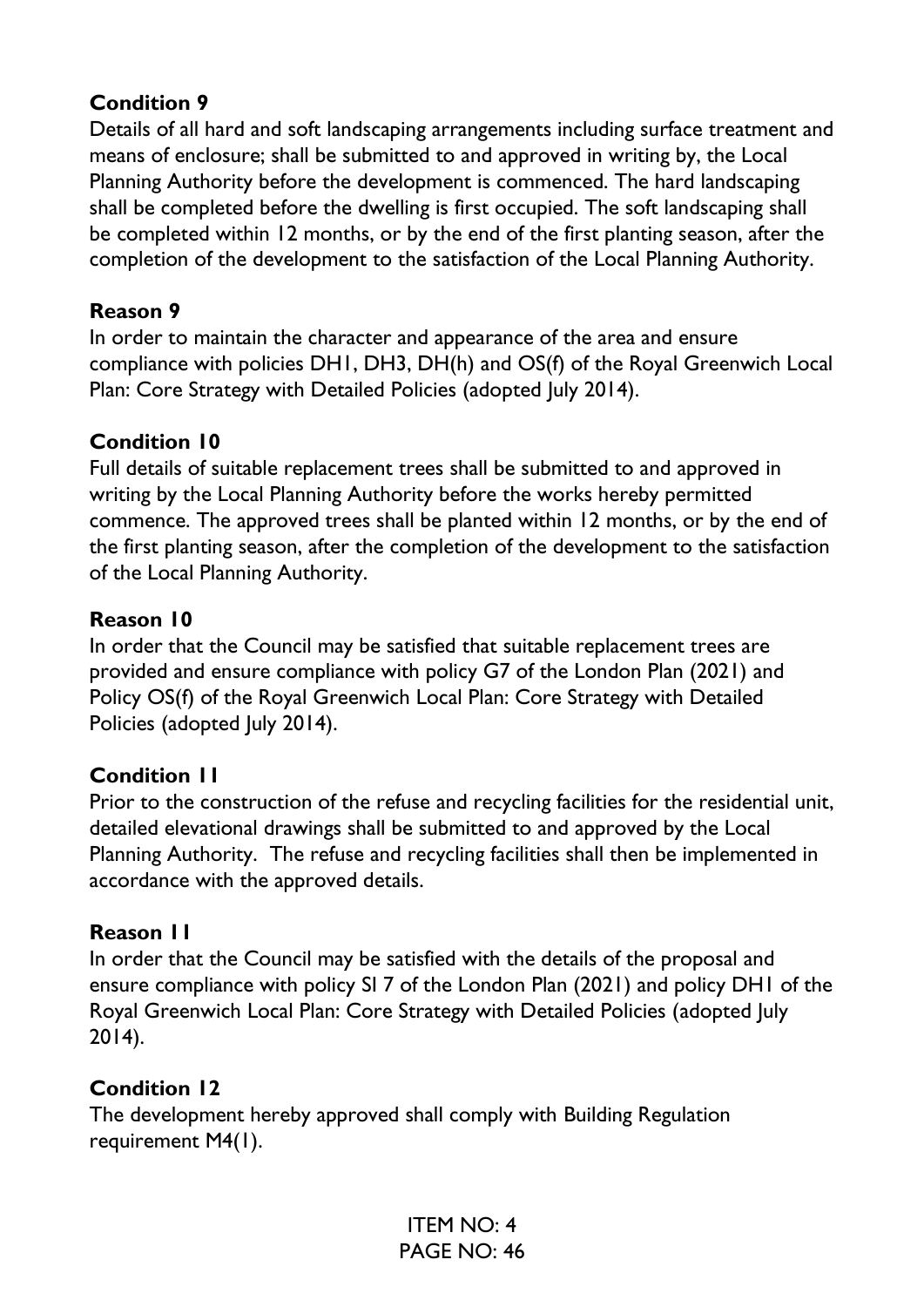### **Reason 12**

To accord with policy H5 of the Royal Greenwich Local Plan: Core Strategy with Detailed Policies (adopted July 2014).

## **Condition 13**

The development hereby permitted shall comply with Regulation 36(2)(b) of the Building Regulations 2010 (as amended by the Building Regulations &c. (Amendment) Regulations 2015/767) and as set out in section G2 of the Building Regulations Approved Document (110 litres per person per day).

## **Reason 13**

To accord with Policy SI 5 of the London Plan (2021) and policy DH1 of the Royal Greenwich Local Plan: Core Strategy with Detailed Policies (adopted July 2014)

## **Condition 14**

Full details of the green roof which shall be compliant with GRO Green Roof Code 2014 shall be submitted to and approved in writing by the Local Planning Authority prior to the implementation of the relevant part of the development hereby approved. The submitted information should include the following:

A report from a suitably qualified ecologist specifying how the living roof has been developed for biodiversity with details of landscape features and a roof cross section; and

The green roof should be comprised of, but not necessarily limited to, the following:

i Biodiversity based with extensive/semi-intensive soils

ii. Substrate which is commercial brick-based aggregate or equivalent with a varied substrate depth of 80 -150mm planted with 50% locally native herbs/wildflowers in addition to sedum, include additional features such as areas of bare shingle, areas of sand for burrowing invertebrates, individual logs or log piles, and an area suitable for Black Redstarts

iii. parts a and b must be addressed within a single submission document

The development shall be carried out strictly in accordance with the details approved, shall be maintained as such thereafter and no alterations to the approved scheme shall be permitted without the prior written consent of the Local Planning Authority.

## **Reason 14**

To provide insulation and to contribute towards enhancing biodiversity, reducing flood risk and improving the aesthetic value of the development as well as resident's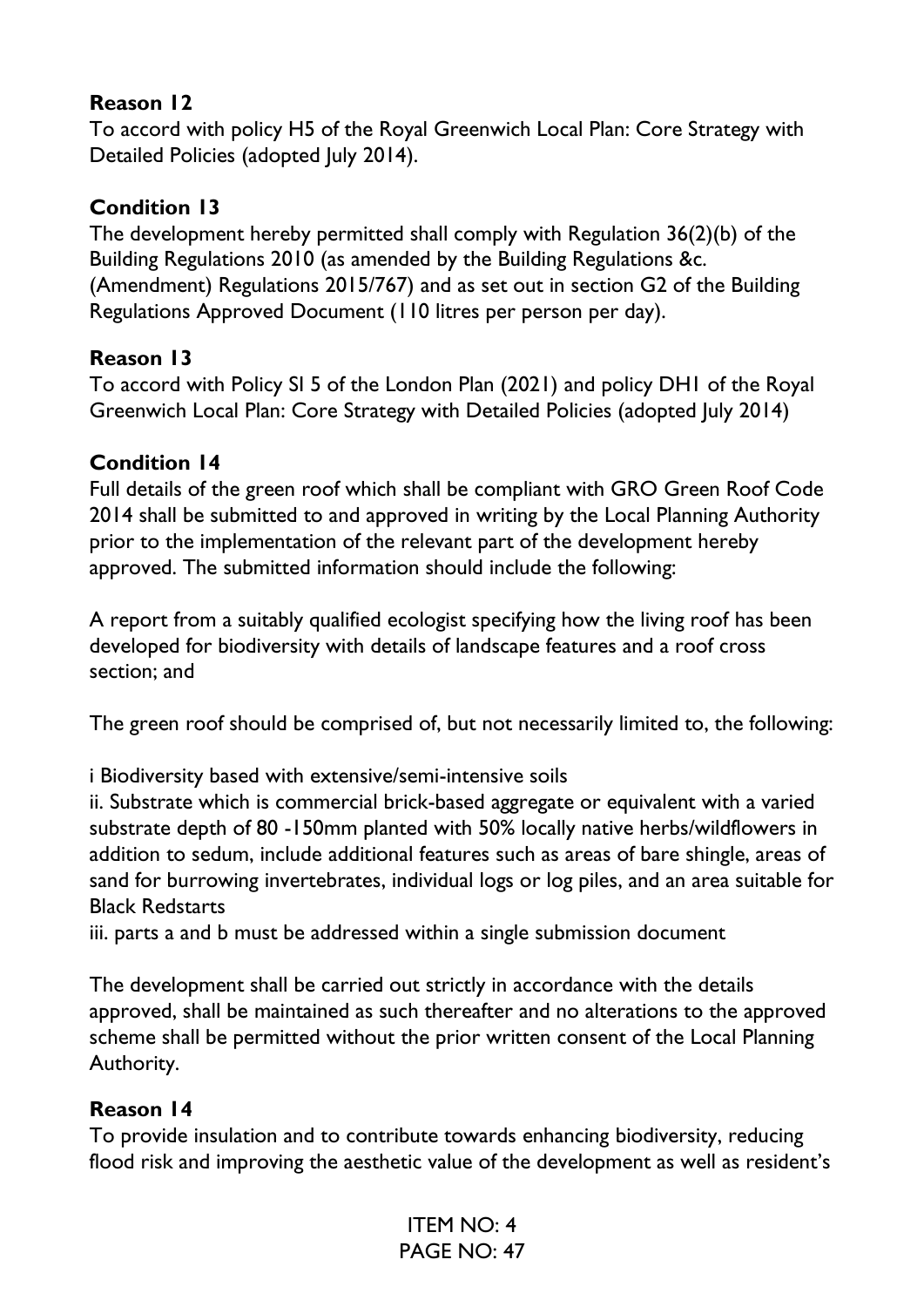well-being. To comply with policies OS4, DH1 and E(f) of the Royal Greenwich Local Plan: Core Strategy with Detailed Policies (adopted July 2014)

### **Condition 15**

- a) A minimum of 2 secure and dry cycle parking spaces shall be provided within the development as indicated on the plans hereby approved.
- b) The cycle store hereby approved shall be implemented in accordance with the approved drawings.
- c) All cycle parking spaces shall be provided and made available for use prior to occupation of the development and maintained thereafter.

## **Reason 15**

To promote sustainable travel and to ensure compliance with Policy T5 of the London Plan (2021) and Policies IM4, IM(b) and IM(c) of the Royal Greenwich Local Plan: Core Strategy with Detailed Policies (Adopted July 2014).

## **Condition 16**

The boilers to be used in the development hereby approved shall have dry NOx emissions not exceeding 40 mg/kWh (0%) and shall be installed prior to the first occupation of the development and shall be retained for the lifetime of the development.

### **Reason 16**

To comply with the London Plan's Sustainable Design and Construction SPG and Policy SI 1 of the London Plan (2021) in relation to air quality.

### **Condition 17**

Full details of the rainwater recycling system shall be submitted to and approved in writing by the Local Planning Authority prior to the implementation of the development. The approved details shall be implemented prior to the occupation of the development, shall be maintained as such thereafter and demonstrate the maximum level of recycled water that can feasibly be provided by the development.

### **Reason 17**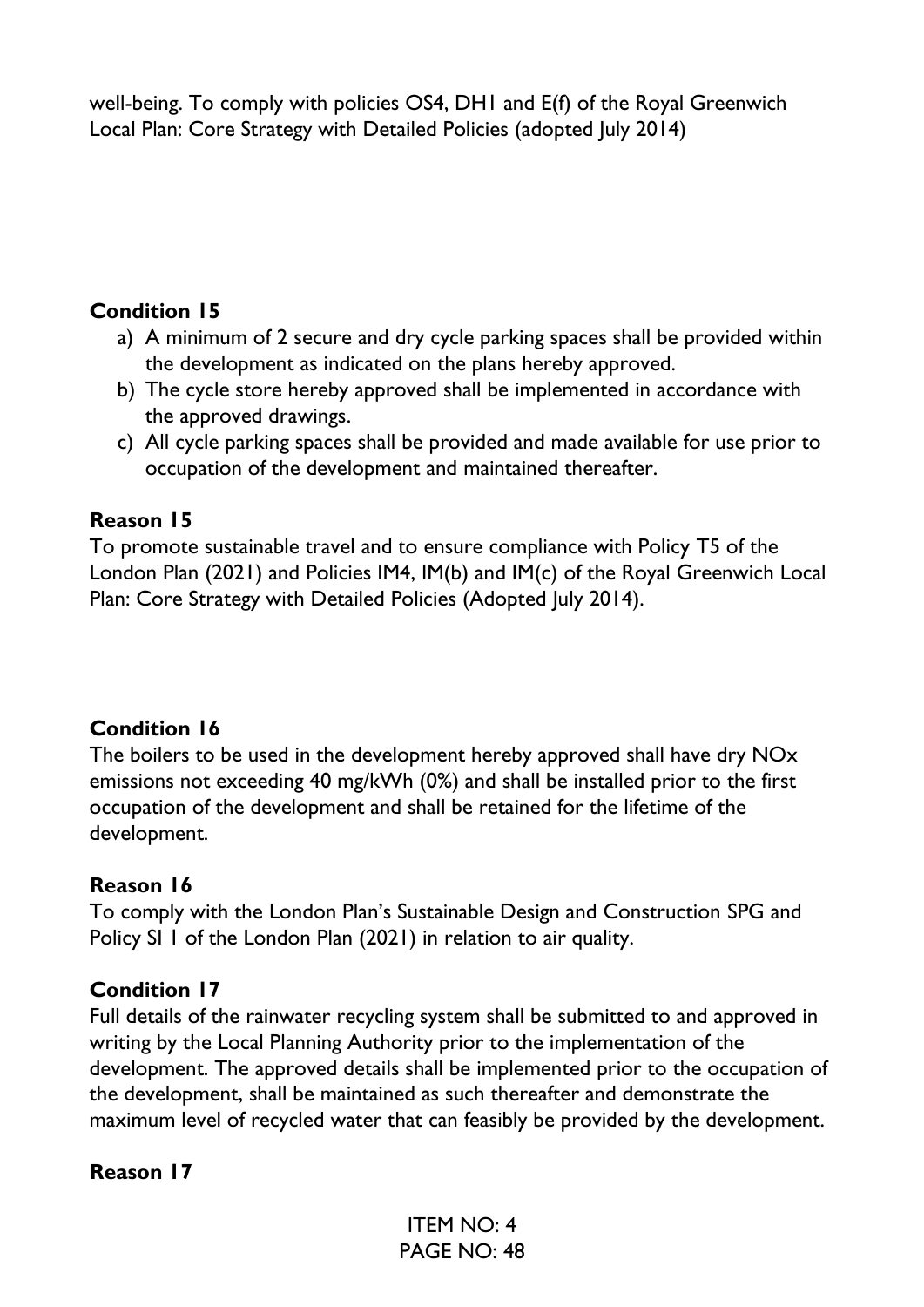To ensure that the development reduces the risk of surface water flooding and ensure compliance with policy SI 13 of the London Plan and policy DH1 of the Royal Greenwich Local Plan: Core Strategy with Detailed Policies (Adopted July 2014).

## **Condition 18**

Prior to the commencement of the development, detailed drawings of mirrors fitted at the vehicular access point shall be submitted to, and approved in writing by the Local Planning Authority and shall thereafter be retained in accordance with those details.

## **Reason 18**

In order that the Council may be satisfied with the safety of pedestrians and road users and ensure compliance with policies DH1and IM(b) of the Royal Greenwich Local Plan: Core Strategy with Detailed Policies (July 2014).

## **Condition 19**

Prior to the first occupation of the dwelling the balustrade to the rear first floor balcony shall be in situ to a height of 1 metre and shall be finished in opaque glass and the glass balustrade to the second - floor terrace shall be in situ to a height of 1.6 metres and shall be obscured glass. Each glass balustrade shall thereafter be maintained in good order and shall not be replaced without first obtaining the written consent of the Local Planning Authority.

### **Reason 19**

In order that the residential amenity of adjoining occupiers is preserved and to ensure that the development complies with the aims of policy DH(b) of the Royal Greenwich Local Plan: Core Strategy with Detailed Policies (July 2014).

### **Condition 20**

The development hereby approved shall be implemented in accordance with the Tree Protection Measures as set out in the approved drawings.

### **Reason 22**

In order that all retained trees including the Silver Birch is adequately protected and ensure compliance with policy OS(f) of the Royal Greenwich Local Plan: Core Strategy with Detailed Policies (adopted July 2014).

## **Informative(s)**

### **1. Positive and Proactive Statement**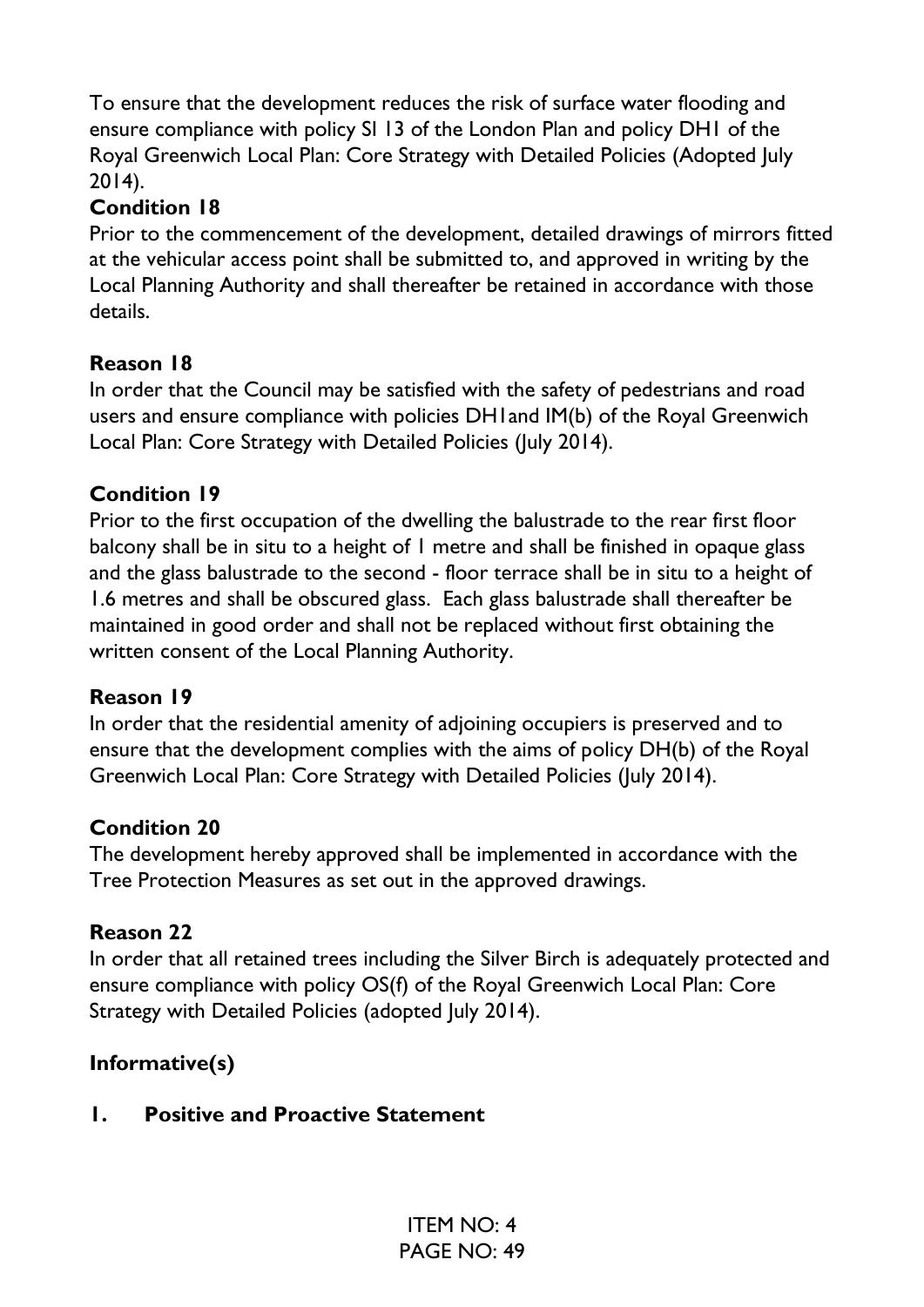The Council engages with all applicants in a positive and proactive way through specific pre-application enquiries and the detailed advice available on the Council's website. On this particular occasion, positive discussions took place during the determination of the application which resulted in further information being submitted.

## **2. Community Infrastructure Levy**

You are advised that the application granted may be subject to the Community Infrastructure Levy ('the CIL'). There are two CIL charges in Royal Greenwich - the Mayoral CIL, which was introduced 1 April 2012; and the local CIL, introduced 6 April 2015. The Council's Planning Obligations Team will review your permission and will confirm if a CIL liability arises. If liable, you will receive a CIL Liability notice that details the amount that will be due on the commencement of development. Prior to starting on site you must submit an Assumption of Liability form and Commencement Notice to the Council. More information on CIL and the necessary forms are available at:

[http://www.royalgreenwich.gov.uk/info/1004/planning\\_policy/1182/community\\_infras](http://www.royalgreenwich.gov.uk/info/1004/planning_policy/1182/community_infrastructure_levy_cil) tructure levy cil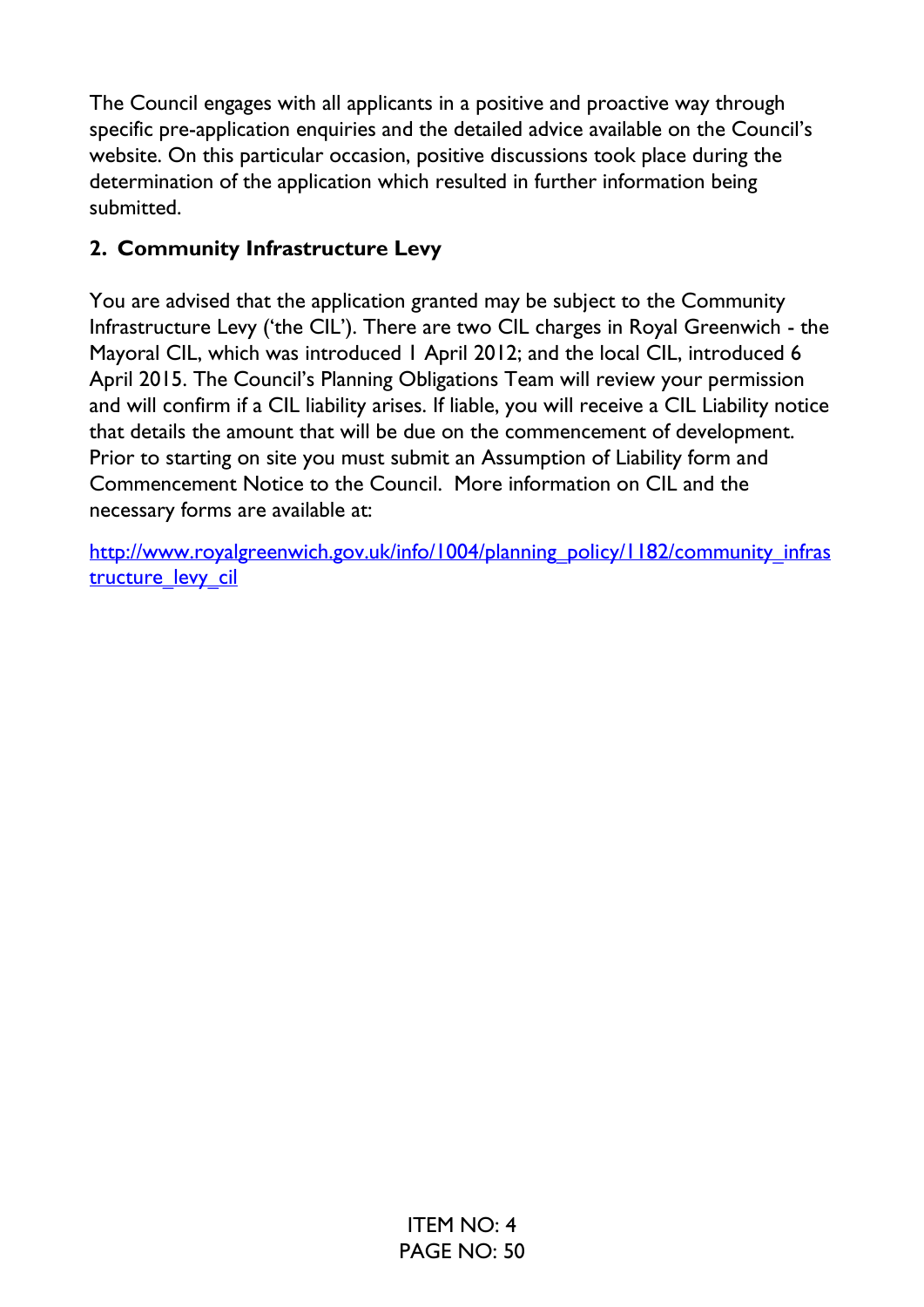#### **Appendix 3 - National, regional and local planning policies and Supplementary Planning Guidance / Documents**

### The NPPF (2019)

The National Planning Policy Framework (NPPF) confirms that applications for planning permission must be determined in accordance with the development plan, unless material considerations indicate otherwise. Of relevance in this instance is:

- Chapter 2 Achieving sustainable development
- Chapter 6 Building a strong, competitive economy
- Chapter 9 Promoting sustainable transport
- Chapter 11 Making effective use of land
- Chapter 12 Achieving well-designed places
- Chapter 16 Conserving and enhancing the historic environment

#### The London Plan (2021)

In March 2016 the London Plan (March 2015) was updated with minor amendments. The policies relevant to this application are:

Policy GG4 Delivering the Homes Londoners Need

- Policy D3 Optimising Site Capacity Through the Design-Led Approach
- Policy D4 Delivering Good Design
- Policy D5 Inclusive Design
- Policy D6 Housing Quality and Standards
- Policy D7 Accessible Housing
- Policy H1 Increasing Housing Supply
- Policy H2 Small Housing Sites
- Policy HC1 Heritage Conservation and Growth
- Policy HC2 World Heritage Site
- Policy G7 Trees and Woodlands
- Policy SI 1 Improving air quality
- Policy SI 5 Water Infrastructure
- Policy SI 7 Reducing Waste and Supporting the Circular Economy
- Policy SI 13 Sustainable Drainage
- Policy T5 Cycling
- Policy T6 Car Parking
- Policy T6.1 Residential Parking

The Royal Borough of Greenwich Adopted Core Strategy (July 2014)